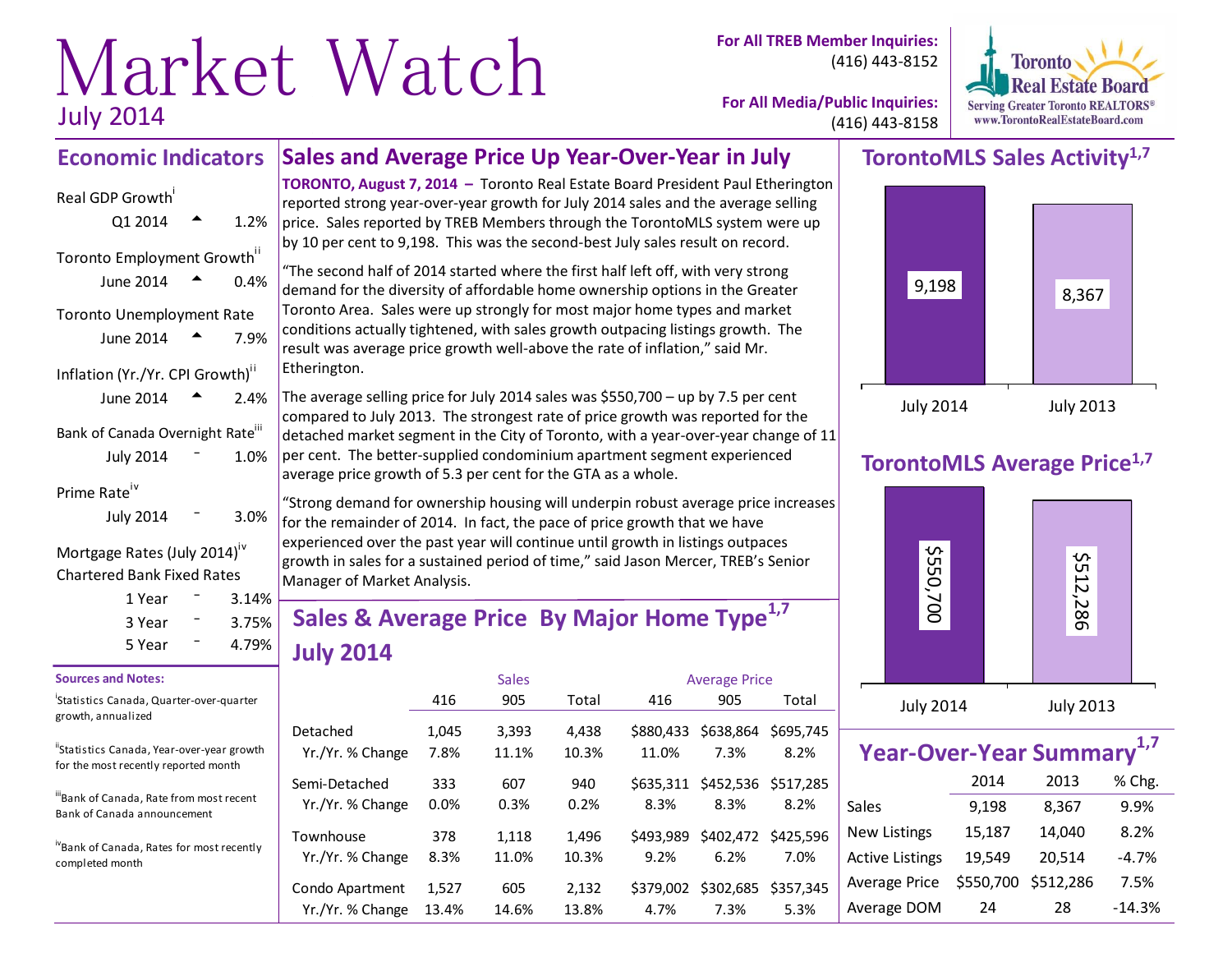# SALES BY PRICE RANGE AND HOUSE TYPE $^{1,7}$  and the set of the set of the set of the set of the set of the set of the set of the set of the set of the set of the set of the set of the set of the set of the set of the set o

#### **Price Range Detached Semi-Detached Att/Row/Twnhouse Condo Townhouse Condo Apt Link Co-op Apt Det Condo Co-ownership Apt Total** \$0 to \$99,999 3 0 0 2 13 0 1 0 0 19 \$100,000 to \$199,999 | 28 || 2 || 1 || 37 || 197 || 0 || 2 || 0 || 1 || 268 \$200,000 to \$299,999 | 166 || 32 || 48 || 183 || 671 || 18 || 3 || 0 || 1 || 1,122 \$300,000 to \$399,999 | 477 || 160 || 200 || 288 || 669 || 40 || 2 || 6 || 2 || 1,844 \$400,000 to \$499,999 | 703 || 317 || 225 || 180 || 314 || 25 || 2 || 2 || 0 || 1,768 \$500,000 to \$599,999 | 816 || 223 || 133 || 34 || 136 || 29 || 0 || 1 || 0 || 1,372 \$600,000 to \$699,999 | 668 || 103 || 59 || 25 || 63 || 35 || 2 || 2 || 0 || 957 \$700,000 to \$799,999 | 483 || 47 || 31 || 12 || 19 || 16 || 0 || 0 || 0 || 608 \$800,000 to \$899,999 | 332 || 23 || 10 || 4 || 16 || 0 || 0 || 1 || 0 || 386 \$900,000 to \$999,999 | 203 || 19 || 7 || 2 || 7 || 0 || 0 || 1 || 0 || 239 \$1,000,000 to \$1,249,999 236 || 9 || 5 || 2 || 12 || 0 || 0 || 0 || 0 || 0 | \$1,250,000 to \$1,499,999 125 3 4 0 6 0 0 0 0 138 \$1,500,000 to \$1,749,999 90 1 0 1 5 0 0 0 0 97 \$1,750,000 to \$1,999,999 39 | 1 | 0 | 1 | 1 | 1 | 0 | 0 | 0 | 0 | 42 \$2,000,000 + 69 0 1 1 3 0 0 0 0 74 **Total Sales 4,438 940 724 772 2,132 163 12 13 4 9,198 Share of Total Sales 48.2% 10.2% 7.9% 8.4% 23.2% 1.8% 0.1% 0.1% 0.0% - Average Price \$695,745 \$517,285 \$478,239 \$376,227 \$357,345 \$496,093 \$340,250 \$515,569 \$293,375 \$550,700**

### SALES BY PRICE RANGE AND HOUSE TYPE<sup>1,7</sup> YEAR-TO-DATE, 2014

| <b>Price Range</b>          | Detached  | Semi-Detached | Att/Row/Twnhouse   Condo Townhouse |           | <b>Condo Apt</b> | Link         | Co-op Apt | <b>Det Condo</b> | <b>Co-ownership Apt</b> | Total     |
|-----------------------------|-----------|---------------|------------------------------------|-----------|------------------|--------------|-----------|------------------|-------------------------|-----------|
| \$0 to \$99,999             | 12        | 0             |                                    | 13        | 68               | $\mathbf{0}$ | 3         | $\mathbf 0$      |                         | 100       |
| \$100,000 to \$199,999      | 206       | 18            |                                    | 228       | 1,289            |              | 18        | $\Omega$         |                         | 1,773     |
| \$200,000 to \$299,999      | 1,114     | 287           | 322                                | 1,101     | 4,174            | 126          | 16        | 6                | 18                      | 7,164     |
| \$300,000 to \$399,999      | 2,980     | 1,133         | 1,324                              | 1,601     | 4,021            | 192          |           | 22               |                         | 11,289    |
| \$400,000 to \$499,999      | 4,608     | 1,939         | 1,428                              | 924       | 1,840            | 160          | 13        | 11               |                         | 10,923    |
| \$500,000 to \$599,999      | 4,950     | 1,363         | 834                                | 250       | 822              | 185          |           | 6                |                         | 8,414     |
| \$600,000 to \$699,999      | 4,145     | 621           | 397                                | 113       | 416              | 190          | 6         | 5                |                         | 5,893     |
| \$700,000 to \$799,999      | 2,924     | 284           | 194                                | 79        | 178              | 57           |           |                  |                         | 3,719     |
| \$800,000 to \$899,999      | 2,166     | 207           | 73                                 | 27        | 72               | 8            |           |                  |                         | 2,555     |
| \$900,000 to \$999,999      | 1,362     | 131           | 41                                 | 20        | 60               |              |           |                  |                         | 1,617     |
| \$1,000,000 to \$1,249,999  | 1,675     | 80            | 40                                 | 18        | 78               |              |           |                  |                         | 1,894     |
| \$1,250,000 to \$1,499,999  | 911       | 36            | 14                                 | 4         | 43               |              | 0         | $\Omega$         |                         | 1,008     |
| \$1,500,000 to \$1,749,999  | 496       | 21            |                                    |           | 23               |              | 0         | $\mathbf 0$      |                         | 549       |
| \$1,750,000 to \$1,999,999  | 296       |               |                                    |           | 13               |              | 0         |                  |                         | 319       |
| $$2,000,000 +$              | 642       | 16            |                                    |           | 30               |              | 0         | $\Omega$         |                         | 693       |
| <b>Total Sales</b>          | 28,487    | 6,143         | 4,681                              | 4,388     | 13,127           | 919          | 71        | 55               | 39                      | 57,910    |
| <b>Share of Total Sales</b> | 49.2%     | 10.6%         | 8.1%                               | 7.6%      | 22.7%            | 1.6%         | 0.1%      | 0.1%             | 0.1%                    |           |
| <b>Average Price</b>        | \$714,945 | \$524,868     | \$475,350                          | \$374,865 | \$360,188        | \$488,235    | \$355,092 | \$458,798        | \$246,508               | \$564,632 |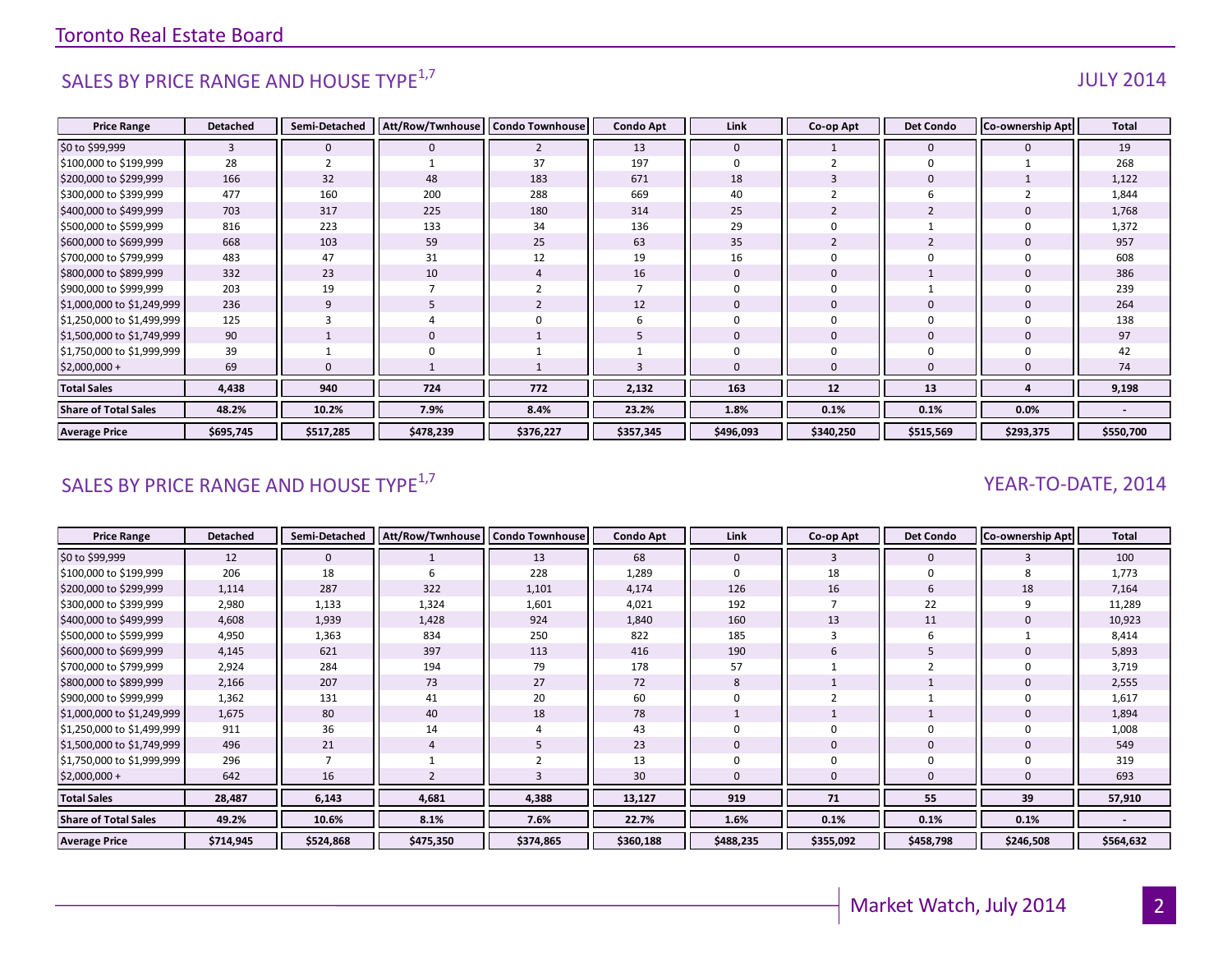#### **ALL HOME TYPES, JULY 2014** ALL TREB AREAS

|                                  | <b>Number of Sales</b> | Dollar Volume <sup>1</sup> | Average Price <sup>1</sup> | Median Price <sup>1</sup> | New Listings <sup>2</sup> | SNLR (Trend) <sup>8</sup> | Active Listings <sup>3</sup> | Mos. Inv. (Trend) <sup>9</sup> | Avg. SP/LP <sup>4</sup> | Avg. DOM <sup>5</sup> |
|----------------------------------|------------------------|----------------------------|----------------------------|---------------------------|---------------------------|---------------------------|------------------------------|--------------------------------|-------------------------|-----------------------|
| <b>TREB Total</b>                | 9,198                  | \$5,065,338,752            | \$550,700                  | \$473,950                 | 15,187                    | 58.2%                     | 19,549                       | 2.3                            | 99%                     | 24                    |
| <b>Halton Region</b>             | 741                    | \$450,118,369              | \$607,447                  | \$515,000                 | 1,119                     | 63.9%                     | 1,587                        | 2.2                            | 98%                     | 25                    |
| Burlington                       | 173                    | \$94,573,299               | \$546,666                  | \$480,000                 | 215                       | 64.3%                     | 361                          | 2.4                            | 98%                     | 25                    |
| <b>Halton Hills</b>              | 88                     | \$43,228,152               | \$491,229                  | \$440,000                 | 127                       | 64.7%                     | 197                          | 2.4                            | 98%                     | 26                    |
| Milton                           | 216                    | \$108,631,686              | \$502,924                  | \$469,450                 | 319                       | 66.2%                     | 338                          | 1.6                            | 98%                     | 24                    |
| Oakville                         | 264                    | \$203,685,232              | \$771,535                  | \$653,500                 | 458                       | 61.9%                     | 691                          | 2.4                            | 97%                     | 26                    |
| <b>Peel Region</b>               | 2,027                  | \$994,264,477              | \$490,510                  | \$446,500                 | 3,407                     | 56.2%                     | 4,011                        | 2.4                            | 98%                     | 24                    |
| Brampton                         | 875                    | \$392,166,378              | \$448,190                  | \$425,100                 | 1,466                     | 57.3%                     | 1,512                        | 2.2                            | 98%                     | 23                    |
| Caledon                          | 117                    | \$70,777,697               | \$604,938                  | \$565,000                 | 172                       | 51.3%                     | 304                          | 4.0                            | 97%                     | 37                    |
| Mississauga                      | 1,035                  | \$531,320,402              | \$513,353                  | \$460,000                 | 1,769                     | 55.8%                     | 2,195                        | 2.4                            | 98%                     | 24                    |
| <b>City of Toronto</b>           | 3,315                  | \$1,911,271,512            | \$576,552                  | \$475,000                 | 5,787                     | 55.4%                     | 7,796                        | 2.4                            | 100%                    | 24                    |
| TURN PAGE FOR CITY OF TORONTO    |                        |                            |                            |                           |                           |                           |                              |                                |                         |                       |
| <b>TABLES OR CLICK HERE:</b>     |                        |                            |                            |                           |                           |                           |                              |                                |                         |                       |
|                                  |                        |                            |                            |                           |                           |                           |                              |                                |                         |                       |
| <b>York Region</b>               | 1,715                  | \$1,154,759,802            | \$673,329                  | \$620,000                 | 2,822                     | 58.6%                     | 3,617                        | 2.3                            | 99%                     | 24                    |
| Aurora                           | 70                     | \$48,548,788               | \$693,554                  | \$614,000                 | 134                       | 65.3%                     | 182                          | 2.1                            | 97%                     | 21                    |
| E. Gwillimbury                   | 35                     | \$20,456,770               | \$584,479                  | \$530,000                 | 51                        | 67.3%                     | 86                           | $2.8$                          | 98%                     | 25                    |
| Georgina                         | 97                     | \$37,498,857               | \$386,586                  | \$370,000                 | 138                       | 66.1%                     | 198                          | 2.4                            | 97%                     | 33                    |
| King                             | 31                     | \$26,426,363               | \$852,463                  | \$825,000                 | 98                        | 40.9%                     | 207                          | 6.3                            | 96%                     | 31                    |
| Markham                          | 484                    | \$335,024,336              | \$692,199                  | \$642,500                 | 750                       | 61.4%                     | 828                          | 1.9                            | 100%                    | 20                    |
| Newmarket                        | 153                    | \$84,024,261               | \$549,178                  | \$515,000                 | 196                       | 69.7%                     | 190                          | 1.4                            | 99%                     | 19                    |
| <b>Richmond Hill</b>             | 342                    | \$257,147,427              | \$751,893                  | \$703,000                 | 625                       | 54.7%                     | 817                          | 2.3                            | 99%                     | 23                    |
| Vaughan                          | 404                    | \$280,776,022              | \$694,990                  | \$640,000                 | 698                       | 54.4%                     | 912                          | $2.5$                          | 98%                     | 27                    |
| Whitchurch-Stouffville           | 99                     | \$64,856,978               | \$655,121                  | \$610,000                 | 132                       | 57.6%                     | 197                          | 3.0                            | 98%                     | 28                    |
| <b>Durham Region</b>             | 1,110                  | \$438,886,702              | \$395,393                  | \$370,000                 | 1,577                     | 68.1%                     | 1,605                        | 1.6                            | 99%                     | 20                    |
| Ajax                             | 210                    | \$91,466,678               | \$435,556                  | \$406,000                 | 248                       | 72.4%                     | 164                          | 1.1                            | 100%                    | 15                    |
| <b>Brock</b>                     | 19                     | \$5,992,000                | \$315,368                  | \$268,000                 | 43                        | 56.8%                     | 107                          | $5.2$                          | 97%                     | 35                    |
| Clarington                       | 173                    | \$59,116,208               | \$341,712                  | \$320,000                 | 241                       | 67.1%                     | 279                          | 1.6                            | 99%                     | 23                    |
| Oshawa                           | 265                    | \$84,409,637               | \$318,527                  | \$315,000                 | 398                       | 69.3%                     | 360                          | 1.3                            | 99%                     | 20                    |
| Pickering                        | 157                    | \$73,214,055               | \$466,332                  | \$450,000                 | 230                       | 67.7%                     | 182                          | 1.6                            | 100%                    | 15                    |
| Scugog                           | 40                     | \$16,550,399               | \$413,760                  | \$369,500                 | 57                        | 52.4%                     | 139                          | 3.9                            | 97%                     | 44                    |
| Uxbridge                         | 28                     | \$15,017,200               | \$536,329                  | \$515,200                 | 55                        | 61.2%                     | 130                          | 4.2                            | 97%                     | 38                    |
| Whitby                           | 218                    | \$93,120,525               | \$427,158                  | \$402,500                 | 305                       | 69.6%                     | 244                          | 1.3                            | 99%                     | 17                    |
| <b>Dufferin County</b>           | 61                     | \$23,586,849               | \$386,670                  | \$359,900                 | 83                        | 63.9%                     | 172                          | $2.8$                          | 98%                     | 38                    |
| Orangeville                      | 61                     | \$23,586,849               | \$386,670                  | \$359,900                 | 83                        | 63.9%                     | 172                          | 2.8                            | 98%                     | 38                    |
| <b>Simcoe County</b>             | 229                    | \$92,451,041               | \$403,716                  | \$365,000                 | 392                       | 58.9%                     | 761                          | 3.5                            | 98%                     | 39                    |
| Adjala-Tosorontio                | 16                     | \$6,459,400                | \$403,713                  | \$383,250                 | 34                        | 50.6%                     | 93                           | 5.9                            | 97%                     | 54                    |
| <b>Bradford West Gwillimbury</b> | 55                     | \$25,816,150               | \$469,385                  | \$455,000                 | 121                       | 58.3%                     | 170                          | 2.7                            | 98%                     | 28                    |
| Essa                             | 20                     | \$6,212,901                | \$310,645                  | \$289,001                 | 30                        | 67.7%                     | 74                           | $3.0\,$                        | 96%                     | 53                    |
| Innisfil                         | 74                     | \$31,045,900               | \$419,539                  | \$355,000                 | 108                       | 53.3%                     | 227                          | 4.1                            | 98%                     | 42                    |
| New Tecumseth                    | 64                     | \$22,916,690               | \$358,073                  | \$339,300                 | 99                        | 63.7%                     | 197                          | 3.4                            | 98%                     | 37                    |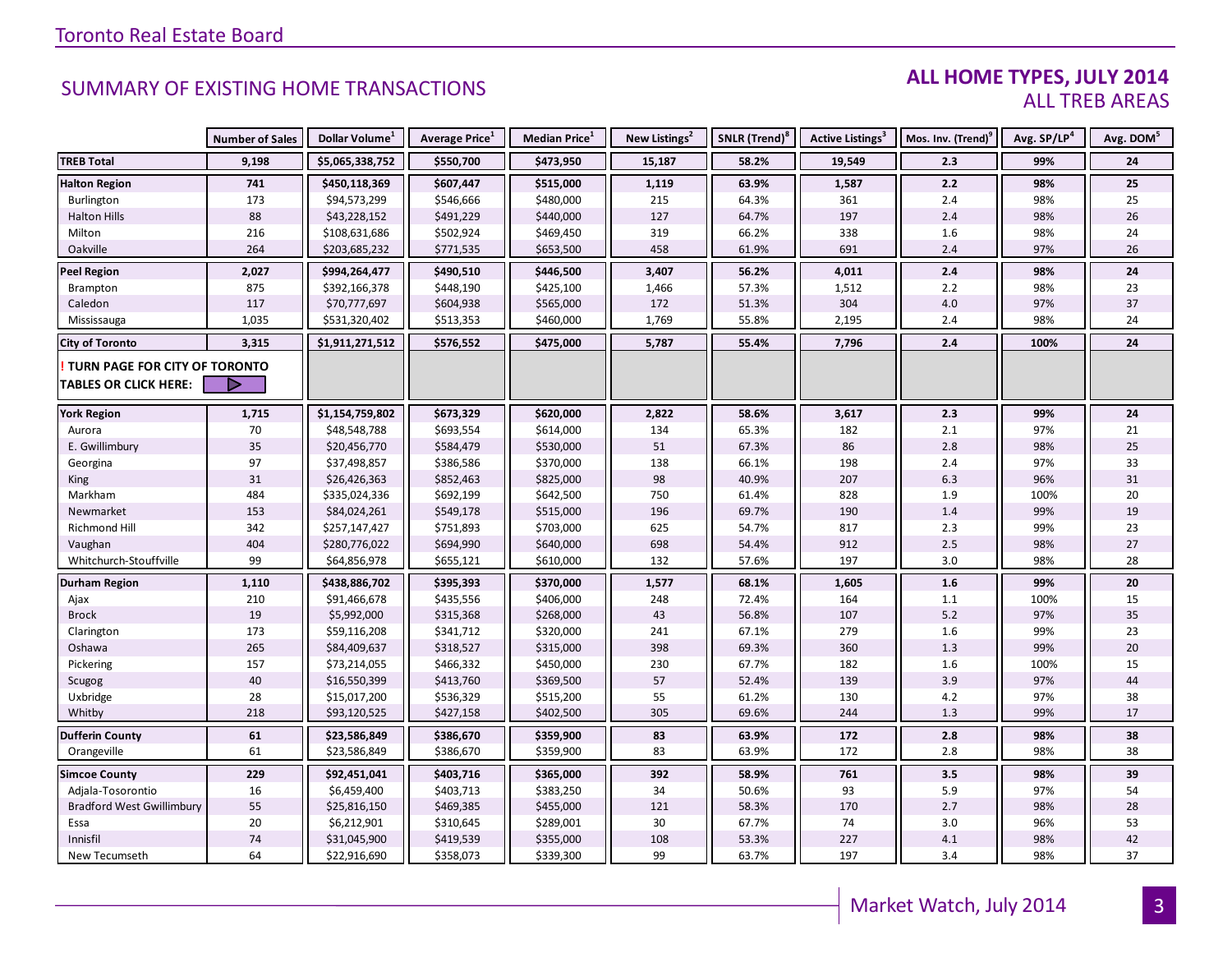#### **ALL HOME TYPES, JULY 2014** CITY OF TORONTO MUNICIPAL BREAKDOWN

|                              | <b>Number of Sales</b> | Dollar Volume <sup>1</sup> | <b>Average Price</b> <sup>1</sup> | <b>Median Price</b> <sup>1</sup> | New Listings <sup>2</sup> | SNLR (Trend) <sup>8</sup> | Active Listings <sup>3</sup> | Mos. Inv. (Trend) <sup>9</sup> | Avg. SP/LP <sup>4</sup> | Avg. DOM <sup>3</sup> |
|------------------------------|------------------------|----------------------------|-----------------------------------|----------------------------------|---------------------------|---------------------------|------------------------------|--------------------------------|-------------------------|-----------------------|
| <b>TREB Total</b>            | 9,198                  | \$5,065,338,752            | \$550,700                         | \$473,950                        | 15,187                    | 58.2%                     | 19,549                       | 2.3                            | 99%                     | 24                    |
| <b>City of Toronto Total</b> | 3,315                  | \$1,911,271,512            | \$576,552                         | \$475,000                        | 5,787                     | 55.4%                     | 7,796                        | 2.4                            | 100%                    | 24                    |
| <b>Toronto West</b>          | 834                    | \$430,209,045              | \$515,838                         | \$469,450                        | 1,412                     | 56.9%                     | 1,981                        | 2.4                            | 100%                    | 27                    |
| Toronto W01                  | 48                     | \$34,648,617               | \$721,846                         | \$671,963                        | 94                        | 50.7%                     | 143                          | 2.7                            | 101%                    | 23                    |
| Toronto W02                  | 83                     | \$55,327,697               | \$666,599                         | \$652,500                        | 113                       | 67.5%                     | 84                           | 1.3                            | 103%                    | 15                    |
| Toronto W03                  | 65                     | \$31,041,173               | \$477,557                         | \$470,000                        | 116                       | 63.6%                     | 113                          | 1.5                            | 100%                    | 22                    |
| Toronto W04                  | 62                     | \$27,007,900               | \$435,611                         | \$456,850                        | 138                       | 66.4%                     | 175                          | 1.9                            | 101%                    | 25                    |
| Toronto W05                  | 116                    | \$47,804,363               | \$412,107                         | \$451,500                        | 185                       | 58.3%                     | 274                          | 2.7                            | 98%                     | 30                    |
| Toronto W06                  | 115                    | \$52,621,879               | \$457,582                         | \$417,000                        | 233                       | 47.0%                     | 403                          | 3.7                            | 99%                     | 31                    |
| Toronto W07                  | 23                     | \$18,064,833               | \$785,428                         | \$750,000                        | 22                        | 76.9%                     | 21                           | $1.2\,$                        | 102%                    | 18                    |
| Toronto W08                  | 178                    | \$107,955,638              | \$606,492                         | \$458,450                        | 278                       | 52.8%                     | 450                          | 2.7                            | 99%                     | 31                    |
| Toronto W09                  | 52                     | \$23,308,745               | \$448,245                         | \$479,423                        | 72                        | 59.2%                     | 107                          | 2.4                            | 98%                     | 24                    |
| Toronto W10                  | 92                     | \$32,428,200               | \$352,480                         | \$390,000                        | 161                       | 57.3%                     | 211                          | $2.6\,$                        | 98%                     | 28                    |
| Toronto Central              | 1,533                  | \$1,005,994,892            | \$656,226                         | \$466,000                        | 2,891                     | 49.5%                     | 4,428                        | $3.0\,$                        | 99%                     | 27                    |
| Toronto C01                  | 431                    | \$209,555,275              | \$486,207                         | \$415,000                        | 929                       | 43.0%                     | 1,577                        | 3.8                            | 99%                     | 30                    |
| Toronto C02                  | 55                     | \$53,762,164               | \$977,494                         | \$791,000                        | 123                       | 48.4%                     | 246                          | 3.7                            | 98%                     | 28                    |
| Toronto C03                  | 58                     | \$49,948,718               | \$861,185                         | \$684,000                        | 103                       | 57.0%                     | 118                          | 2.4                            | 100%                    | 18                    |
| Toronto C04                  | 79                     | \$89,945,906               | \$1,138,556                       | \$1,069,000                      | 123                       | 53.1%                     | 175                          | 2.4                            | 99%                     | 21                    |
| Toronto C06                  | 31                     | \$20,778,000               | \$670,258                         | \$738,000                        | 66                        | 47.6%                     | 111                          | 3.3                            | 99%                     | 27                    |
| Toronto C07                  | 121                    | \$78,223,016               | \$646,471                         | \$490,000                        | 207                       | 48.5%                     | 338                          | 3.1                            | 99%                     | 33                    |
| Toronto C08                  | 160                    | \$74,684,430               | \$466,778                         | \$410,500                        | 300                       | 54.3%                     | 373                          | $2.6$                          | 99%                     | 26                    |
| Toronto C09                  | 32                     | \$52,045,800               | \$1,626,431                       | \$1,163,000                      | 35                        | 53.1%                     | 73                           | 2.8                            | 95%                     | 24                    |
| Toronto C10                  | 58                     | \$38,875,900               | \$670,274                         | \$539,500                        | 86                        | 60.4%                     | 114                          | 1.8                            | 101%                    | 18                    |
| Toronto C11                  | 39                     | \$24,065,500               | \$617,064                         | \$410,000                        | 55                        | 67.8%                     | 56                           | 1.5                            | 103%                    | 19                    |
| Toronto C12                  | 38                     | \$62,449,450               | \$1,643,407                       | \$1,353,750                      | 84                        | 46.5%                     | 160                          | 4.1                            | 97%                     | 26                    |
| Toronto C13                  | 75                     | \$47,457,980               | \$632,773                         | \$475,000                        | 103                       | 64.1%                     | 105                          | $1.7$                          | 100%                    | 23                    |
| Toronto C14                  | 192                    | \$108,606,475              | \$565,659                         | \$414,500                        | 393                       | 45.0%                     | 596                          | 3.5                            | 98%                     | 30                    |
| Toronto C15                  | 164                    | \$95,596,278               | \$582,904                         | \$454,000                        | 284                       | 54.6%                     | 386                          | 2.4                            | 99%                     | 22                    |
| Toronto East                 | 948                    | \$475,067,576              | \$501,126                         | \$491,350                        | 1,484                     | 66.3%                     | 1,387                        | 1.5                            | 101%                    | 18                    |
| Toronto E01                  | 64                     | \$40,845,852               | \$638,216                         | \$625,250                        | 90                        | 67.3%                     | 73                           | 1.3                            | 104%                    | 12                    |
| Toronto E02                  | $74\,$                 | \$56,236,723               | \$759,956                         | \$635,500                        | 84                        | 64.1%                     | 73                           | 1.3                            | 101%                    | 15                    |
| Toronto E03                  | 90                     | \$56,281,118               | \$625,346                         | \$577,500                        | 152                       | 67.3%                     | 102                          | $1.1\,$                        | 103%                    | 16                    |
| Toronto E04                  | 103                    | \$41,567,303               | \$403,566                         | \$440,000                        | 187                       | 69.4%                     | 187                          | 1.5                            | 102%                    | 22                    |
| Toronto E05                  | 119                    | \$55,712,670               | \$468,174                         | \$379,000                        | 163                       | 71.6%                     | 120                          | 1.3                            | 101%                    | 16                    |
| Toronto E06                  | 40                     | \$22,683,401               | \$567,085                         | \$526,000                        | 63                        | 58.0%                     | 60                           | 1.6                            | 99%                     | 15                    |
| Toronto E07                  | 95                     | \$45,969,176               | \$483,886                         | \$460,000                        | 208                       | 65.7%                     | 211                          | 1.7                            | 102%                    | 20                    |
| Toronto E08                  | 65                     | \$33,797,133               | \$519,956                         | \$508,000                        | 87                        | 65.3%                     | 98                           | 1.9                            | 99%                     | 22                    |
| Toronto E09                  | 134                    | \$51,923,250               | \$387,487                         | \$383,100                        | 204                       | 63.2%                     | 227                          | 1.9                            | 100%                    | 23                    |
| Toronto E10                  | 59                     | \$31,125,600               | \$527,553                         | \$498,100                        | 115                       | 63.4%                     | 116                          | 1.9                            | 100%                    | 19                    |
| Toronto E11                  | 105                    | \$38,925,350               | \$370,718                         | \$370,000                        | 131                       | 70.2%                     | 120                          | 1.6                            | 100%                    | 18                    |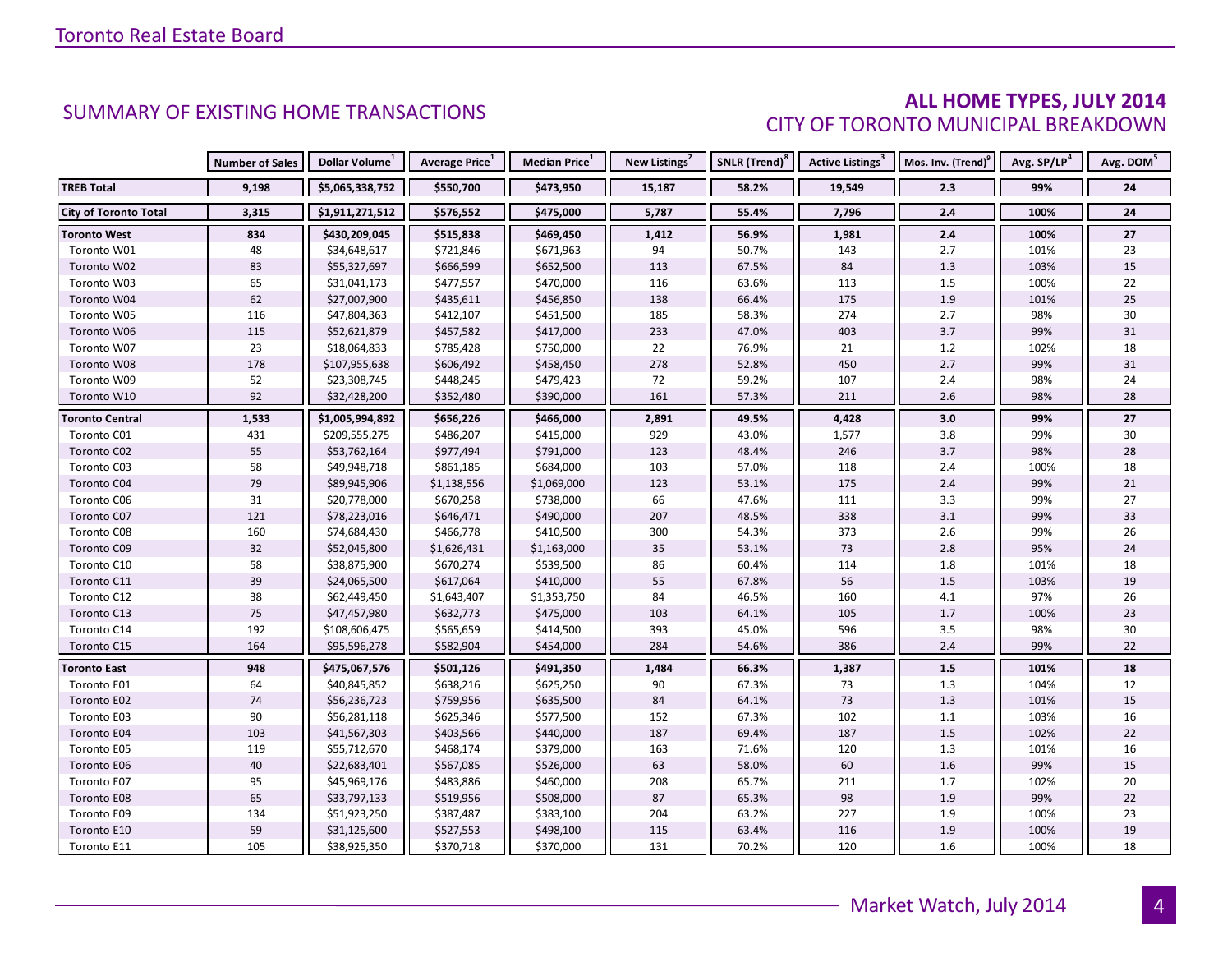#### **ALL HOME TYPES, YEAR-TO-DATE 2014** ALL TREB AREAS

|                                                                      | <b>Number of Sales</b> | Dollar Volume <sup>1</sup> | Average Price <sup>1</sup> | Median Price <sup>1</sup> | New Listings <sup>2</sup> | Avg. SP/LP <sup>4</sup> | Avg. DOM <sup>5</sup> |
|----------------------------------------------------------------------|------------------------|----------------------------|----------------------------|---------------------------|---------------------------|-------------------------|-----------------------|
| <b>TREB Total</b>                                                    | 57,910                 | \$32,697,853,722           | \$564,632                  | \$475,000                 | 102,230                   | 99%                     | 23                    |
| <b>Halton Region</b>                                                 | 5,009                  | \$3,126,509,297            | \$624,178                  | \$531,000                 | 8,084                     | 98%                     | 24                    |
| Burlington                                                           | 977                    | \$542,134,949              | \$554,898                  | \$492,000                 | 1,508                     | 98%                     | 29                    |
| <b>Halton Hills</b>                                                  | 646                    | \$322,369,691              | \$499,024                  | \$466,000                 | 1,011                     | 98%                     | 24                    |
| Milton                                                               | 1,431                  | \$704,865,972              | \$492,569                  | \$460,000                 | 2,276                     | 99%                     | 19                    |
| Oakville                                                             | 1,955                  | \$1,557,138,684            | \$796,490                  | \$685,000                 | 3,289                     | 98%                     | 25                    |
| Peel Region                                                          | 12,323                 | \$5,956,750,638            | \$483,385                  | \$441,000                 | 21,985                    | 98%                     | 23                    |
| Brampton                                                             | 5,316                  | \$2,344,603,355            | \$441,047                  | \$419,450                 | 9,157                     | 98%                     | 23                    |
| Caledon                                                              | 581                    | \$352,106,327              | \$606,035                  | \$557,000                 | 1,102                     | 97%                     | 36                    |
| Mississauga                                                          | 6,426                  | \$3,260,040,956            | \$507,320                  | \$460,300                 | 11,726                    | 98%                     | 22                    |
| <b>City of Toronto</b>                                               | 21,325                 | \$13,066,728,893           | \$612,742                  | \$485,000                 | 39,812                    | 101%                    | 23                    |
| <b>TURN PAGE FOR CITY OF TORONTO</b><br><b>TABLES OR CLICK HERE:</b> |                        |                            |                            |                           |                           |                         |                       |
| <b>York Region</b>                                                   | 10,723                 | \$7,229,119,726            | \$674,170                  | \$616,888                 | 19,006                    | 99%                     | 22                    |
| Aurora                                                               | 586                    | \$382,997,600              | \$653,580                  | \$582,250                 | 925                       | 98%                     | 20                    |
| E. Gwillimbury                                                       | 226                    | \$130,480,812              | \$577,349                  | \$493,250                 | 348                       | 98%                     | 37                    |
| Georgina                                                             | 565                    | \$207,426,955              | \$367,127                  | \$352,900                 | 893                       | 98%                     | 28                    |
| <b>King</b>                                                          | 196                    | \$177,748,691              | \$906,881                  | \$825,000                 | 531                       | 96%                     | 42                    |
| Markham                                                              | 2,973                  | \$2,076,566,979            | \$698,475                  | \$645,000                 | 5,010                     | 100%                    | 19                    |
| Newmarket                                                            | 969                    | \$511,411,185              | \$527,772                  | \$505,000                 | 1,419                     | 99%                     | 19                    |
| <b>Richmond Hill</b>                                                 | 2,213                  | \$1,677,184,717            | \$757,878                  | \$700,000                 | 4,221                     | 100%                    | 20                    |
| Vaughan                                                              | 2,455                  | \$1,722,974,977            | \$701,823                  | \$649,000                 | 4,742                     | 98%                     | 22                    |
| Whitchurch-Stouffville                                               | 540                    | \$342,327,812              | \$633,940                  | \$578,500                 | 917                       | 98%                     | 28                    |
| Durham Region                                                        | 6,789                  | \$2,645,093,103            | \$389,615                  | \$363,000                 | 10,259                    | 99%                     | 20                    |
| Ajax                                                                 | 1,286                  | \$543,947,989              | \$422,977                  | \$396,250                 | 1,771                     | 99%                     | 16                    |
| <b>Brock</b>                                                         | 123                    | \$36,251,163               | \$294,725                  | \$259,000                 | 241                       | 97%                     | 54                    |
| Clarington                                                           | 1,092                  | \$367,709,072              | \$336,730                  | \$317,500                 | 1,684                     | 99%                     | 21                    |
| Oshawa                                                               | 1,641                  | \$506,235,991              | \$308,492                  | \$290,000                 | 2,536                     | 99%                     | 18                    |
| Pickering                                                            | 874                    | \$407,475,937              | \$466,220                  | \$435,000                 | 1,300                     | 99%                     | 19                    |
| Scugog                                                               | 212                    | \$89,035,128               | \$419,977                  | \$390,500                 | 395                       | 97%                     | 39                    |
| Uxbridge                                                             | 213                    | \$114,885,550              | \$539,369                  | \$482,000                 | 370                       | 97%                     | 41                    |
| Whitby                                                               | 1,348                  | \$579,552,274              | \$429,935                  | \$399,900                 | 1,962                     | 99%                     | 16                    |
| <b>Dufferin County</b>                                               | 362                    | \$132,737,324              | \$366,678                  | \$342,750                 | 588                       | 98%                     | 36                    |
| Orangeville                                                          | 362                    | \$132,737,324              | \$366,678                  | \$342,750                 | 588                       | 98%                     | 36                    |
| <b>Simcoe County</b>                                                 | 1,379                  | \$540,914,741              | \$392,251                  | \$362,000                 | 2,496                     | 98%                     | 39                    |
| Adjala-Tosorontio                                                    | 88                     | \$38,212,750               | \$434,236                  | \$385,000                 | 188                       | 97%                     | 61                    |
| <b>Bradford West Gwillimbury</b>                                     | 371                    | \$171,117,234              | \$461,232                  | \$445,000                 | 696                       | 98%                     | 29                    |
| Essa                                                                 | 199                    | \$65,185,507               | \$327,565                  | \$297,500                 | 308                       | 98%                     | 38                    |
| Innisfil                                                             | 352                    | \$135,440,966              | \$384,775                  | \$341,000                 | 680                       | 97%                     | 40                    |
| New Tecumseth                                                        | 369                    | \$130,958,284              | \$354,900                  | \$335,000                 | 624                       | 97%                     | 44                    |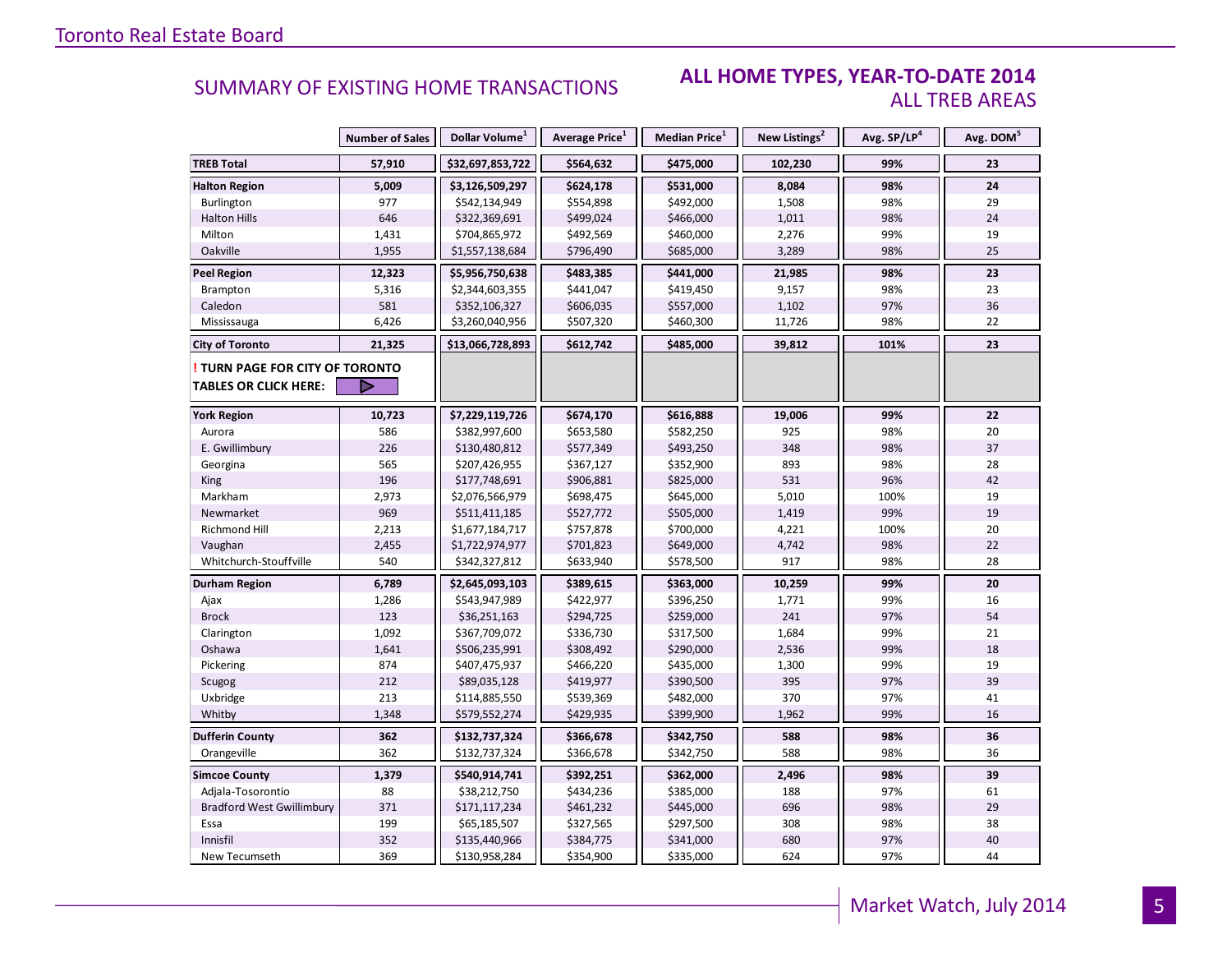#### **ALL HOME TYPES, YEAR-TO-DATE 2014** CITY OF TORONTO MUNICIPAL BREAKDOWN SUMMARY OF EXISTING HOME TRANSACTIONS

|                              | <b>Number of Sales</b> | Dollar Volume <sup>1</sup> | Average Price <sup>1</sup> | Median Price <sup>1</sup> | New Listings <sup>2</sup> | Avg. SP/LP <sup>4</sup> | Avg. DOM <sup>5</sup> |
|------------------------------|------------------------|----------------------------|----------------------------|---------------------------|---------------------------|-------------------------|-----------------------|
| <b>TREB Total</b>            | 57,910                 | \$32,697,853,722           | \$564,632                  | \$475,000                 | 102,230                   | 99%                     | 23                    |
| <b>City of Toronto Total</b> | 21,325                 | \$13,066,728,893           | \$612,742                  | \$485,000                 | 39,812                    | 101%                    | 23                    |
| <b>Toronto West</b>          | 5,294                  | \$2,824,083,304            | \$533,450                  | \$472,000                 | 9,792                     | 101%                    | 25                    |
| Toronto W01                  | 329                    | \$216,340,738              | \$657,571                  | \$576,000                 | 646                       | 102%                    | 23                    |
| Toronto W02                  | 531                    | \$363,321,266              | \$684,221                  | \$651,361                 | 789                       | 105%                    | 15                    |
| Toronto W03                  | 417                    | \$200,357,213              | \$480,473                  | \$483,000                 | 725                       | 103%                    | 18                    |
| Toronto W04                  | 458                    | \$197,676,262              | \$431,608                  | \$440,000                 | 790                       | 101%                    | 23                    |
| Toronto W05                  | 709                    | \$284,480,209              | \$401,241                  | \$429,000                 | 1,230                     | 98%                     | 31                    |
| Toronto W06                  | 705                    | \$342,624,172              | \$485,992                  | \$460,000                 | 1,674                     | 100%                    | 31                    |
| Toronto W07                  | 191                    | \$158,679,708              | \$830,784                  | \$785,000                 | 247                       | 103%                    | 15                    |
| Toronto W08                  | 1,105                  | \$719,271,996              | \$650,925                  | \$535,000                 | 2,168                     | 99%                     | 26                    |
| Toronto W09                  | 308                    | \$150,801,562              | \$489,615                  | \$540,000                 | 543                       | 100%                    | 23                    |
| Toronto W10                  | 541                    | \$190,530,179              | \$352,181                  | \$395,000                 | 980                       | 98%                     | 28                    |
| <b>Toronto Central</b>       | 9,821                  | \$7,123,185,067            | \$725,301                  | \$492,000                 | 20,400                    | 100%                    | 25                    |
| Toronto C01                  | 2,558                  | \$1,257,111,025            | \$491,443                  | \$410,000                 | 6,361                     | 99%                     | 29                    |
| Toronto C02                  | 446                    | \$482,560,918              | \$1,081,975                | \$842,500                 | 958                       | 101%                    | 24                    |
| Toronto C03                  | 357                    | \$398,535,963              | \$1,116,347                | \$790,000                 | 631                       | 100%                    | 22                    |
| Toronto C04                  | 665                    | \$852,671,516              | \$1,282,213                | \$1,199,000               | 1,192                     | 100%                    | 20                    |
| Toronto C06                  | 206                    | \$124,418,690              | \$603,974                  | \$565,000                 | 431                       | 100%                    | 25                    |
| Toronto C07                  | 739                    | \$481,064,181              | \$650,966                  | \$465,000                 | 1,523                     | 98%                     | 27                    |
| Toronto C08                  | 979                    | \$467,624,447              | \$477,655                  | \$416,000                 | 1,894                     | 99%                     | 26                    |
| Toronto C09                  | 224                    | \$372,939,062              | \$1,664,907                | \$1,425,059               | 403                       | 98%                     | 23                    |
| Toronto C10                  | 398                    | \$301,240,143              | \$756,885                  | \$685,000                 | 653                       | 102%                    | 17                    |
| Toronto C11                  | 343                    | \$257,585,730              | \$750,979                  | \$438,500                 | 486                       | 102%                    | 20                    |
| Toronto C12                  | 273                    | \$484,120,202              | \$1,773,334                | \$1,490,000               | 595                       | 97%                     | 29                    |
| Toronto C13                  | 506                    | \$350,896,108              | \$693,471                  | \$527,000                 | 777                       | 102%                    | 20                    |
| Toronto C14                  | 1,143                  | \$728,065,370              | \$636,978                  | \$435,000                 | 2,637                     | 98%                     | 28                    |
| Toronto C15                  | 984                    | \$564,351,712              | \$573,528                  | \$450,400                 | 1,859                     | 100%                    | 23                    |
| Toronto East                 | 6,210                  | \$3,119,460,522            | \$502,329                  | \$490,000                 | 9,620                     | 103%                    | ${\bf 17}$            |
| Toronto E01                  | 570                    | \$374,746,894              | \$657,451                  | \$640,000                 | 848                       | 107%                    | 12                    |
| Toronto E02                  | 508                    | \$387,082,562              | \$761,974                  | \$677,500                 | 771                       | 103%                    | 12                    |
| Toronto E03                  | 654                    | \$409,736,424              | \$626,508                  | \$599,000                 | 992                       | 106%                    | 13                    |
| Toronto E04                  | 739                    | \$312,737,689              | \$423,190                  | \$460,000                 | 1,125                     | 102%                    | 19                    |
| Toronto E05                  | 663                    | \$309,518,390              | \$466,845                  | \$393,000                 | 958                       | 102%                    | 16                    |
| Toronto E06                  | 280                    | \$154,920,690              | \$553,288                  | \$511,000                 | 478                       | 101%                    | 14                    |
| Toronto E07                  | 597                    | \$267,202,830              | \$447,576                  | \$426,000                 | 1,040                     | 103%                    | 20                    |
| Toronto E08                  | 405                    | \$184,132,956              | \$454,649                  | \$456,000                 | 625                       | 100%                    | 21                    |
| Toronto E09                  | 787                    | \$294,541,070              | \$374,258                  | \$365,000                 | 1,256                     | 100%                    | 22                    |
| Toronto E10                  | 422                    | \$209,485,192              | \$496,410                  | \$485,000                 | 680                       | 101%                    | 19                    |
| Toronto E11                  | 585                    | \$215,355,826              | \$368,130                  | \$367,500                 | 847                       | 100%                    | 20                    |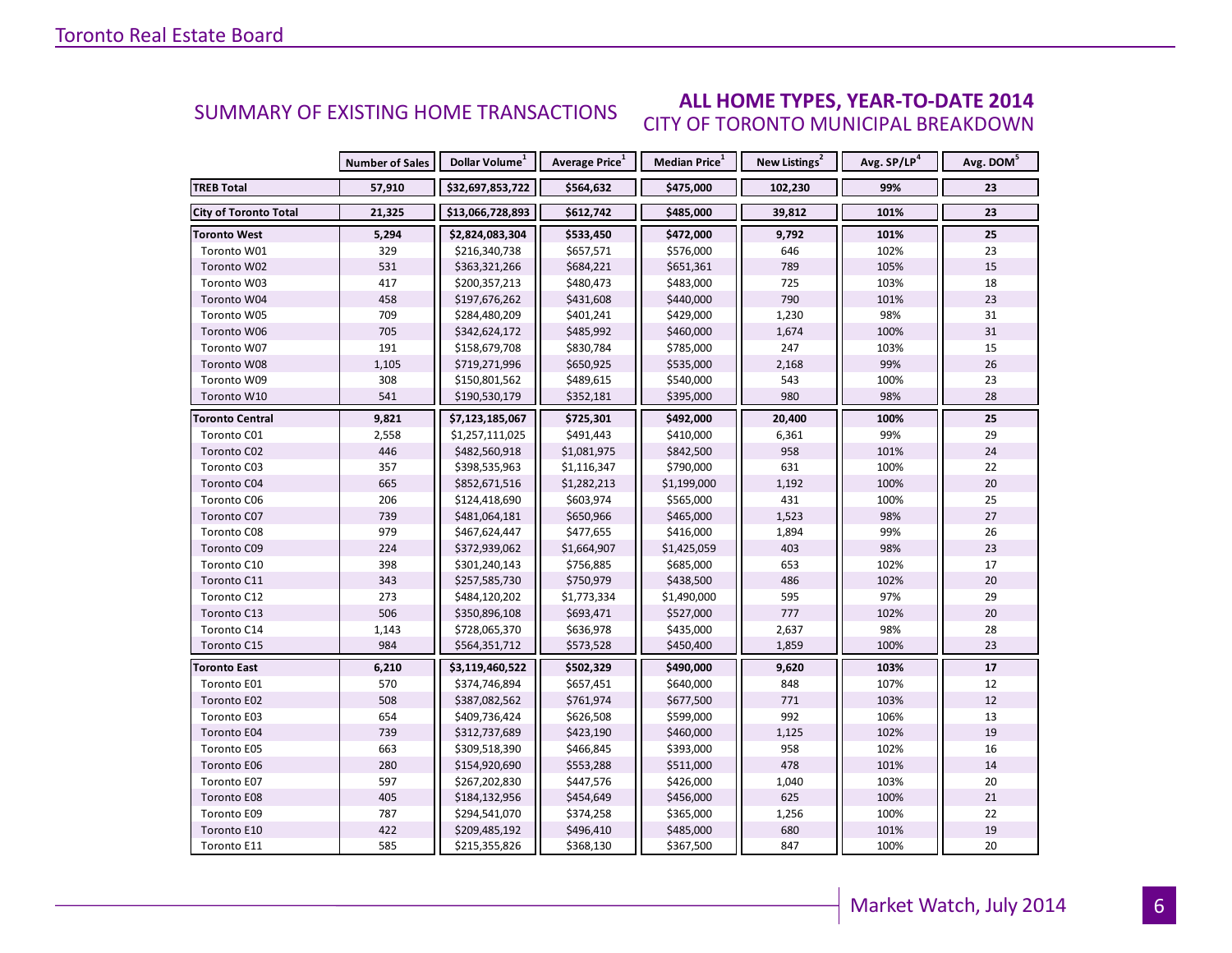#### DETACHED HOUSES, JULY 2014 ALL TREB AREAS

|                                      | Sales <sup>1</sup> | Dollar Volume <sup>1</sup> | Average Price <sup>1</sup> | Median Price <sup>1</sup> | New Listings <sup>2</sup> | Active Listings <sup>3</sup> | Avg. SP/LP <sup>4</sup> | Avg. DOM <sup>5</sup> |
|--------------------------------------|--------------------|----------------------------|----------------------------|---------------------------|---------------------------|------------------------------|-------------------------|-----------------------|
| <b>TREB Total</b>                    | 4,438              | \$3,087,716,394            | \$695,745                  | \$602,000                 | 7,213                     | 9,239                        | 99%                     | 24                    |
| <b>Halton Region</b>                 | 419                | \$316,932,510              | \$756,402                  | \$642,500                 | 675                       | 1,071                        | 97%                     | 27                    |
| Burlington                           | 95                 | \$64,404,000               | \$677,937                  | \$595,000                 | 134                       | 238                          | 98%                     | 24                    |
| <b>Halton Hills</b>                  | 65                 | \$34,618,052               | \$532,585                  | \$506,000                 | 100                       | 177                          | 98%                     | 28                    |
| Milton                               | 105                | \$63,617,950               | \$605,885                  | \$550,000                 | 159                       | 201                          | 98%                     | 28                    |
| Oakville                             | 154                | \$154,292,508              | \$1,001,899                | \$815,000                 | 282                       | 455                          | 97%                     | 28                    |
| <b>Peel Region</b>                   | 950                | \$593,303,009              | \$624,529                  | \$575,450                 | 1,618                     | 1,959                        | 98%                     | 24                    |
| Brampton                             | 482                | \$252,569,509              | \$524,003                  | \$501,500                 | 880                       | 961                          | 98%                     | 23                    |
| Caledon                              | 89                 | \$58,098,800               | \$652,796                  | \$625,000                 | 144                       | 283                          | 97%                     | 43                    |
| Mississauga                          | 379                | \$282,634,700              | \$745,738                  | \$675,000                 | 594                       | 715                          | 98%                     | 21                    |
| <b>City of Toronto</b>               | 1,045              | \$920,052,443              | \$880,433                  | \$700,000                 | 1,721                     | 1,877                        | 100%                    | 19                    |
| <b>TURN PAGE FOR CITY OF TORONTO</b> |                    |                            |                            |                           |                           |                              |                         |                       |
| <b>TABLES OR CLICK HERE:</b>         | D                  |                            |                            |                           |                           |                              |                         |                       |
| <b>York Region</b>                   | 1,018              | \$821,877,899              | \$807,346                  | \$753,250                 | 1,664                     | 2,202                        | 98%                     | 24                    |
| Aurora                               | 46                 | \$38,035,788               | \$826,865                  | \$672,450                 | 80                        | 115                          | 97%                     | 21                    |
| E. Gwillimbury                       | 30                 | \$18,550,870               | \$618,362                  | \$612,495                 | 47                        | 86                           | 98%                     | 28                    |
| Georgina                             | 90                 | \$35,153,057               | \$390,590                  | \$374,500                 | 127                       | 192                          | 97%                     | 35                    |
| King                                 | 28                 | \$25,043,363               | \$894,406                  | \$870,000                 | 70                        | 175                          | 96%                     | 33                    |
| Markham                              | 216                | \$200,410,824              | \$927,828                  | \$845,500                 | 344                       | 362                          | 100%                    | 18                    |
| Newmarket                            | 103                | \$64,227,085               | \$623,564                  | \$585,000                 | 148                       | 148                          | 98%                     | 21                    |
| Richmond Hill                        | 207                | \$195,919,459              | \$946,471                  | \$860,000                 | 348                       | 439                          | 99%                     | 21                    |
| Vaughan                              | 213                | \$186,339,425              | \$874,833                  | \$787,000                 | 379                       | 499                          | 98%                     | 25                    |
| Whitchurch-Stouffville               | 85                 | \$58,198,028               | \$684,683                  | \$632,500                 | 121                       | 186                          | 98%                     | 30                    |
| Durham Region                        | 770                | \$336,455,082              | \$436,955                  | \$414,500                 | 1,138                     | 1,307                        | 99%                     | 23                    |
| Ajax                                 | 125                | \$62,721,479               | \$501,772                  | \$480,000                 | 158                       | 112                          | 99%                     | 16                    |
| <b>Brock</b>                         | 19                 | \$5,992,000                | \$315,368                  | \$268,000                 | 41                        | 102                          | 97%                     | 35                    |
| Clarington                           | 126                | \$46,520,208               | \$369,208                  | \$354,000                 | 186                       | 237                          | 98%                     | 27                    |
| Oshawa                               | 199                | \$70,041,387               | \$351,967                  | \$335,000                 | 289                       | 268                          | 99%                     | 22                    |
| Pickering                            | 95                 | \$52,978,355               | \$557,667                  | \$500,000                 | 141                       | 132                          | 99%                     | 17                    |
| Scugog                               | 37                 | \$15,483,899               | \$418,484                  | \$380,000                 | 55                        | 138                          | 97%                     | 45                    |
| Uxbridge                             | 25                 | \$14,000,300               | \$560,012                  | \$524,000                 | 48                        | 119                          | 97%                     | 38                    |
| Whitby                               | 144                | \$68,717,454               | \$477,205                  | \$457,950                 | 220                       | 199                          | 99%                     | 19                    |
| <b>Dufferin County</b>               | 45                 | \$18,923,450               | \$420,521                  | \$400,000                 | 60                        | 143                          | 98%                     | 44                    |
| Orangeville                          | 45                 | \$18,923,450               | \$420,521                  | \$400,000                 | 60                        | 143                          | 98%                     | 44                    |
| <b>Simcoe County</b>                 | 191                | \$80,172,001               | \$419,749                  | \$376,000                 | 337                       | 680                          | 98%                     | 39                    |
| Adjala-Tosorontio                    | 16                 | \$6,459,400                | \$403,713                  | \$383,250                 | 34                        | 93                           | 97%                     | 54                    |
| <b>Bradford West Gwillimbury</b>     | $41\,$             | \$21,005,000               | \$512,317                  | \$512,000                 | 100                       | 145                          | 98%                     | 30                    |
| Essa                                 | 17                 | \$5,477,901                | \$322,229                  | \$328,000                 | 28                        | 70                           | 96%                     | 52                    |
| Innisfil                             | 69                 | \$29,750,900               | \$431,172                  | \$369,000                 | 96                        | 215                          | 98%                     | 43                    |
| New Tecumseth                        | 48                 | \$17,478,800               | \$364,142                  | \$342,800                 | 79                        | 157                          | 98%                     | 33                    |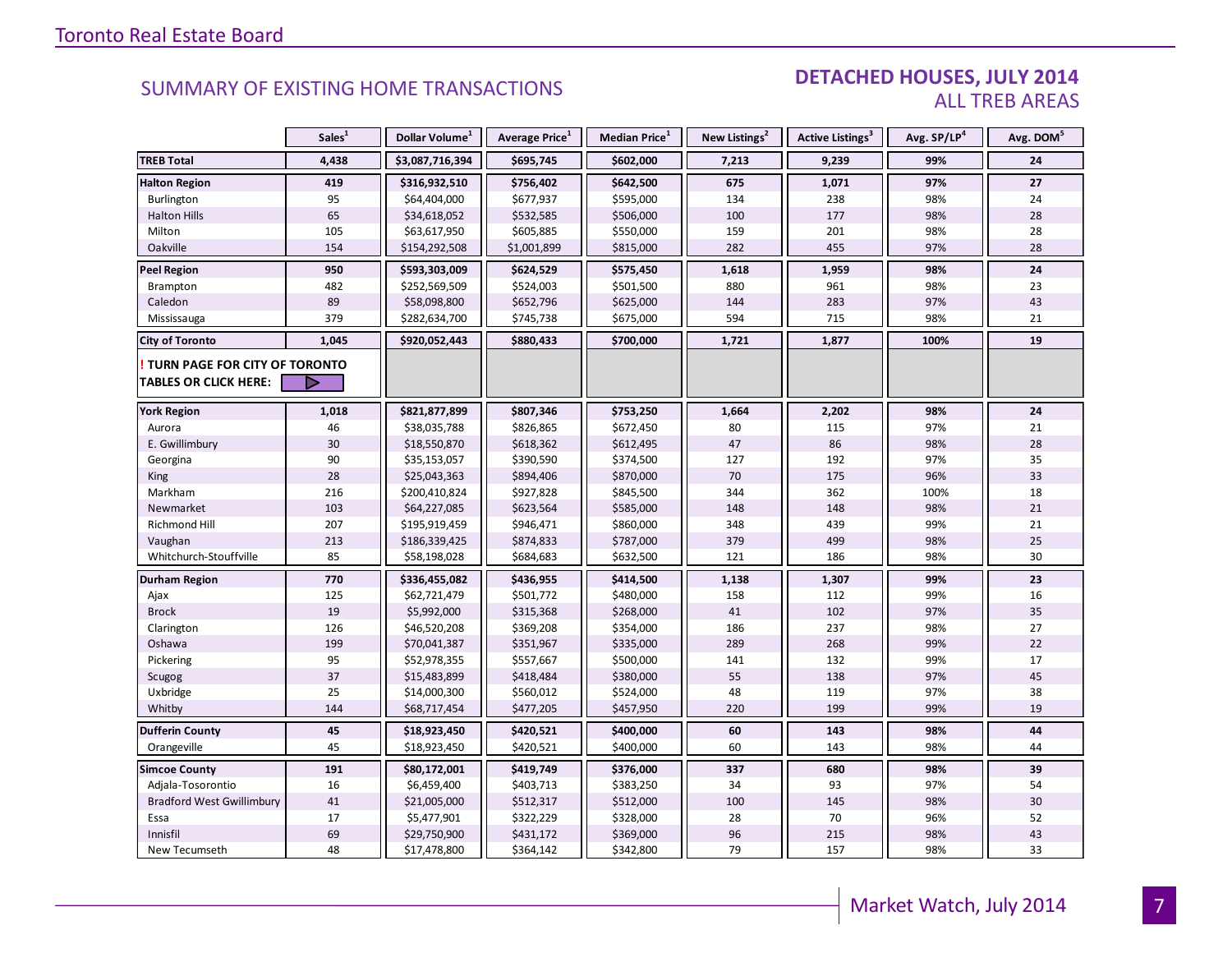### DETACHED HOUSES, JULY 2014 CITY OF TORONTO MUNICIPAL BREAKDOWN

<span id="page-7-0"></span>

|                              | Sales <sup>1</sup> | Dollar Volume <sup>1</sup> | Average Price <sup>1</sup> | Median Price <sup>1</sup> | New Listings <sup>2</sup> | <b>Active Listings<sup>3</sup></b> | Avg. SP/LP <sup>4</sup> | Avg. DOM <sup>5</sup> |
|------------------------------|--------------------|----------------------------|----------------------------|---------------------------|---------------------------|------------------------------------|-------------------------|-----------------------|
| <b>TREB Total</b>            | 4,438              | \$3,087,716,394            | \$695,745                  | \$602,000                 | 7,213                     | 9,239                              | 99%                     | 24                    |
| <b>City of Toronto Total</b> | 1,045              | \$920,052,443              | \$880,433                  | \$700,000                 | 1,721                     | 1,877                              | 100%                    | 19                    |
| <b>Toronto West</b>          | 320                | \$229,743,224              | \$717,948                  | \$630,000                 | 523                       | 601                                | 100%                    | 20                    |
| Toronto W01                  | 15                 | \$17,538,999               | \$1,169,267                | \$1,129,000               | 13                        | 15                                 | 100%                    | 18                    |
| Toronto W02                  | 24                 | \$20,843,667               | \$868,486                  | \$788,014                 | 36                        | 28                                 | 105%                    | 14                    |
| Toronto W03                  | 34                 | \$17,039,138               | \$501,151                  | \$492,000                 | 71                        | 71                                 | 100%                    | 21                    |
| Toronto W04                  | 35                 | \$18,962,000               | \$541,771                  | \$525,100                 | 67                        | 79                                 | 102%                    | 19                    |
| Toronto W05                  | 31                 | \$17,770,000               | \$573,226                  | \$569,900                 | 50                        | 56                                 | 98%                     | 23                    |
| Toronto W06                  | 25                 | \$15,162,599               | \$606,504                  | \$571,000                 | 49                        | 50                                 | 103%                    | 14                    |
| Toronto W07                  | 21                 | \$16,927,833               | \$806,087                  | \$753,000                 | 19                        | 15                                 | 102%                    | 19                    |
| Toronto W08                  | $70\,$             | \$68,648,088               | \$980,687                  | \$781,250                 | 98                        | 161                                | 98%                     | 25                    |
| Toronto W09                  | 26                 | \$17,422,500               | \$670,096                  | \$668,500                 | 43                        | 47                                 | 98%                     | 18                    |
| Toronto W10                  | 39                 | \$19,428,400               | \$498,164                  | \$469,900                 | 77                        | 79                                 | 98%                     | 22                    |
| <b>Toronto Central</b>       | 303                | \$412,327,378              | \$1,360,816                | \$1,139,000               | 554                       | 768                                | 98%                     | 21                    |
| Toronto C01                  | $\overline{4}$     | \$4,781,120                | \$1,195,280                | \$1,227,560               | 11                        | 13                                 | 109%                    | 19                    |
| Toronto C02                  | 12                 | \$15,685,564               | \$1,307,130                | \$1,158,500               | 21                        | 37                                 | 100%                    | 20                    |
| Toronto C03                  | 35                 | \$35,420,918               | \$1,012,026                | \$769,000                 | 55                        | 61                                 | 99%                     | 19                    |
| Toronto C04                  | 56                 | \$77,410,806               | \$1,382,336                | \$1,436,000               | 96                        | 133                                | 99%                     | 22                    |
| Toronto C06                  | 16                 | \$15,859,000               | \$991,188                  | \$835,000                 | 30                        | 41                                 | 99%                     | 18                    |
| Toronto C07                  | 47                 | \$49,831,116               | \$1,060,237                | \$932,000                 | 79                        | 115                                | 99%                     | 23                    |
| Toronto C08                  | $\mathbf{1}$       | \$1,377,800                | \$1,377,800                | \$1,377,800               |                           | $\mathbf{1}$                       | 99%                     | 26                    |
| Toronto C09                  | 12                 | \$35,855,000               | \$2,987,917                | \$2,150,000               | 10                        | 37                                 | 93%                     | 27                    |
| Toronto C10                  | 11                 | \$13,080,100               | \$1,189,100                | \$1,055,000               | 16                        | 18                                 | 101%                    | 13                    |
| Toronto C11                  | 11                 | \$13,178,000               | \$1,198,000                | \$1,097,000               | 8                         | $\overline{7}$                     | 107%                    | 14                    |
| Toronto C12                  | 20                 | \$49,404,000               | \$2,470,200                | \$1,854,500               | 50                        | 109                                | 97%                     | 27                    |
| Toronto C13                  | 18                 | \$23,827,280               | \$1,323,738                | \$1,139,040               | 38                        | 32                                 | 101%                    | 20                    |
| Toronto C14                  | 28                 | \$39,738,288               | \$1,419,225                | \$1,241,500               | 80                        | 111                                | 97%                     | 21                    |
| Toronto C15                  | 32                 | \$36,878,386               | \$1,152,450                | \$955,000                 | 60                        | 53                                 | 98%                     | 22                    |
| <b>Toronto East</b>          | 422                | \$277,981,841              | \$658,725                  | \$583,444                 | 644                       | 508                                | 101%                    | 16                    |
| Toronto E01                  | 13                 | \$10,268,450               | \$789,881                  | \$770,000                 | 23                        | 16                                 | 107%                    | 12                    |
| Toronto E02                  | 28                 | \$27,931,933               | \$997,569                  | \$764,500                 | 33                        | 24                                 | 100%                    | $16\,$                |
| Toronto E03                  | 60                 | \$40,803,518               | \$680,059                  | \$626,500                 | 91                        | 56                                 | 103%                    | 15                    |
| Toronto E04                  | 48                 | \$26,429,780               | \$550,620                  | \$539,350                 | 95                        | 83                                 | 103%                    | 15                    |
| Toronto E05                  | 36                 | \$28,235,726               | \$784,326                  | \$724,100                 | 49                        | 36                                 | 102%                    | 16                    |
| Toronto E06                  | 32                 | \$19,743,201               | \$616,975                  | \$539,500                 | 43                        | 40                                 | 99%                     | 14                    |
| Toronto E07                  | 35                 | \$24,858,800               | \$710,251                  | \$690,000                 | 63                        | 39                                 | 103%                    | 15                    |
| Toronto E08                  | 40                 | \$27,667,833               | \$691,696                  | \$556,900                 | 52                        | 56                                 | 100%                    | 24                    |
| Toronto E09                  | 64                 | \$33,003,000               | \$515,672                  | \$507,500                 | 87                        | 60                                 | 102%                    | 12                    |
| Toronto E10                  | 39                 | \$24,990,600               | \$640,785                  | \$583,888                 | 72                        | 70                                 | 101%                    | 17                    |
| Toronto E11                  | 27                 | \$14,049,000               | \$520,333                  | \$518,000                 | 36                        | 28                                 | 98%                     | 15                    |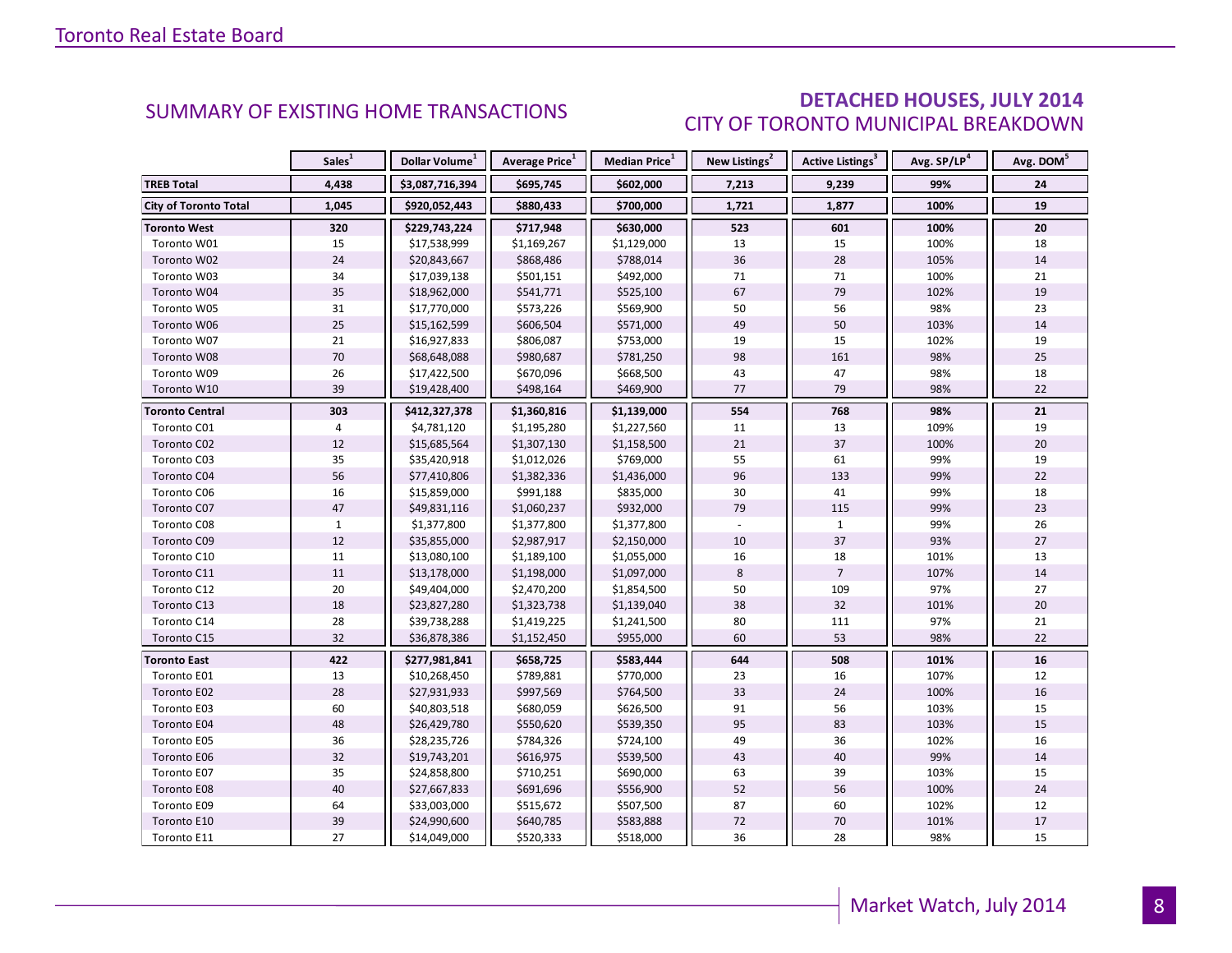#### SEMI-DETACHED HOUSES, JULY 2014 ALL TREB AREAS

|                                  | Sales <sup>1</sup>      | Dollar Volume <sup>1</sup> | Average Price <sup>1</sup> | Median Price <sup>1</sup> | New Listings <sup>2</sup> | Active Listings <sup>3</sup> | Avg. SP/LP <sup>4</sup> | Avg. DOM <sup>5</sup> |
|----------------------------------|-------------------------|----------------------------|----------------------------|---------------------------|---------------------------|------------------------------|-------------------------|-----------------------|
| <b>TREB Total</b>                | 940                     | \$486,248,152              | \$517,285                  | \$485,000                 | 1,344                     | 1,002                        | 101%                    | 16                    |
| <b>Halton Region</b>             | 59                      | \$27,042,986               | \$458,356                  | \$456,000                 | 72                        | 65                           | 99%                     | 18                    |
| Burlington                       | 11                      | \$4,852,500                | \$441,136                  | \$445,500                 | 9                         | 8                            | 99%                     | 18                    |
| <b>Halton Hills</b>              | $\overline{3}$          | \$1,115,900                | \$371,967                  | \$385,900                 | 5                         | $\overline{4}$               | 100%                    | 20                    |
| Milton                           | 32                      | \$14,388,586               | \$449,643                  | \$449,000                 | 41                        | 33                           | 99%                     | 18                    |
| Oakville                         | 13                      | \$6,686,000                | \$514,308                  | \$486,000                 | 17                        | 20                           | 99%                     | 19                    |
| <b>Peel Region</b>               | 344                     | \$153,060,073              | \$444,942                  | \$437,250                 | 528                       | 402                          | 99%                     | 17                    |
| Brampton                         | 178                     | \$71,784,850               | \$403,286                  | \$395,250                 | 273                       | 216                          | 99%                     | 18                    |
| Caledon                          | 8                       | \$3,552,500                | \$444,063                  | \$447,000                 | 11                        | 8                            | 99%                     | 13                    |
| Mississauga                      | 158                     | \$77,722,723               | \$491,916                  | \$489,500                 | 244                       | 178                          | 99%                     | 17                    |
| <b>City of Toronto</b>           | 333                     | \$211,558,685              | \$635,311                  | \$595,000                 | 476                       | 334                          | 103%                    | 15                    |
| TURN PAGE FOR CITY OF TORONTO    |                         |                            |                            |                           |                           |                              |                         |                       |
| <b>TABLES OR CLICK HERE:</b>     | D                       |                            |                            |                           |                           |                              |                         |                       |
| <b>York Region</b>               | 133                     | \$72,305,820               | \$543,653                  | \$549,500                 | 170                       | 129                          | 100%                    | 16                    |
| Aurora                           | 5                       | \$2,120,000                | \$424,000                  | \$400,000                 | 5                         | $\overline{4}$               | 96%                     | 18                    |
| E. Gwillimbury                   | $\mathbf{1}$            | \$487,000                  | \$487,000                  | \$487,000                 | $\mathbf{1}$              |                              | 100%                    | 5                     |
| Georgina                         | $\overline{3}$          | \$1,085,900                | \$361,967                  | \$369,900                 | 6                         | $\mathbf{1}$                 | 98%                     | 9                     |
| King                             |                         |                            |                            |                           | $\mathbf{1}$              | $\mathbf{1}$                 |                         |                       |
| Markham                          | 40                      | \$23,716,080               | \$592,902                  | \$589,500                 | 50                        | 35                           | 100%                    | 17                    |
| Newmarket                        | 15                      | \$6,284,788                | \$418,986                  | \$430,000                 | 15                        | 16                           | 100%                    | 15                    |
| Richmond Hill                    | 15                      | \$8,008,000                | \$533,867                  | \$513,000                 | 30                        | 26                           | 100%                    | 16                    |
| Vaughan                          | 49                      | \$28,171,852               | \$574,936                  | \$580,000                 | 57                        | 45                           | 99%                     | 18                    |
| Whitchurch-Stouffville           | 5                       | \$2,432,200                | \$486,440                  | \$490,000                 | 5                         | $\mathbf{1}$                 | 102%                    | 5                     |
| <b>Durham Region</b>             | 62                      | \$19,669,099               | \$317,244                  | \$326,050                 | 86                        | 57                           | 100%                    | 10                    |
| Ajax                             | 21                      | \$7,796,499                | \$371,262                  | \$369,800                 | $18\,$                    | 5                            | 101%                    | 10                    |
| <b>Brock</b>                     |                         |                            |                            |                           |                           |                              |                         |                       |
| Clarington                       | $\overline{3}$          | \$751,000                  | \$250,333                  | \$260,000                 | 5                         | $\overline{4}$               | 102%                    | 6                     |
| Oshawa                           | 22                      | \$5,189,800                | \$235,900                  | \$234,250                 | 38                        | 34                           | 100%                    | 10                    |
| Pickering                        | 11                      | \$4,359,300                | \$396,300                  | \$405,000                 | 20                        | 9                            | 100%                    | 8                     |
| Scugog                           |                         |                            |                            |                           |                           |                              |                         |                       |
| Uxbridge                         |                         |                            |                            |                           |                           | $\mathbf{1}$                 |                         |                       |
| Whitby                           | 5                       | \$1,572,500                | \$314,500                  | \$294,500                 | 5                         | $\overline{4}$               | 99%                     | 15                    |
| <b>Dufferin County</b>           | 5                       | \$1,328,999                | \$265,800                  | \$265,000                 | $\overline{\phantom{a}}$  | $\overline{7}$               | 99%                     | 16                    |
| Orangeville                      | 5                       | \$1,328,999                | \$265,800                  | \$265,000                 | $\overline{7}$            | $\overline{7}$               | 99%                     | 16                    |
| <b>Simcoe County</b>             | $\overline{\mathbf{4}}$ | \$1,282,490                | \$320,623                  | \$306,245                 | 5                         | 8                            | 99%                     | 75                    |
| Adjala-Tosorontio                | $\bar{a}$               |                            |                            |                           |                           |                              |                         |                       |
| <b>Bradford West Gwillimbury</b> | $\mathbf{1}$            | \$415,000                  | \$415,000                  | \$415,000                 | $\overline{2}$            | $\sqrt{4}$                   | 99%                     | 52                    |
| Essa                             | $\mathbf{1}$            | \$255,000                  | \$255,000                  | \$255,000                 | $\mathbf{1}$              | $\overline{2}$               | 97%                     | 131                   |
| Innisfil                         |                         |                            |                            |                           |                           |                              |                         |                       |
| New Tecumseth                    | $\overline{2}$          | \$612,490                  | \$306,245                  | \$306,245                 | $\overline{2}$            | $\overline{2}$               | 99%                     | 59                    |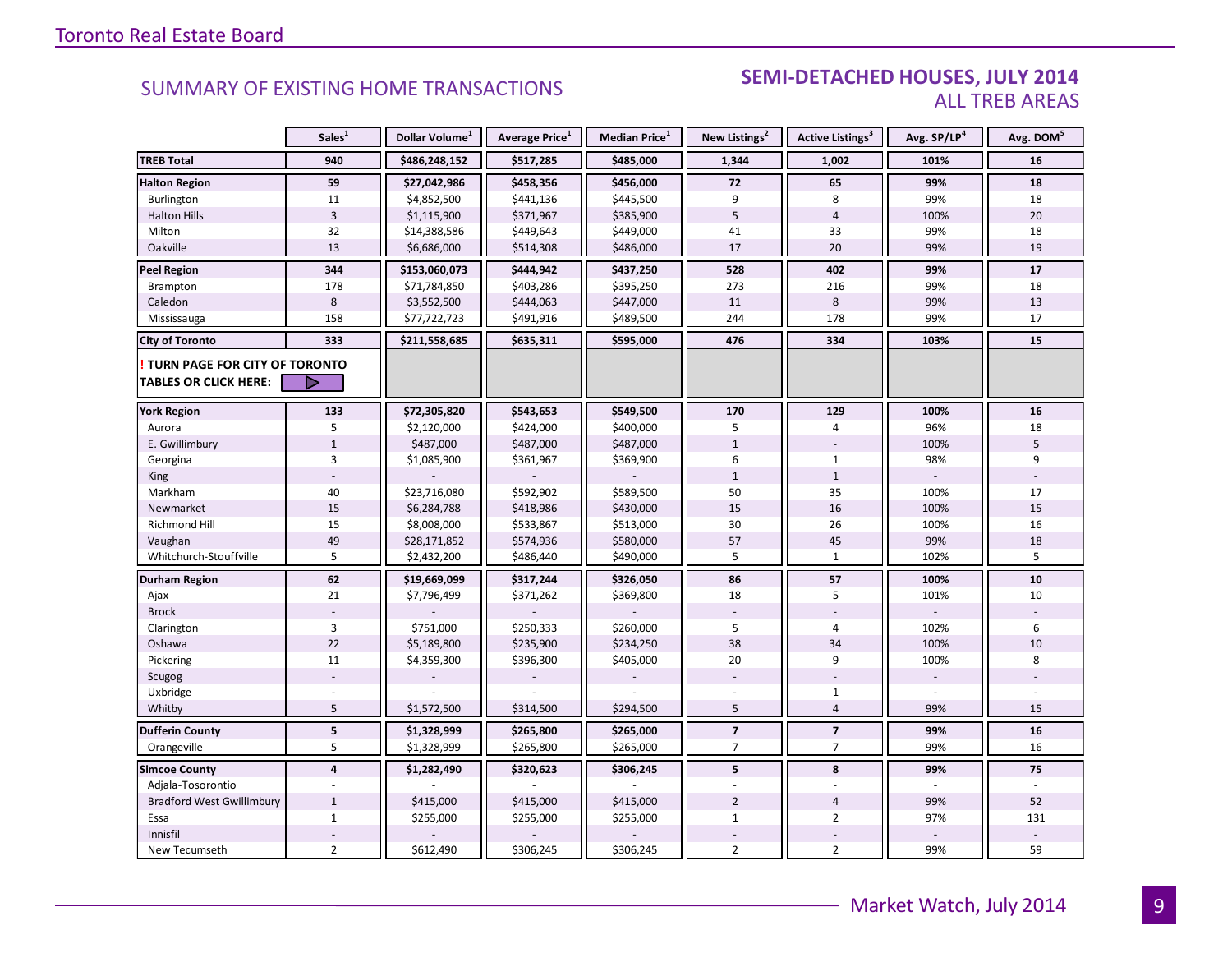### SEMI-DETACHED HOUSES, JULY 2014 CITY OF TORONTO MUNICIPAL BREAKDOWN

<span id="page-9-0"></span>

|                              | Sales <sup>1</sup>      | Dollar Volume <sup>1</sup> | Average Price <sup>1</sup> | Median Price <sup>1</sup> | New Listings <sup>2</sup> | <b>Active Listings<sup>3</sup></b> | Avg. SP/LP <sup>4</sup> | Avg. DOM <sup>5</sup> |
|------------------------------|-------------------------|----------------------------|----------------------------|---------------------------|---------------------------|------------------------------------|-------------------------|-----------------------|
| <b>TREB Total</b>            | 940                     | \$486,248,152              | \$517,285                  | \$485,000                 | 1,344                     | 1,002                              | 101%                    | 16                    |
| <b>City of Toronto Total</b> | 333                     | \$211,558,685              | \$635,311                  | \$595,000                 | 476                       | 334                                | 103%                    | 15                    |
| <b>Toronto West</b>          | 114                     | \$64,517,341               | \$565,942                  | \$517,500                 | 169                       | 141                                | 101%                    | 21                    |
| Toronto W01                  | 9                       | \$7,348,803                | \$816,534                  | \$805,000                 | $\overline{7}$            | $\overline{2}$                     | 106%                    | 22                    |
| Toronto W02                  | 30                      | \$20,051,815               | \$668,394                  | \$675,625                 | 41                        | 18                                 | 102%                    | 13                    |
| Toronto W03                  | 17                      | \$8,993,035                | \$529,002                  | \$485,000                 | 29                        | 26                                 | 103%                    | 20                    |
| Toronto W04                  | 5                       | \$2,542,000                | \$508,400                  | \$490,000                 | 11                        | 11                                 | 98%                     | 35                    |
| Toronto W05                  | 42                      | \$20,189,688               | \$480,707                  | \$457,500                 | 54                        | 60                                 | 98%                     | 26                    |
| Toronto W06                  | $\overline{4}$          | \$2,427,000                | \$606,750                  | \$537,500                 | 9                         | 9                                  | 102%                    | 13                    |
| Toronto W07                  |                         |                            |                            |                           |                           |                                    |                         |                       |
| Toronto W08                  | $\mathbf{1}$            | \$470,000                  | \$470,000                  | \$470,000                 |                           |                                    | 97%                     | 22                    |
| Toronto W09                  |                         |                            |                            |                           | $\overline{2}$            | 5                                  |                         |                       |
| Toronto W10                  | 6                       | \$2,495,000                | \$415,833                  | \$415,500                 | 16                        | 10                                 | 100%                    | 12                    |
| <b>Toronto Central</b>       | 109                     | \$81,890,325               | \$751,287                  | \$688,000                 | 126                       | 90                                 | 103%                    | 14                    |
| Toronto C01                  | 17                      | \$14,354,567               | \$844,386                  | \$838,000                 | 24                        | 19                                 | 106%                    | 13                    |
| Toronto C02                  | 8                       | \$8,856,600                | \$1,107,075                | \$980,000                 | 13                        | 18                                 | 98%                     | 23                    |
| Toronto C03                  | 15                      | \$10,589,300               | \$705,953                  | \$671,300                 | 19                        | 11                                 | 103%                    | 12                    |
| Toronto C04                  | 5                       | \$4,338,100                | \$867,620                  | \$845,000                 | 5                         | $\mathbf{1}$                       | 107%                    | 5                     |
| Toronto C06                  |                         |                            |                            |                           | $\mathbf{1}$              | $\mathbf{1}$                       |                         |                       |
| Toronto C07                  | $\overline{4}$          | \$2,477,000                | \$619,250                  | \$619,000                 | 9                         | 8                                  | 100%                    | 5                     |
| Toronto C08                  | $\overline{4}$          | \$3,058,100                | \$764,525                  | \$761,550                 | $\overline{7}$            | $\overline{4}$                     | 106%                    | 13                    |
| Toronto C09                  | $\overline{2}$          | \$2,601,000                | \$1,300,500                | \$1,300,500               | $\mathbf{1}$              | $\overline{2}$                     | 100%                    | 37                    |
| Toronto C10                  | 9                       | \$7,242,100                | \$804,678                  | \$765,000                 | 9                         | $\mathbf{1}$                       | 108%                    | 6                     |
| Toronto C11                  | 5                       | \$4,175,000                | \$835,000                  | \$845,000                 | $\overline{3}$            | $\overline{2}$                     | 102%                    | 14                    |
| Toronto C12                  | $\mathbf{1}$            | \$618,800                  | \$618,800                  | \$618,800                 | $\overline{2}$            | $\overline{2}$                     | 98%                     | 12                    |
| Toronto C13                  | 11                      | \$5,948,100                | \$540,736                  | \$550,000                 | 11                        | $6\,$                              | 98%                     | 24                    |
| Toronto C14                  |                         |                            |                            |                           |                           |                                    |                         |                       |
| Toronto C15                  | 28                      | \$17,631,658               | \$629,702                  | \$635,000                 | 22                        | 15                                 | 102%                    | 14                    |
| <b>Toronto East</b>          | 110                     | \$65,151,019               | \$592,282                  | \$561,000                 | 181                       | 103                                | 105%                    | 12                    |
| Toronto E01                  | 27                      | \$18,122,919               | \$671,219                  | \$663,888                 | 36                        | 21                                 | 106%                    | 11                    |
| Toronto E02                  | 30                      | \$19,916,300               | \$663,877                  | \$631,500                 | 33                        | 16                                 | 103%                    | 12                    |
| Toronto E03                  | 12                      | \$7,463,000                | \$621,917                  | \$587,500                 | 35                        | 21                                 | 109%                    | 8                     |
| Toronto E04                  | $\overline{\mathbf{3}}$ | \$1,423,000                | \$474,333                  | \$414,000                 | 8                         | 5                                  | 107%                    | 8                     |
| Toronto E05                  | 6                       | \$3,289,800                | \$548,300                  | \$546,650                 | 10                        | $\overline{7}$                     | 99%                     | 19                    |
| Toronto E06                  | $\overline{2}$          | \$895,700                  | \$447,850                  | \$447,850                 | 5                         | $\overline{4}$                     | 98%                     | 15                    |
| Toronto E07                  | 6                       | \$3,326,800                | \$554,467                  | \$561,000                 | 17                        | 8                                  | 110%                    | 12                    |
| Toronto E08                  | $1\,$                   | \$456,000                  | \$456,000                  | \$456,000                 |                           | $\mathbf{1}$                       | 97%                     | 15                    |
| Toronto E09                  | 3                       | \$1,303,500                | \$434,500                  | \$393,500                 | 6                         | 5                                  | 98%                     | 22                    |
| Toronto E10                  | $\overline{4}$          | \$1,565,000                | \$391,250                  | \$387,500                 | $\overline{7}$            | $\mathbf 2$                        | 105%                    | 9                     |
| Toronto E11                  | 16                      | \$7,389,000                | \$461,813                  | \$479,500                 | 24                        | 13                                 | 103%                    | 10                    |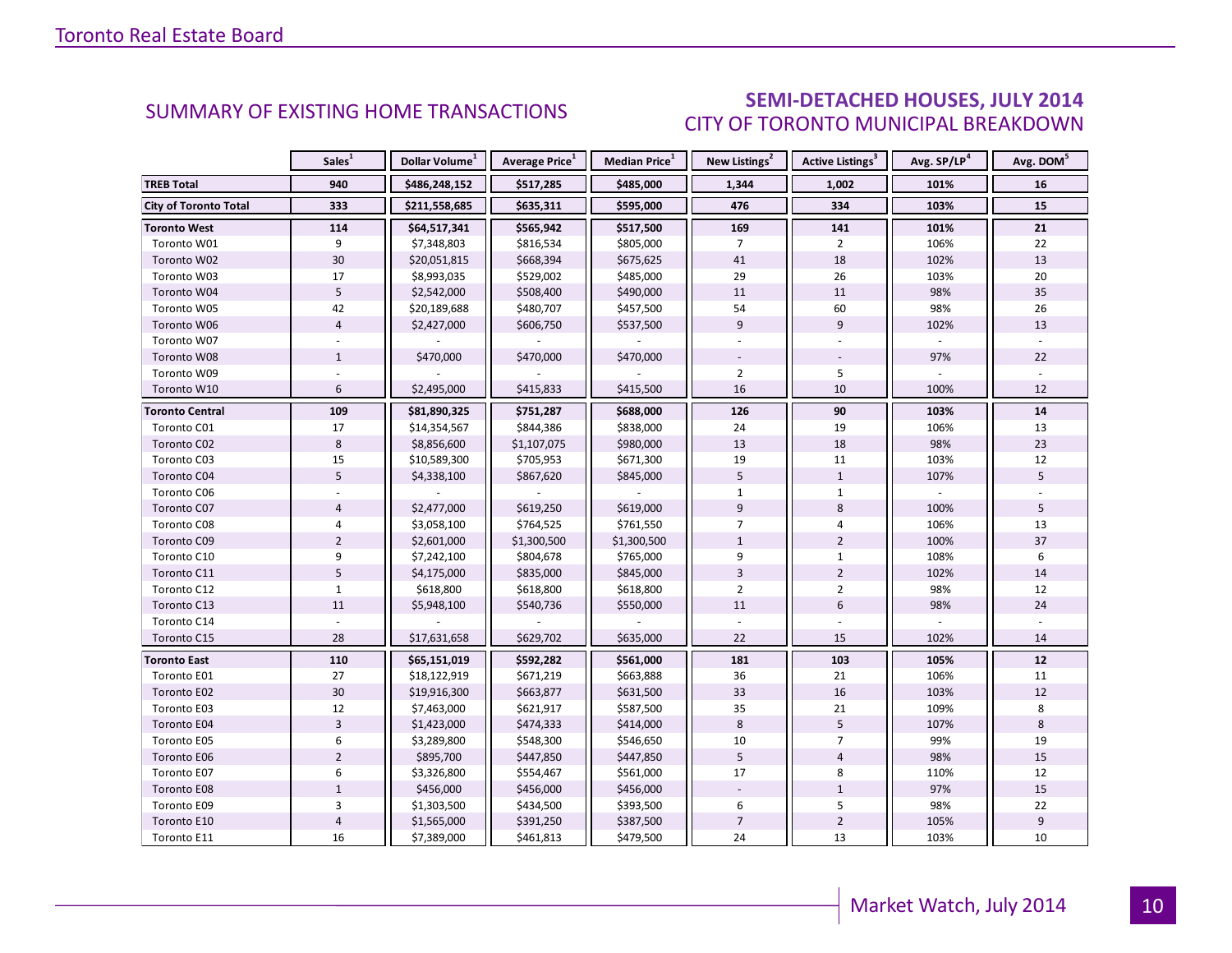#### **Industry Of EXISTING HOME TRANSACTIONS CONDOMINIUM TOWNHOUSES, JULY 2014** ALL TREB AREAS

|                                                               | Sales <sup>1</sup>      | Dollar Volume <sup>1</sup> | Average Price <sup>1</sup> | Median Price <sup>1</sup> | New Listings <sup>2</sup> | Active Listings <sup>3</sup> | Avg. SP/LP <sup>4</sup> | Avg. DOM <sup>5</sup> |
|---------------------------------------------------------------|-------------------------|----------------------------|----------------------------|---------------------------|---------------------------|------------------------------|-------------------------|-----------------------|
| <b>TREB Total</b>                                             | 772                     | \$290,446,989              | \$376,227                  | \$357,000                 | 1,095                     | 1,184                        | 99%                     | 22                    |
| <b>Halton Region</b>                                          | 61                      | \$21,427,600               | \$351,272                  | \$330,000                 | 85                        | 101                          | 99%                     | 25                    |
| Burlington                                                    | 28                      | \$10,233,700               | \$365,489                  | \$357,000                 | 28                        | 35                           | 99%                     | 26                    |
| <b>Halton Hills</b>                                           | $\boldsymbol{6}$        | \$1,793,400                | \$298,900                  | \$302,950                 | 9                         | $6\phantom{1}$               | 100%                    | 25                    |
| Milton                                                        | 10                      | \$2,913,500                | \$291,350                  | \$295,750                 | 16                        | 16                           | 99%                     | 24                    |
| Oakville                                                      | 17                      | \$6,487,000                | \$381,588                  | \$333,000                 | 32                        | 44                           | 99%                     | 22                    |
| <b>Peel Region</b>                                            | 299                     | \$107,432,083              | \$359,305                  | \$347,000                 | 411                       | 427                          | 98%                     | 24                    |
| Brampton                                                      | 76                      | \$21,722,849               | \$285,827                  | \$282,500                 | 99                        | 114                          | 98%                     | 29                    |
| Caledon                                                       | $\overline{2}$          | \$671,500                  | \$335,750                  | \$335,750                 | $1\,$                     |                              | 100%                    | 21                    |
| Mississauga                                                   | 221                     | \$85,037,734               | \$384,786                  | \$372,000                 | 311                       | 313                          | 99%                     | 22                    |
| <b>City of Toronto</b>                                        | 259                     | \$107,978,630              | \$416,906                  | \$392,000                 | 396                       | 459                          | 100%                    | 21                    |
| TURN PAGE FOR CITY OF TORONTO<br><b>TABLES OR CLICK HERE:</b> | ▶                       |                            |                            |                           |                           |                              |                         |                       |
| <b>York Region</b>                                            | 77                      | \$34,489,776               | \$447,919                  | \$438,000                 | 104                       | 125                          | 99%                     | 22                    |
| Aurora                                                        | $\overline{3}$          | \$1,735,000                | \$578,333                  | \$350,000                 | 8                         | 16                           | 98%                     | 26                    |
| E. Gwillimbury                                                |                         |                            |                            |                           |                           |                              |                         |                       |
| Georgina                                                      |                         |                            |                            |                           |                           |                              |                         |                       |
| King                                                          |                         |                            |                            |                           |                           |                              |                         |                       |
| Markham                                                       | 37                      | \$16,420,800               | \$443,805                  | \$438,000                 | 45                        | 50                           | 99%                     | 24                    |
| Newmarket                                                     | $\bf 8$                 | \$2,995,888                | \$374,486                  | \$352,500                 | 10                        | 12                           | 101%                    | 11                    |
| <b>Richmond Hill</b>                                          | 15                      | \$6,635,088                | \$442,339                  | \$456,000                 | 19                        | 22                           | 99%                     | 26                    |
| Vaughan                                                       | 14                      | \$6,703,000                | \$478,786                  | \$467,500                 | 22                        | 25                           | 98%                     | 18                    |
| Whitchurch-Stouffville                                        |                         |                            |                            |                           |                           |                              |                         |                       |
| <b>Durham Region</b>                                          | ${\bf 71}$              | \$17,817,900               | \$250,956                  | \$250,000                 | 95                        | 60                           | 100%                    | ${\bf 14}$            |
| Ajax                                                          | 10                      | \$3,005,300                | \$300,530                  | \$309,500                 | 12                        | $\overline{7}$               | 100%                    | 16                    |
| <b>Brock</b>                                                  |                         |                            |                            |                           | $\overline{2}$            | 5                            |                         |                       |
| Clarington                                                    | 4                       | \$1,091,500                | \$272,875                  | \$297,000                 | 9                         | 10                           | 99%                     | 9                     |
| Oshawa                                                        | 23                      | \$3,998,100                | \$173,830                  | \$177,000                 | 29                        | 15                           | 100%                    | 15                    |
| Pickering                                                     | 23                      | \$6,879,300                | \$299,100                  | \$280,900                 | 24                        | 12                           | 101%                    | 14                    |
| Scugog                                                        |                         |                            |                            |                           |                           | $\overline{a}$               | $\overline{a}$          |                       |
| Uxbridge                                                      |                         |                            |                            |                           | 4                         | 6                            |                         |                       |
| Whitby                                                        | 11                      | \$2,843,700                | \$258,518                  | \$247,500                 | 15                        | 5                            | 102%                    | 12                    |
| <b>Dufferin County</b>                                        | $\mathbf{2}$            | \$478,000                  | \$239,000                  | \$239,000                 | $\mathbf{1}$              | 6                            | 97%                     | 30                    |
| Orangeville                                                   | $\overline{2}$          | \$478,000                  | \$239,000                  | \$239,000                 | $\mathbf{1}$              | 6                            | 97%                     | 30                    |
| <b>Simcoe County</b>                                          | $\overline{\mathbf{3}}$ | \$823,000                  | \$274,333                  | \$242,000                 | $\overline{\mathbf{3}}$   | 6                            | 99%                     | 21                    |
| Adjala-Tosorontio                                             |                         |                            |                            |                           |                           |                              |                         |                       |
| <b>Bradford West Gwillimbury</b>                              | $\overline{2}$          | \$467,000                  | \$233,500                  | \$233,500                 | $\mathbf{1}$              |                              | 99%                     | 19                    |
| Essa                                                          |                         |                            |                            |                           |                           |                              |                         |                       |
| Innisfil                                                      |                         |                            |                            |                           |                           |                              |                         |                       |
| New Tecumseth                                                 | $\mathbf{1}$            | \$356,000                  | \$356,000                  | \$356,000                 | $\overline{2}$            | 6                            | 99%                     | 26                    |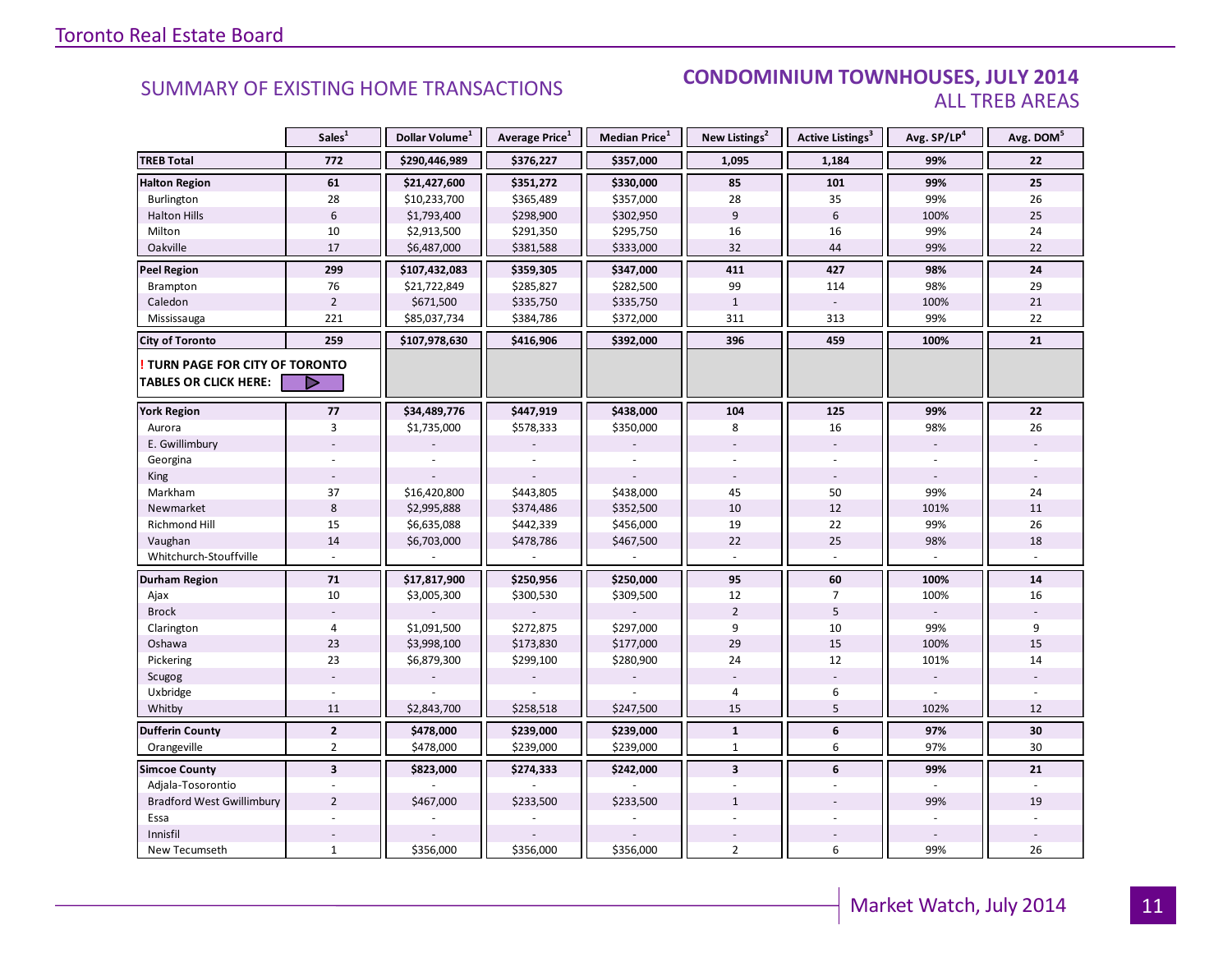#### ICEC IIIIV 2014 CITY OF TORONTO MUNICIPAL BREAKDOWN **SUMMARY OF EXISTING HOME TRANSACTIONS CONDOMINIUM TOWNHOUSES, JULY 2014**

<span id="page-11-0"></span>

|                              | Sales <sup>1</sup> | Dollar Volume <sup>1</sup> | Average Price <sup>1</sup> | Median Price <sup>1</sup> | New Listings <sup>2</sup> | Active Listings <sup>3</sup> | Avg. SP/LP <sup>4</sup> | Avg. DOM <sup>5</sup> |
|------------------------------|--------------------|----------------------------|----------------------------|---------------------------|---------------------------|------------------------------|-------------------------|-----------------------|
| <b>TREB Total</b>            | 772                | \$290,446,989              | \$376,227                  | \$357,000                 | 1,095                     | 1,184                        | 99%                     | 22                    |
| <b>City of Toronto Total</b> | 259                | \$107,978,630              | \$416,906                  | \$392,000                 | 396                       | 459                          | 100%                    | 21                    |
| <b>Toronto West</b>          | 57                 | \$21,035,245               | \$369,039                  | \$351,000                 | 84                        | 125                          | 99%                     | 25                    |
| Toronto W01                  | $\overline{7}$     | \$2,943,900                | \$420,557                  | \$438,000                 | 8                         | $\overline{7}$               | 100%                    | 31                    |
| Toronto W02                  | $\overline{4}$     | \$1,865,600                | \$466,400                  | \$453,300                 | $\overline{7}$            | 14                           | 98%                     | 31                    |
| Toronto W03                  | 5                  | \$1,661,000                | \$332,200                  | \$350,000                 | 3                         | $\mathbf{1}$                 | 100%                    | 20                    |
| Toronto W04                  | 5                  | \$1,451,900                | \$290,380                  | \$275,000                 | 12                        | 11                           | 101%                    | 42                    |
| Toronto W05                  | 8                  | \$1,906,000                | \$238,250                  | \$216,500                 | 18                        | 35                           | 97%                     | 21                    |
| Toronto W06                  | 8                  | \$4,387,700                | \$548,463                  | \$537,500                 | $\overline{7}$            | $\overline{7}$               | 100%                    | 21                    |
| Toronto W07                  |                    |                            |                            |                           |                           | $\mathbf{1}$                 |                         |                       |
| Toronto W08                  | $\overline{7}$     | \$2,966,000                | \$423,714                  | \$369,000                 | 12                        | 17                           | 99%                     | 33                    |
| Toronto W09                  | 3                  | \$1,408,845                | \$469,615                  | \$478,845                 | 3                         | 9                            | 101%                    | 15                    |
| Toronto W10                  | 10                 | \$2,444,300                | \$244,430                  | \$268,500                 | 14                        | 23                           | 98%                     | 19                    |
| <b>Toronto Central</b>       | 103                | \$53,100,799               | \$515,542                  | \$450,000                 | 179                       | 212                          | 100%                    | 17                    |
| Toronto C01                  | 26                 | \$13,627,100               | \$524,119                  | \$520,000                 | 44                        | 45                           | 99%                     | 21                    |
| Toronto C02                  | $\mathbf{1}$       | \$702,000                  | \$702,000                  | \$702,000                 | $\overline{4}$            | 8                            | 106%                    | $\overline{3}$        |
| Toronto C03                  |                    |                            |                            |                           | $\overline{2}$            | 4                            |                         |                       |
| Toronto C04                  | $\mathbf{1}$       | \$1,235,000                | \$1,235,000                | \$1,235,000               |                           | $\overline{2}$               | 99%                     | 15                    |
| Toronto C06                  |                    |                            |                            |                           |                           | 5                            |                         |                       |
| Toronto C07                  | $\overline{7}$     | \$3,150,000                | \$450,000                  | \$423,000                 | 13                        | 15                           | 100%                    | 19                    |
| Toronto C08                  | 5                  | \$2,812,500                | \$562,500                  | \$410,000                 | $10\,$                    | 13                           | 102%                    | 23                    |
| Toronto C09                  |                    |                            |                            |                           | $\overline{2}$            | $\overline{2}$               |                         |                       |
| Toronto C10                  | $\overline{2}$     | \$1,164,500                | \$582,250                  | \$582,250                 | $\overline{3}$            | $\overline{4}$               | 98%                     | 22                    |
| Toronto C11                  | $\overline{4}$     | \$1,405,000                | \$351,250                  | \$326,500                 | 6                         | 5                            | 100%                    | 12                    |
| Toronto C12                  | 3                  | \$2,758,000                | \$919,333                  | \$540,000                 | 9                         | 19                           | 99%                     | 21                    |
| Toronto C13                  | $\overline{3}$     | \$1,825,000                | \$608,333                  | \$683,000                 | 5                         | 5                            | 100%                    | 13                    |
| Toronto C14                  | 17                 | \$9,198,800                | \$541,106                  | \$490,000                 | 33                        | 41                           | 99%                     | 17                    |
| Toronto C15                  | 34                 | \$15,222,899               | \$447,732                  | \$432,000                 | 48                        | 44                           | 102%                    | 15                    |
| Toronto East                 | 99                 | \$33,842,586               | \$341,844                  | \$350,000                 | 133                       | 122                          | 100%                    | 22                    |
| Toronto E01                  | $\overline{4}$     | \$1,442,400                | \$360,600                  | \$380,000                 | 5                         | $\overline{4}$               | 99%                     | 18                    |
| Toronto E02                  | $\overline{2}$     | \$1,534,000                | \$767,000                  | \$767,000                 | 5                         | 5                            | 99%                     | 25                    |
| Toronto E03                  |                    |                            |                            |                           | $\mathbf{1}$              | $\mathbf{1}$                 |                         |                       |
| Toronto E04                  | 10                 | \$3,450,760                | \$345,076                  | \$350,480                 | 17                        | 15                           | 97%                     | 23                    |
| Toronto E05                  | 29                 | \$10,635,950               | \$366,757                  | \$369,000                 | 38                        | 22                           | 101%                    | 15                    |
| Toronto E06                  | $1\,$              | \$545,000                  | \$545,000                  | \$545,000                 |                           |                              | 99%                     | 23                    |
| Toronto E07                  | 14                 | \$5,569,776                | \$397,841                  | \$410,000                 | 16                        | 12                           | 100%                    | 21                    |
| Toronto E08                  | $\overline{3}$     | \$1,093,500                | \$364,500                  | \$365,000                 | 9                         | 8                            | 96%                     | 27                    |
| Toronto E09                  | $\overline{7}$     | \$1,853,500                | \$264,786                  | \$278,000                 | $\overline{7}$            | 10                           | 97%                     | 34                    |
| Toronto E10                  | 10                 | \$2,310,700                | \$231,070                  | \$238,000                 | 17                        | 22                           | 98%                     | 25                    |
| Toronto E11                  | 19                 | \$5,407,000                | \$284,579                  | \$278,000                 | 18                        | 23                           | 100%                    | 26                    |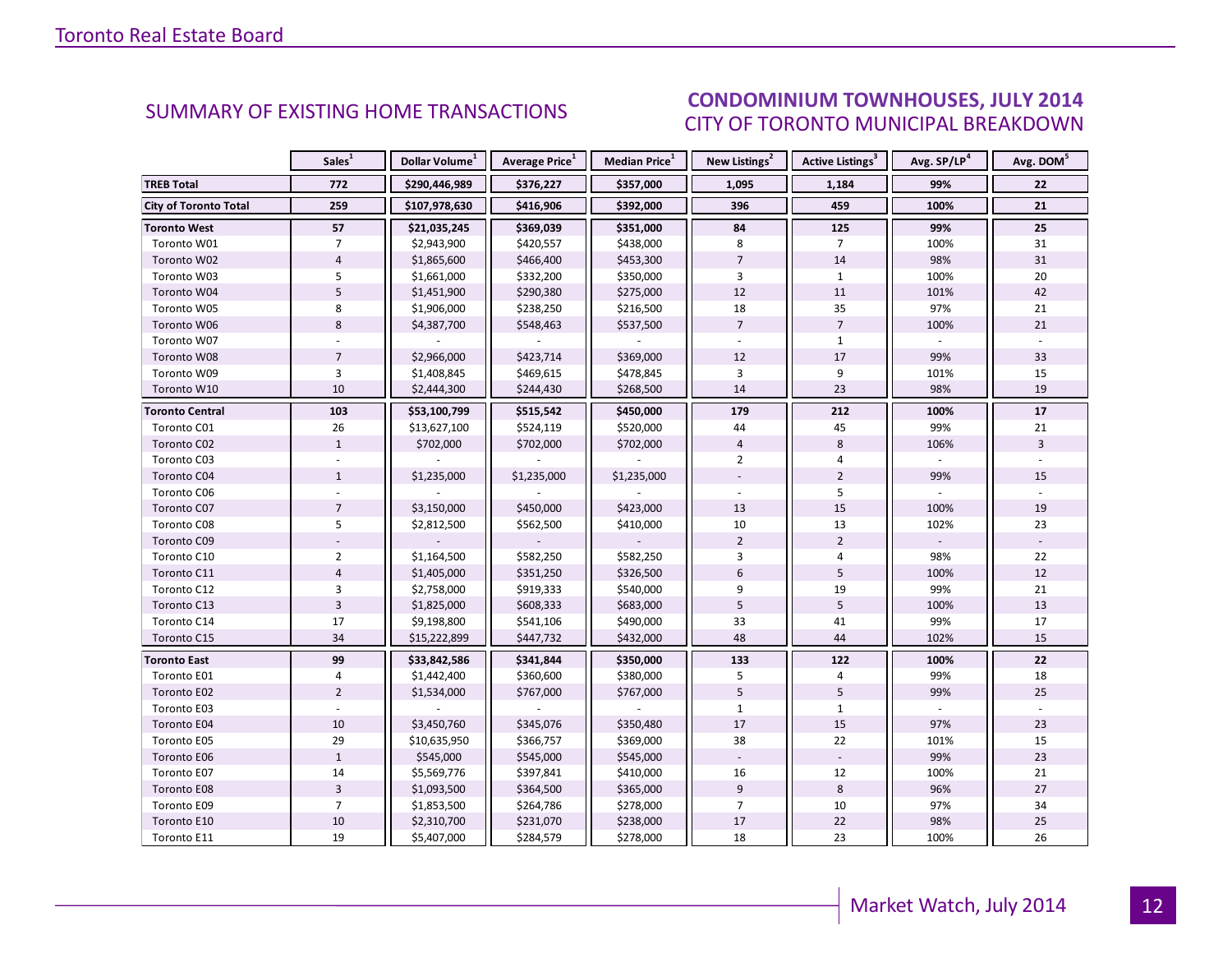#### **Industrial Leasing SUMMARY OF EXISTING HOME TRANSACTIONS CONDOMINIUM APARTMENT, JULY 2014** ALL TREB AREAS

|                                      | Sales <sup>1</sup> | Dollar Volume <sup>1</sup> | Average Price <sup>1</sup> | Median Price <sup>1</sup> | New Listings <sup>2</sup> | Active Listings <sup>3</sup> | Avg. SP/LP <sup>4</sup> | Avg. DOM <sup>5</sup> |
|--------------------------------------|--------------------|----------------------------|----------------------------|---------------------------|---------------------------|------------------------------|-------------------------|-----------------------|
| <b>TREB Total</b>                    | 2,132              | \$761,860,162              | \$357,345                  | \$325,000                 | 4,268                     | 7,073                        | 98%                     | 32                    |
| <b>Halton Region</b>                 | 69                 | \$23,065,385               | \$334,281                  | \$300,000                 | 102                       | 186                          | 98%                     | 34                    |
| Burlington                           | 23                 | \$8,117,799                | \$352,948                  | \$278,000                 | 27                        | 64                           | 97%                     | 37                    |
| <b>Halton Hills</b>                  |                    |                            |                            |                           | $\overline{2}$            | $\overline{2}$               |                         |                       |
| Milton                               | 10                 | \$2,997,000                | \$299,700                  | \$306,450                 | 19                        | 22                           | 99%                     | 45                    |
| Oakville                             | 36                 | \$11,950,586               | \$331,961                  | \$299,943                 | 54                        | 98                           | 98%                     | 29                    |
| <b>Peel Region</b>                   | 276                | \$74,763,775               | \$270,883                  | \$245,750                 | 629                       | 1,023                        | 97%                     | 35                    |
| Brampton                             | 38                 | \$8,515,730                | \$224,098                  | \$212,417                 | 69                        | 83                           | 97%                     | 33                    |
| Caledon                              |                    |                            |                            |                           | $\mathbf{1}$              | $\overline{4}$               |                         |                       |
| Mississauga                          | 238                | \$66,248,045               | \$278,353                  | \$255,000                 | 559                       | 936                          | 97%                     | 35                    |
| <b>City of Toronto</b>               | 1,527              | \$578,735,701              | \$379,002                  | \$343,500                 | 2,977                     | 4,919                        | 98%                     | 31                    |
| <b>TURN PAGE FOR CITY OF TORONTO</b> |                    |                            |                            |                           |                           |                              |                         |                       |
| <b>TABLES OR CLICK HERE:</b>         |                    |                            |                            |                           |                           |                              |                         |                       |
| <b>York Region</b>                   | 216                | \$74,315,451               | \$344,053                  | \$317,000                 | 476                       | 842                          | 97%                     | 38                    |
| Aurora                               | 6                  | \$1,961,000                | \$326,833                  | \$314,000                 | 15                        | 27                           | 95%                     | 33                    |
| E. Gwillimbury                       |                    |                            |                            |                           |                           | $\overline{\phantom{a}}$     |                         |                       |
| Georgina                             | $\mathbf{1}$       | \$263,000                  | \$263,000                  | \$263,000                 |                           |                              | 101%                    | 16                    |
| King                                 | $\mathbf{1}$       | \$307,000                  | \$307,000                  | \$307,000                 | 21                        | 25                           | 97%                     | 8                     |
| Markham                              | 73                 | \$24,195,956               | \$331,451                  | \$312,000                 | 160                       | 284                          | 97%                     | 38                    |
| Newmarket                            | $\,8\,$            | \$2,122,500                | \$265,313                  | \$247,000                 | 8                         | $6\phantom{1}$               | 100%                    | 15                    |
| Richmond Hill                        | 61                 | \$20,257,800               | \$332,095                  | \$307,000                 | 137                       | 248                          | 98%                     | 34                    |
| Vaughan                              | 65                 | \$24,791,195               | \$381,403                  | \$360,000                 | 135                       | 245                          | 97%                     | 45                    |
| Whitchurch-Stouffville               | $\mathbf{1}$       | \$417,000                  | \$417,000                  | \$417,000                 | $\overline{a}$            | $\overline{7}$               | 98%                     | 27                    |
| <b>Durham Region</b>                 | 42                 | \$10,409,850               | \$247,854                  | \$236,000                 | 76                        | 78                           | 99%                     | 26                    |
| Ajax                                 | 11                 | \$2,611,300                | \$237,391                  | \$230,000                 | 14                        | $\overline{7}$               | 99%                     | 16                    |
| <b>Brock</b>                         |                    |                            |                            |                           | $\sim$                    |                              | $\sim$                  |                       |
| Clarington                           | 5                  | \$965,400                  | \$193,080                  | \$194,000                 | 8                         | 11                           | 99%                     | 20                    |
| Oshawa                               | $\overline{7}$     | \$1,548,750                | \$221,250                  | \$210,000                 | 20                        | 23                           | 96%                     | 47                    |
| Pickering                            | 10                 | \$2,605,500                | \$260,550                  | \$261,250                 | 17                        | 15                           | 101%                    | 20                    |
| Scugog                               | $1\,$              | \$379,000                  | \$379,000                  | \$379,000                 |                           |                              | 97%                     | 55                    |
| Uxbridge                             | $\mathbf{1}$       | \$320,000                  | \$320,000                  | \$320,000                 | $\overline{2}$            | 3                            | 99%                     | 31                    |
| Whitby                               | $\overline{7}$     | \$1,979,900                | \$282,843                  | \$276,000                 | 15                        | 19                           | 97%                     | 30                    |
| <b>Dufferin County</b>               | $\mathbf{1}$       | \$360,000                  | \$360,000                  | \$360,000                 | 4                         | 8                            | 97%                     | 39                    |
| Orangeville                          | $\mathbf{1}$       | \$360,000                  | \$360,000                  | \$360,000                 | 4                         | 8                            | 97%                     | 39                    |
| <b>Simcoe County</b>                 | $\mathbf{1}$       | \$210,000                  | \$210,000                  | \$210,000                 | $\overline{\mathbf{4}}$   | 17                           | 96%                     | 20                    |
| Adjala-Tosorontio                    |                    |                            |                            |                           |                           | ÷.                           |                         |                       |
| <b>Bradford West Gwillimbury</b>     | $\mathbf{1}$       | \$210,000                  | \$210,000                  | \$210,000                 | $\overline{2}$            | 6                            | 96%                     | 20                    |
| Essa                                 |                    |                            |                            |                           |                           |                              |                         |                       |
| Innisfil                             |                    |                            |                            |                           |                           |                              |                         |                       |
| New Tecumseth                        |                    |                            |                            |                           | $\overline{2}$            | 11                           |                         |                       |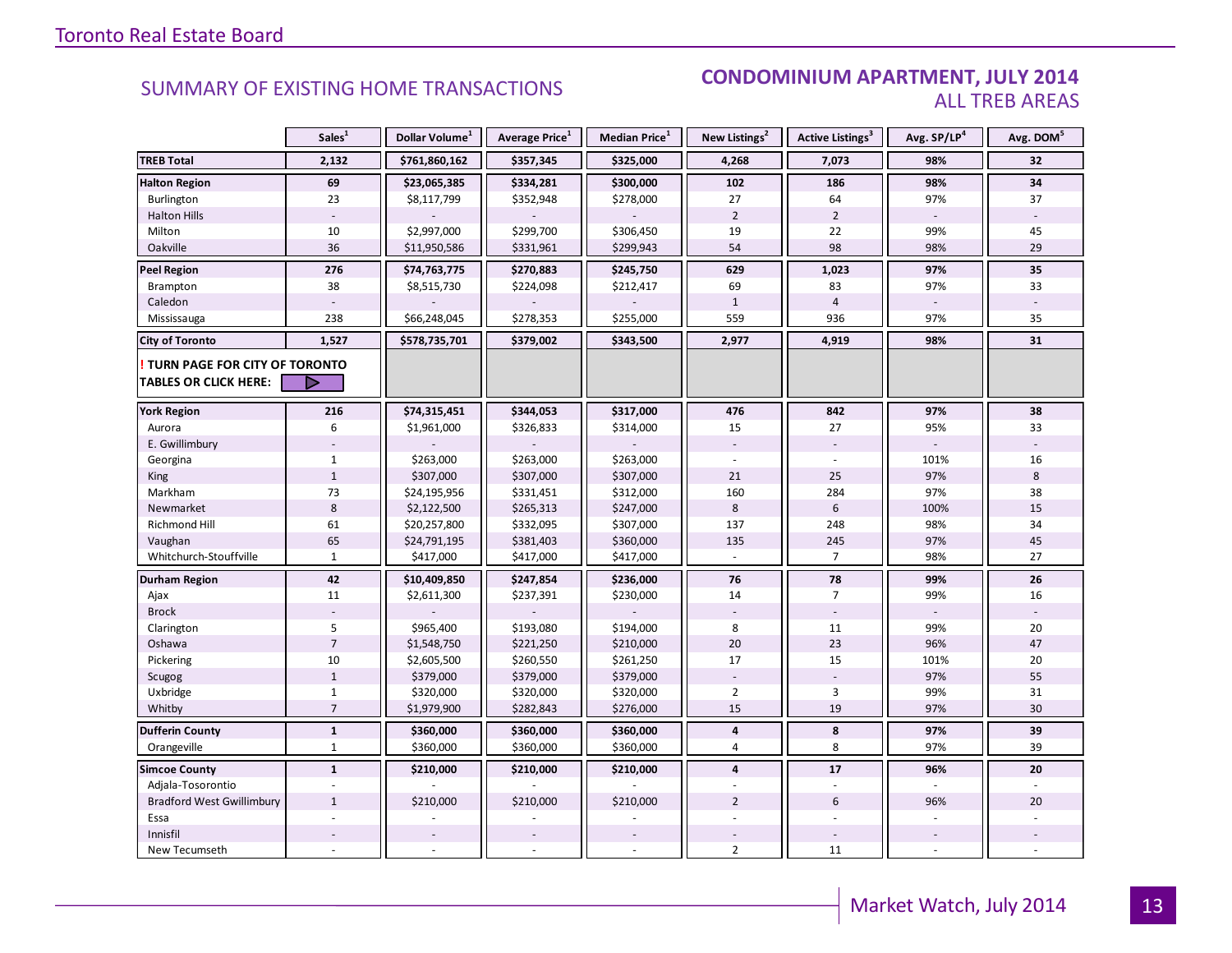### CONDOMINIUM APARTMENT, JULY 2014 CITY OF TORONTO MUNICIPAL BREAKDOWN

<span id="page-13-0"></span>

|                              | Sales <sup>1</sup> | Dollar Volume <sup>1</sup> | Average Price <sup>1</sup> | Median Price <sup>1</sup> | New Listings <sup>2</sup> | <b>Active Listings<sup>3</sup></b> | Avg. SP/LP <sup>4</sup> | Avg. DOM <sup>5</sup> |
|------------------------------|--------------------|----------------------------|----------------------------|---------------------------|---------------------------|------------------------------------|-------------------------|-----------------------|
| <b>TREB Total</b>            | 2,132              | \$761,860,162              | \$357,345                  | \$325,000                 | 4,268                     | 7,073                              | 98%                     | 32                    |
| <b>City of Toronto Total</b> | 1,527              | \$578,735,701              | \$379,002                  | \$343,500                 | 2,977                     | 4,919                              | 98%                     | 31                    |
| <b>Toronto West</b>          | 305                | \$93,324,795               | \$305,983                  | \$290,000                 | 589                       | 1,076                              | 98%                     | 36                    |
| Toronto W01                  | 16                 | \$6,122,990                | \$382,687                  | \$350,000                 | 62                        | 117                                | 99%                     | 26                    |
| Toronto W02                  | 15                 | \$6,067,500                | \$404,500                  | \$381,000                 | 19                        | 21                                 | 99%                     | 18                    |
| Toronto W03                  | $\overline{7}$     | \$2,050,000                | \$292,857                  | \$284,000                 | 11                        | 14                                 | 96%                     | 28                    |
| Toronto W04                  | 15                 | \$3,182,000                | \$212,133                  | \$195,000                 | 45                        | 72                                 | 97%                     | 29                    |
| Toronto W05                  | 28                 | \$5,076,675                | \$181,310                  | \$169,500                 | 60                        | 110                                | 96%                     | 40                    |
| Toronto W06                  | 73                 | \$27,692,080               | \$379,344                  | \$345,000                 | 160                       | 328                                | 97%                     | 40                    |
| Toronto W07                  | $\mathbf{1}$       | \$387,000                  | \$387,000                  | \$387,000                 | 1                         | $\overline{4}$                     | 99%                     | $\overline{7}$        |
| Toronto W08                  | 95                 | \$32,295,650               | \$339,954                  | \$304,900                 | 158                       | 268                                | 99%                     | 36                    |
| Toronto W09                  | 22                 | \$4,053,400                | \$184,245                  | \$150,000                 | 23                        | 46                                 | 95%                     | 33                    |
| Toronto W10                  | 33                 | \$6,397,500                | \$193,864                  | \$198,000                 | 50                        | 96                                 | 97%                     | 42                    |
| <b>Toronto Central</b>       | 964                | \$419,431,090              | \$435,094                  | \$385,000                 | 1,946                     | 3,254                              | 98%                     | 31                    |
| Toronto C01                  | 369                | \$164,383,488              | \$445,484                  | \$396,000                 | 828                       | 1,481                              | 98%                     | 32                    |
| Toronto C02                  | 31                 | \$25,492,000               | \$822,323                  | \$635,000                 | 77                        | 173                                | 96%                     | 34                    |
| Toronto C03                  | $\overline{7}$     | \$3,543,500                | \$506,214                  | \$423,500                 | 23                        | 36                                 | 98%                     | 24                    |
| Toronto C04                  | 16                 | \$6,763,500                | \$422,719                  | \$351,750                 | 18                        | 24                                 | 104%                    | 24                    |
| Toronto C06                  | 15                 | \$4,919,000                | \$327,933                  | \$309,000                 | 35                        | 64                                 | 98%                     | 38                    |
| Toronto C07                  | 58                 | \$19,877,900               | \$342,722                  | \$323,250                 | 101                       | 193                                | 98%                     | 43                    |
| Toronto C08                  | 139                | \$59,529,230               | \$428,268                  | \$393,000                 | 269                       | 348                                | 99%                     | 28                    |
| Toronto C09                  | 11                 | \$8,255,800                | \$750,527                  | \$820,000                 | 16                        | 21                                 | 100%                    | 16                    |
| Toronto C10                  | 35                 | \$16,564,200               | \$473,263                  | \$405,000                 | 55                        | 88                                 | 98%                     | 23                    |
| Toronto C11                  | 18                 | \$4,187,500                | \$232,639                  | \$227,500                 | 38                        | 39                                 | 98%                     | 25                    |
| Toronto C12                  | 14                 | \$9,668,650                | \$690,618                  | \$516,500                 | 21                        | 27                                 | 99%                     | 28                    |
| Toronto C13                  | 41                 | \$14,641,600               | \$357,112                  | \$336,000                 | 46                        | 60                                 | 100%                    | 24                    |
| Toronto C14                  | 144                | \$57,940,387               | \$402,364                  | \$371,750                 | 268                       | 430                                | 98%                     | 34                    |
| Toronto C15                  | 66                 | \$23,664,335               | \$358,551                  | \$339,500                 | 151                       | 270                                | 98%                     | 30                    |
| <b>Toronto East</b>          | 258                | \$65,979,817               | \$255,736                  | \$237,900                 | 442                       | 589                                | 98%                     | 26                    |
| Toronto E01                  | 14                 | \$7,017,683                | \$501,263                  | \$444,400                 | 21                        | 28                                 | 98%                     | 15                    |
| Toronto E02                  | 10                 | \$4,123,490                | \$412,349                  | \$376,250                 | 10                        | 26                                 | 100%                    | 22                    |
| Toronto E03                  | 13                 | \$3,091,100                | \$237,777                  | \$168,200                 | 17                        | 21                                 | 96%                     | 25                    |
| Toronto E04                  | 36                 | \$7,266,250                | \$201,840                  | \$190,500                 | 55                        | 72                                 | 98%                     | 32                    |
| Toronto E05                  | 45                 | \$11,835,594               | \$263,013                  | \$253,600                 | 58                        | 50                                 | 98%                     | 15                    |
| Toronto E06                  | 5                  | \$1,499,500                | \$299,900                  | \$335,500                 | 14                        | 15                                 | 99%                     | 14                    |
| Toronto E07                  | 31                 | \$7,931,100                | \$255,842                  | \$255,000                 | 98                        | 142                                | 97%                     | 29                    |
| Toronto E08                  | 18                 | \$3,180,800                | \$176,711                  | \$171,000                 | 21                        | 25                                 | 98%                     | 18                    |
| Toronto E09                  | 60                 | \$15,763,250               | \$262,721                  | \$260,750                 | 102                       | 149                                | 98%                     | 34                    |
| Toronto E10                  | $\,1\,$            | \$138,000                  | \$138,000                  | \$138,000                 | 10                        | 15                                 | 99%                     | 97                    |
| Toronto E11                  | 25                 | \$4,133,050                | \$165,322                  | \$150,000                 | 36                        | 46                                 | 97%                     | 24                    |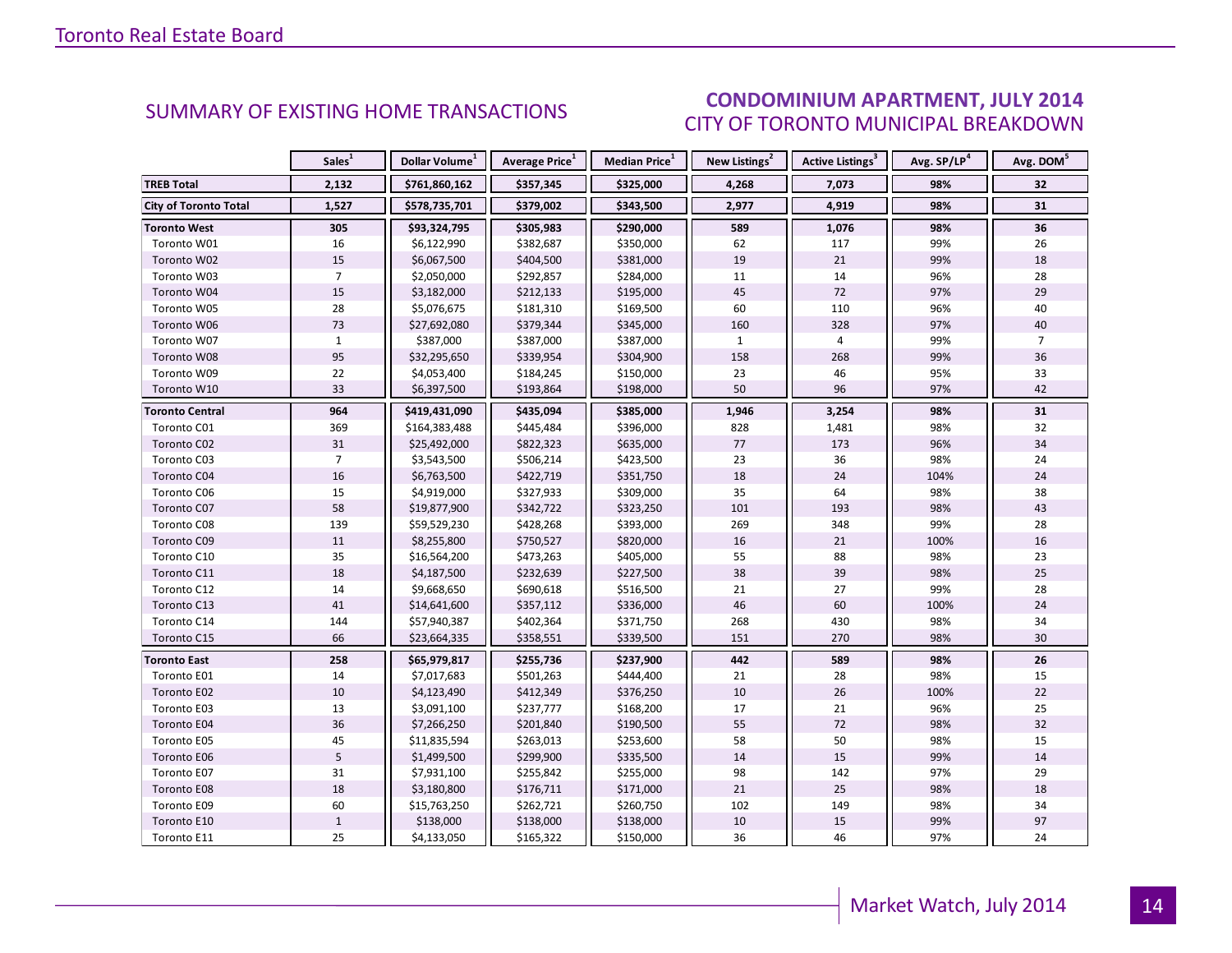#### LINK, JULY 2014 ALL TREB AREAS

|                                                               | Sales <sup>1</sup>      | Dollar Volume <sup>1</sup> | Average Price <sup>1</sup> | <b>Median Price</b> $1$ | New Listings <sup>2</sup> | <b>Active Listings<sup>3</sup></b> | Avg. SP/LP <sup>4</sup> | Avg. DOM <sup>5</sup>    |
|---------------------------------------------------------------|-------------------------|----------------------------|----------------------------|-------------------------|---------------------------|------------------------------------|-------------------------|--------------------------|
| <b>TREB Total</b>                                             | 163                     | \$80,863,180               | \$496,093                  | \$493,900               | 220                       | 149                                | 101%                    | 15                       |
| <b>Halton Region</b>                                          | 5 <sup>1</sup>          | \$2,573,500                | \$514,700                  | \$510,000               | 12                        | 12                                 | 97%                     | 15                       |
| Burlington                                                    | $\mathbf{1}$            | \$438,500                  | \$438,500                  | \$438,500               | $\overline{2}$            | $\mathbf{1}$                       | 99%                     | 9                        |
| <b>Halton Hills</b>                                           |                         |                            |                            |                         | $1\,$                     | $\mathbf 1$                        |                         |                          |
| Milton                                                        | $\mathbf{1}$            | \$475,000                  | \$475,000                  | \$475,000               | $\overline{3}$            | 3                                  | 97%                     | 12                       |
| Oakville                                                      | $\overline{3}$          | \$1,660,000                | \$553,333                  | \$575,000               | 6                         | $\overline{7}$                     | 97%                     | 19                       |
| Peel Region                                                   | 15                      | \$6,269,500                | \$417,967                  | \$399,000               | 17                        | 19                                 | 99%                     | 18                       |
| Brampton                                                      | 9                       | \$3,429,500                | \$381,056                  | \$367,000               | 8                         | 7                                  | 100%                    | 14                       |
| Caledon                                                       | $\mathbf{1}$            | \$445,000                  | \$445,000                  | \$445,000               | $\overline{3}$            | $\mathbf{1}$                       | 98%                     | 12                       |
| Mississauga                                                   | 5                       | \$2,395,000                | \$479,000                  | \$476,000               | 6                         | 11                                 | 97%                     | 27                       |
| <b>City of Toronto</b>                                        | 16                      | \$8,862,700                | \$553,919                  | \$542,500               | 25                        | 19                                 | 99%                     | 26                       |
| TURN PAGE FOR CITY OF TORONTO<br><b>TABLES OR CLICK HERE:</b> | ▷                       |                            |                            |                         |                           |                                    |                         |                          |
| <b>York Region</b>                                            | 73                      | \$45,520,288               | \$623,566                  | \$630,000               | 101                       | 60                                 | 102%                    | 14                       |
| Aurora                                                        | $\overline{2}$          | \$1,103,000                | \$551,500                  | \$551,500               | 5                         | 3                                  | 99%                     | 12                       |
| E. Gwillimbury                                                |                         |                            |                            |                         |                           |                                    |                         |                          |
| Georgina                                                      | $\mathbf{1}$            | \$352,900                  | \$352,900                  | \$352,900               | $\mathbf{1}$              |                                    | 98%                     | 4                        |
| <b>King</b>                                                   |                         |                            |                            |                         | $\mathbf{1}$              | $\overline{3}$                     |                         |                          |
| Markham                                                       | 55                      | \$35,435,988               | \$644,291                  | \$647,000               | 74                        | 39                                 | 103%                    | 11                       |
| Newmarket                                                     | $\overline{\mathbf{3}}$ | \$1,401,500                | \$467,167                  | \$465,000               |                           |                                    | 99%                     | 39                       |
| Richmond Hill                                                 | 8                       | \$5,041,900                | \$630,238                  | \$640,000               | 13                        | 10                                 | 98%                     | 23                       |
| Vaughan                                                       | $\overline{4}$          | \$2,185,000                | \$546,250                  | \$505,500               | $\overline{7}$            | $\overline{4}$                     | 98%                     | 23                       |
| Whitchurch-Stouffville                                        |                         |                            |                            |                         |                           | $\mathbf{1}$                       |                         |                          |
| Durham Region                                                 | 43                      | \$13,914,042               | \$323,582                  | \$313,500               | 44                        | 24                                 | 100%                    | 12                       |
| Ajax                                                          | 3                       | \$1,068,000                | \$356,000                  | \$368,000               | 4                         | $\overline{2}$                     | 99%                     | 17                       |
| <b>Brock</b>                                                  |                         |                            |                            |                         |                           |                                    |                         |                          |
| Clarington                                                    | 14                      | \$4,138,900                | \$295,636                  | \$299,500               | 12                        | 9                                  | 100%                    | 9                        |
| Oshawa                                                        | $8\phantom{1}$          | \$2,087,700                | \$260,963                  | \$260,950               | 8                         | 6                                  | 99%                     | 13                       |
| Pickering                                                     |                         |                            |                            |                         | 5                         | 5                                  | ÷.                      |                          |
| Scugog                                                        | $\overline{2}$          | \$687,500                  | \$343,750                  | \$343,750               | $\overline{2}$            | $\mathbf{1}$                       | 99%                     | 14                       |
| Uxbridge                                                      |                         |                            |                            |                         |                           |                                    |                         |                          |
| Whitby                                                        | 16                      | \$5,931,942                | \$370,746                  | \$373,000               | 13                        | $\mathbf{1}$                       | 100%                    | 12                       |
| <b>Dufferin County</b>                                        | $\mathbf{1}$            | \$325,000                  | \$325,000                  | \$325,000               | 4                         | $\overline{\mathbf{3}}$            | 99%                     | $\overline{\phantom{a}}$ |
| Orangeville                                                   | $\mathbf{1}$            | \$325,000                  | \$325,000                  | \$325,000               | 4                         | 3                                  | 99%                     | $\overline{7}$           |
| <b>Simcoe County</b>                                          | 10                      | \$3,398,150                | \$339,815                  | \$337,450               | 17                        | ${\bf 12}$                         | 98%                     | $14$                     |
| Adjala-Tosorontio                                             |                         |                            |                            |                         |                           |                                    |                         |                          |
| <b>Bradford West Gwillimbury</b>                              | $\overline{7}$          | \$2,622,150                | \$374,593                  | \$380,000               | 10                        | 6                                  | 98%                     | 13                       |
| Essa                                                          | $\mathbf{1}$            | \$250,000                  | \$250,000                  | \$250,000               | $\mathbf{1}$              | $\mathbf{1}$                       | 97%                     | 14                       |
| Innisfil                                                      |                         |                            |                            |                         | $\overline{2}$            | $\overline{2}$                     |                         |                          |
| New Tecumseth                                                 | $\overline{2}$          | \$526,000                  | \$263,000                  | \$263,000               | 4                         | 3                                  | 100%                    | 18                       |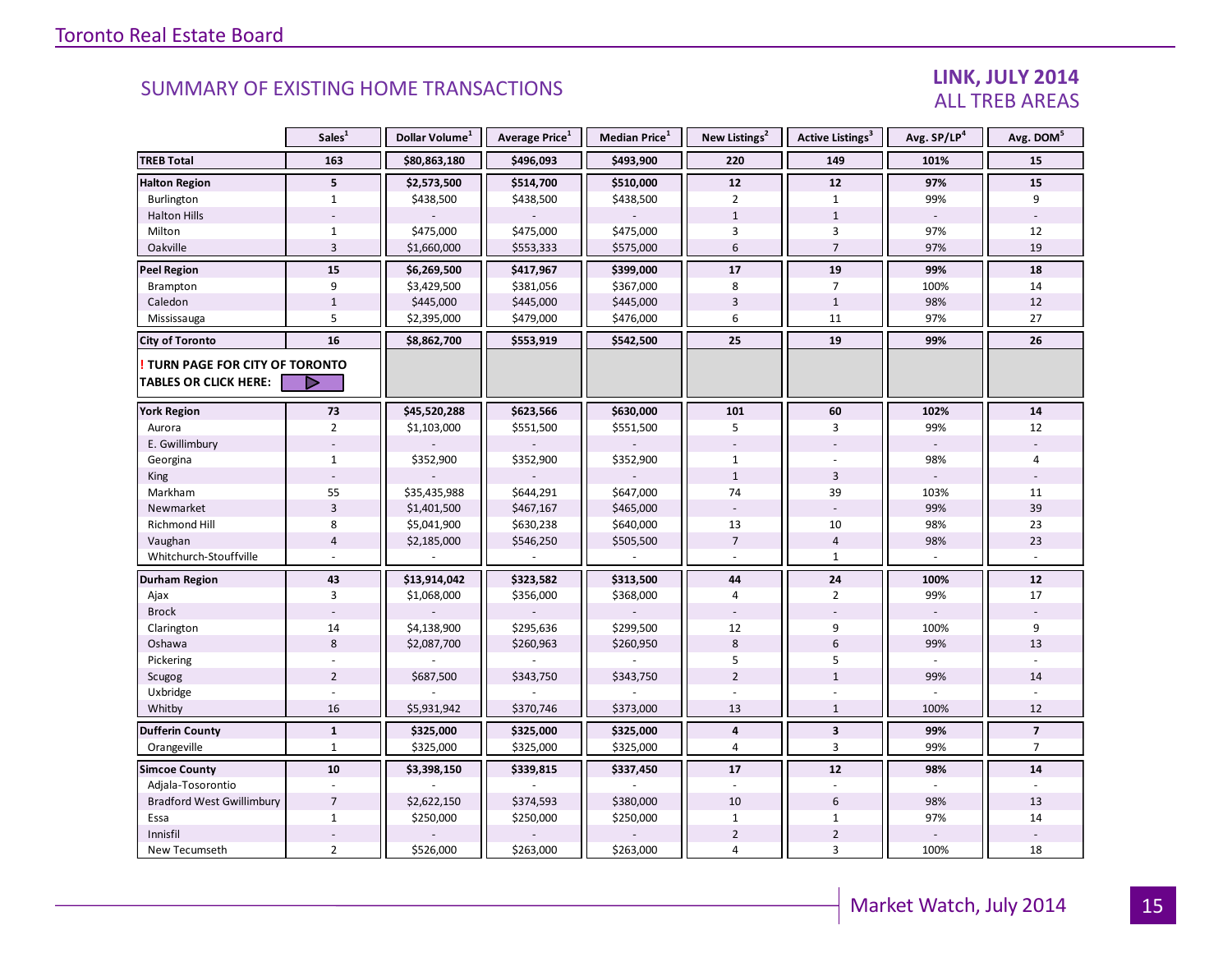### LINK, JULY 2014 CITY OF TORONTO MUNICIPAL BREAKDOWN

<span id="page-15-0"></span>

|                              | Sales <sup>1</sup>      | Dollar Volume <sup>1</sup> | Average Price <sup>1</sup> | Median Price <sup>1</sup> | New Listings <sup>2</sup> | Active Listings <sup>3</sup> | Avg. SP/LP <sup>4</sup>  | Avg. DOM <sup>5</sup> |
|------------------------------|-------------------------|----------------------------|----------------------------|---------------------------|---------------------------|------------------------------|--------------------------|-----------------------|
| <b>TREB Total</b>            | 163                     | \$80,863,180               | \$496,093                  | \$493,900                 | 220                       | 149                          | 101%                     | 15                    |
| <b>City of Toronto Total</b> | 16                      | \$8,862,700                | \$553,919                  | \$542,500                 | $\overline{25}$           | 19                           | 99%                      | 26                    |
| <b>Toronto West</b>          | $\overline{\mathbf{3}}$ | \$1,637,000                | \$545,667                  | \$480,000                 | $\overline{\mathbf{3}}$   | $\overline{\mathbf{3}}$      | 98%                      | 64                    |
| Toronto W01                  |                         |                            |                            |                           |                           |                              |                          |                       |
| Toronto W02                  |                         |                            |                            |                           |                           |                              |                          |                       |
| Toronto W03                  | $\bar{a}$               |                            | $\sim$                     | $\sim$                    |                           |                              |                          | $\sim$                |
| Toronto W04                  |                         |                            |                            |                           |                           |                              |                          |                       |
| Toronto W05                  | $\mathbf{1}$            | \$722,000                  | \$722,000                  | \$722,000                 |                           | $\mathbf{1}$                 | 98%                      | 176                   |
| Toronto W06                  |                         |                            |                            |                           |                           |                              |                          |                       |
| Toronto W07                  |                         |                            |                            |                           |                           |                              |                          |                       |
| Toronto W08                  |                         |                            | $\overline{\phantom{a}}$   |                           |                           |                              |                          |                       |
| Toronto W09                  |                         |                            |                            |                           |                           |                              |                          |                       |
| Toronto W10                  | $\overline{2}$          | \$915,000                  | \$457,500                  | \$457,500                 | $\overline{3}$            | $\overline{2}$               | 99%                      | 8                     |
| <b>Toronto Central</b>       | 5                       | \$3,098,000                | \$619,600                  | \$605,000                 | $\overline{4}$            | $\overline{\mathbf{3}}$      | 98%                      | 27                    |
| Toronto C01                  |                         |                            |                            |                           |                           |                              |                          |                       |
| Toronto C02                  |                         |                            |                            |                           |                           |                              |                          |                       |
| Toronto C03                  |                         |                            |                            |                           |                           |                              |                          |                       |
| Toronto C04                  |                         |                            |                            |                           |                           |                              |                          |                       |
| Toronto C06                  |                         |                            |                            |                           |                           |                              |                          |                       |
| Toronto C07                  | $\overline{2}$          | \$1,180,000                | \$590,000                  | \$590,000                 | $\overline{3}$            | $\overline{2}$               | 98%                      | 34                    |
| Toronto C08                  |                         |                            |                            |                           |                           |                              |                          |                       |
| Toronto C09                  |                         |                            |                            |                           |                           |                              |                          |                       |
| Toronto C10                  |                         |                            |                            |                           |                           |                              |                          |                       |
| Toronto C11                  |                         |                            |                            |                           |                           |                              |                          |                       |
| Toronto C12                  |                         |                            |                            |                           |                           |                              |                          |                       |
| Toronto C13                  |                         |                            |                            |                           |                           |                              |                          |                       |
| Toronto C14                  |                         |                            |                            |                           | ÷.                        | $\mathbf{r}$                 | $\mathbf{r}$             |                       |
| Toronto C15                  | $\overline{3}$          | \$1,918,000                | \$639,333                  | \$650,000                 | $\mathbf{1}$              | $\mathbf{1}$                 | 97%                      | 22                    |
| <b>Toronto East</b>          | 8                       | \$4,127,700                | \$515,963                  | \$485,000                 | 18                        | 13                           | 100%                     | 10                    |
| Toronto E01                  |                         |                            |                            |                           | ä,                        | $\overline{a}$               | ä,                       |                       |
| Toronto E02                  |                         |                            |                            |                           |                           |                              |                          |                       |
| Toronto E03                  |                         |                            |                            |                           |                           |                              |                          |                       |
| Toronto E04                  |                         |                            |                            |                           |                           |                              | $\overline{\phantom{a}}$ |                       |
| Toronto E05                  | $\mathbf{1}$            | \$655,000                  | \$655,000                  | \$655,000                 | 3                         | $\overline{2}$               | 102%                     | 4                     |
| Toronto E06                  |                         |                            |                            |                           |                           |                              |                          |                       |
| Toronto E07                  | 3                       | \$1,492,700                | \$497,567                  | \$480,000                 | $\overline{7}$            | 5                            | 102%                     | 8                     |
| Toronto E08                  |                         |                            |                            |                           | $\mathbf{1}$              | $\mathbf{1}$                 |                          |                       |
| Toronto E09                  |                         |                            |                            |                           |                           |                              |                          |                       |
| Toronto E10                  |                         |                            |                            |                           | 3                         | $\overline{2}$               |                          |                       |
| Toronto E11                  | 4                       | \$1,980,000                | \$495,000                  | \$480,000                 | 4                         | $\overline{3}$               | 99%                      | 14                    |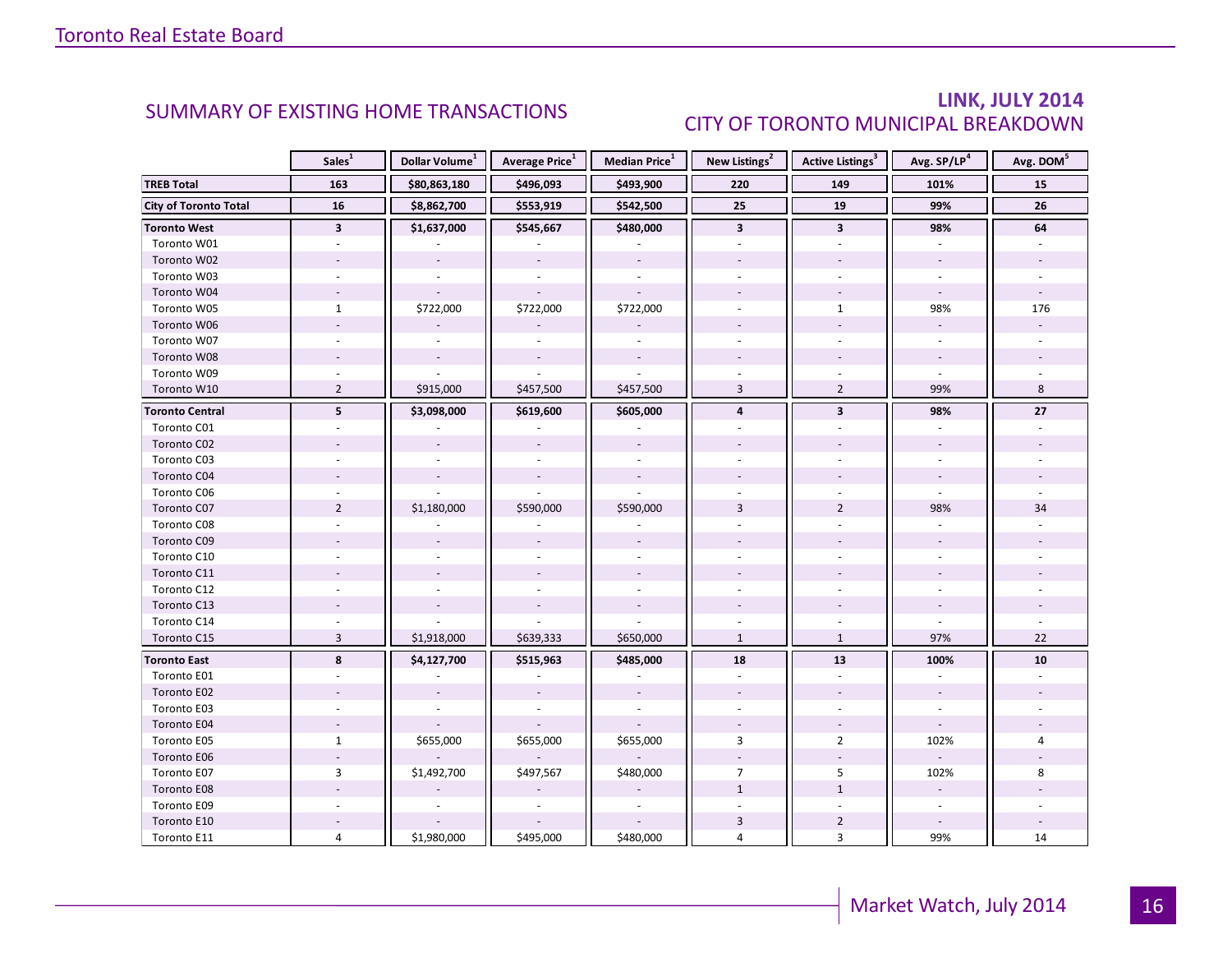#### **Industrial Leasing SUMMARY OF EXISTING HOME TRANSACTIONS ATTACHED/ROW/TOWNHOUSE, JULY 2014** ALL TREB AREAS

|                                                               | Sales <sup>1</sup>       | Dollar Volume <sup>1</sup> | Average Price <sup>1</sup> | Median Price <sup>1</sup> | New Listings <sup>2</sup> | Active Listings <sup>3</sup> | Avg. SP/LP <sup>4</sup> | Avg. DOM <sup>5</sup> |
|---------------------------------------------------------------|--------------------------|----------------------------|----------------------------|---------------------------|---------------------------|------------------------------|-------------------------|-----------------------|
| <b>TREB Total</b>                                             | 724                      | \$346,244,975              | \$478,239                  | \$444,450                 | 988                       | 798                          | 100%                    | 18                    |
| <b>Halton Region</b>                                          | 128                      | \$59,076,388               | \$461,534                  | \$436,000                 | 173                       | 149                          | 99%                     | 19                    |
| Burlington                                                    | 15                       | \$6,526,800                | \$435,120                  | \$423,000                 | 15                        | 14                           | 100%                    | 17                    |
| <b>Halton Hills</b>                                           | 14                       | \$5,700,800                | \$407,200                  | \$410,000                 | 10                        | $\overline{7}$               | 99%                     | 17                    |
| Milton                                                        | 58                       | \$24,239,650               | \$417,925                  | \$414,250                 | 81                        | 63                           | 99%                     | 19                    |
| Oakville                                                      | 41                       | \$22,609,138               | \$551,442                  | \$505,000                 | 67                        | 65                           | 99%                     | 20                    |
| <b>Peel Region</b>                                            | 139                      | \$56,273,037               | \$404,842                  | \$404,500                 | 196                       | 168                          | 99%                     | 20                    |
| Brampton                                                      | 92                       | \$34,143,940               | \$371,130                  | \$370,000                 | 136                       | 124                          | 99%                     | 21                    |
| Caledon                                                       | 15                       | \$6,524,897                | \$434,993                  | \$430,000                 | 12                        | $\overline{7}$               | 98%                     | 18                    |
| Mississauga                                                   | 32                       | \$15,604,200               | \$487,631                  | \$478,000                 | 48                        | 37                           | 99%                     | 20                    |
| <b>City of Toronto</b>                                        | 119                      | \$78,749,353               | \$661,759                  | \$606,000                 | 149                       | 116                          | 101%                    | 17                    |
| TURN PAGE FOR CITY OF TORONTO<br><b>TABLES OR CLICK HERE:</b> | ▷                        |                            |                            |                           |                           |                              |                         |                       |
| <b>York Region</b>                                            | 197                      | \$105,955,568              | \$537,846                  | \$530,000                 | 305                       | 258                          | 99%                     | 18                    |
| Aurora                                                        | 8                        | \$3,594,000                | \$449,250                  | \$456,350                 | 21                        | 17                           | 100%                    | 18                    |
| E. Gwillimbury                                                | $\overline{4}$           | \$1,418,900                | \$354,725                  | \$349,450                 | $\overline{3}$            |                              | 101%                    | 10                    |
| Georgina                                                      | $\overline{2}$           | \$644,000                  | \$322,000                  | \$322,000                 | 4                         | 5                            | 97%                     | 21                    |
| King                                                          | $\overline{2}$           | \$1,076,000                | \$538,000                  | \$538,000                 | 5                         | $\overline{3}$               | 98%                     | 5                     |
| Markham                                                       | 62                       | \$34,549,688               | \$557,253                  | \$543,500                 | 76                        | 58                           | 101%                    | 15                    |
| Newmarket                                                     | 16                       | \$6,992,500                | \$437,031                  | \$423,000                 | 15                        | 8                            | 99%                     | 12                    |
| Richmond Hill                                                 | 36                       | \$21,285,180               | \$591,255                  | \$596,940                 | 77                        | 71                           | 100%                    | 19                    |
|                                                               | 59                       | \$32,585,550               | \$552,297                  | \$535,000                 | 98                        | 94                           | 98%                     | 23                    |
| Vaughan<br>Whitchurch-Stouffville                             | 8                        | \$3,809,750                | \$476,219                  | \$446,375                 | 6                         | $\overline{2}$               | 99%                     | 30                    |
| Durham Region                                                 | 122                      | \$40,620,729               | \$332,957                  | \$337,000                 | 138                       | 79                           | 100%                    | 13                    |
| Ajax                                                          | 40                       | \$14,264,100               | \$356,603                  | \$351,500                 | 42                        | 31                           | 100%                    | 14                    |
| <b>Brock</b>                                                  |                          |                            |                            |                           |                           |                              |                         |                       |
| Clarington                                                    | 21                       | \$5,649,200                | \$269,010                  | \$269,000                 | 21                        | 8                            | 100%                    | 13                    |
| Oshawa                                                        | $6\phantom{1}$           | \$1,543,900                | \$257,317                  | \$280,700                 | 14                        | 14                           | 99%                     | 12                    |
| Pickering                                                     | 18                       | \$6,391,600                | \$355,089                  | \$365,500                 | 23                        | 9                            | 100%                    | 9                     |
| Scugog                                                        |                          |                            |                            |                           |                           |                              |                         |                       |
| Uxbridge                                                      | $\overline{2}$           | \$696,900                  | \$348,450                  | \$348,450                 | $\mathbf{1}$              | $\mathbf{1}$                 | 99%                     | 37                    |
| Whitby                                                        | 35                       | \$12,075,029               | \$345,001                  | \$343,500                 | 37                        | 16                           | 100%                    | 13                    |
| <b>Dufferin County</b>                                        | $\overline{\phantom{a}}$ | \$2,171,400                | \$310,200                  | \$312,900                 | $\overline{\mathbf{z}}$   | 5                            | 98%                     | 21                    |
| Orangeville                                                   | $\overline{7}$           | \$2,171,400                | \$310,200                  | \$312,900                 | $\overline{7}$            | 5                            | 98%                     | 21                    |
| <b>Simcoe County</b>                                          | $12$                     | \$3,398,500                | \$283,208                  | \$270,000                 | 20                        | 23                           | 98%                     | 24                    |
| Adjala-Tosorontio                                             |                          |                            |                            |                           |                           |                              |                         |                       |
| <b>Bradford West Gwillimbury</b>                              | $\overline{3}$           | \$1,097,000                | \$365,667                  | \$355,000                 | 6                         | 9                            | 98%                     | 39                    |
| Essa                                                          | $\mathbf{1}$             | \$230,000                  | \$230,000                  | \$230,000                 |                           | $\mathbf{1}$                 | 94%                     | 21                    |
| Innisfil                                                      | $\overline{5}$           | \$1,295,000                | \$259,000                  | \$268,000                 | 10                        | $10\,$                       | 98%                     | 25                    |
| New Tecumseth                                                 | 3                        | \$776,500                  | \$258,833                  | \$248,500                 | 4                         | $\overline{3}$               | 100%                    | 10                    |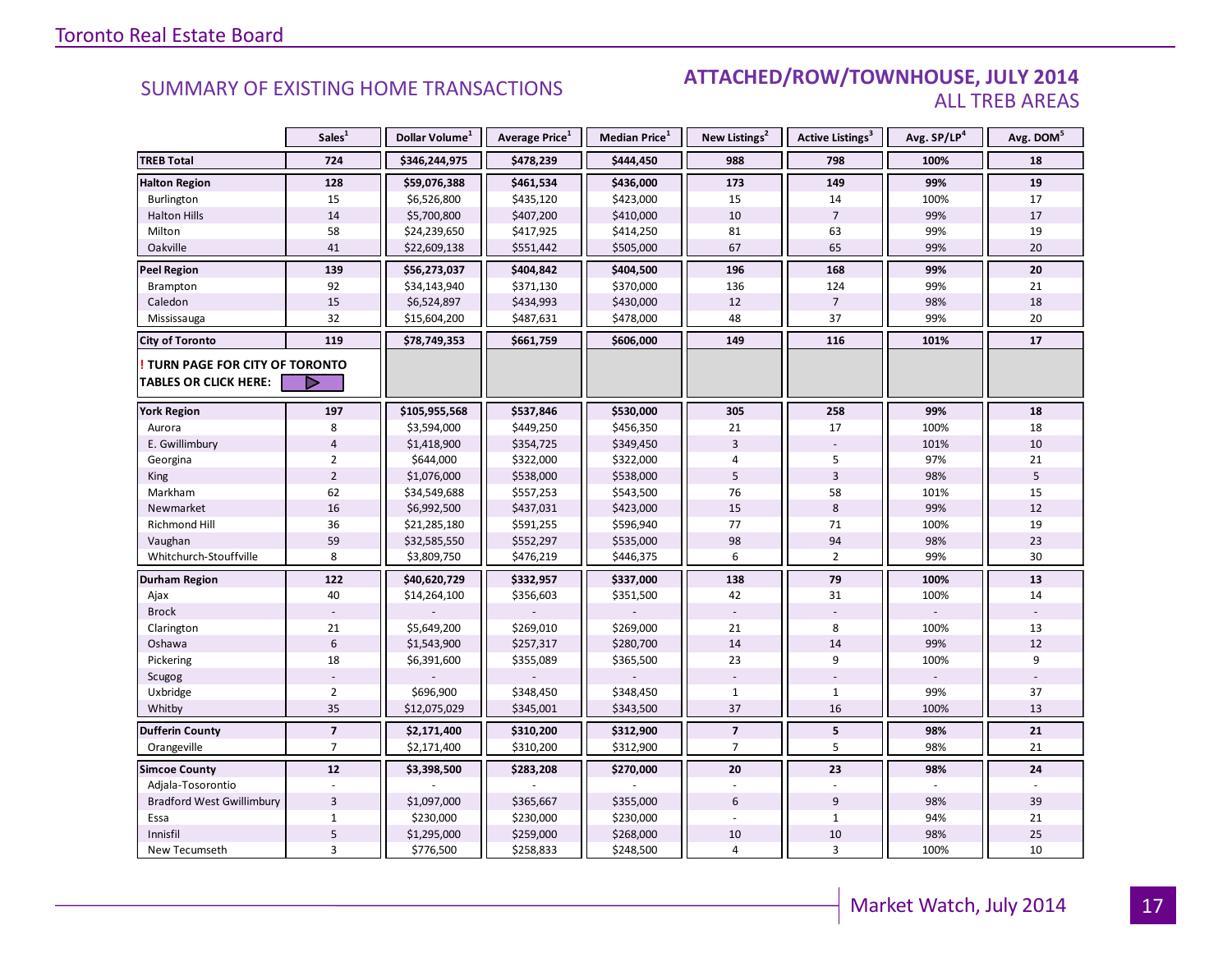#### INGU INDUSTRIAL LEASE AND LOT OF THE USE OF THE USE OF THE USE OF THE USE OF THE USE OF THE USE OF THE USE OF T<br>Industrial Lease of The USE of The USE of The USE OF The USE of The USE of The USE of The USE of The USE of Th CITY OF TORONTO MUNICIPAL BREAKDOWN SUMMARY OF EXISTING HOME TRANSACTIONS **ATTACHED/ROW/TOWNHOUSE, JULY 2014**

<span id="page-17-0"></span>

|                              | Sales <sup>1</sup> | Dollar Volume <sup>1</sup> | Average Price <sup>1</sup> | Median Price <sup>1</sup> | New Listings <sup>2</sup> | Active Listings <sup>3</sup> | Avg. SP/LP <sup>4</sup> | Avg. DOM <sup>5</sup> |
|------------------------------|--------------------|----------------------------|----------------------------|---------------------------|---------------------------|------------------------------|-------------------------|-----------------------|
| <b>TREB Total</b>            | 724                | \$346,244,975              | \$478,239                  | \$444,450                 | 988                       | 798                          | 100%                    | 18                    |
| <b>City of Toronto Total</b> | 119                | \$78,749,353               | \$661,759                  | \$606,000                 | 149                       | 116                          | 101%                    | 17                    |
| <b>Toronto West</b>          | 31                 | \$19,101,440               | \$616,175                  | \$631,000                 | 38                        | 20                           | 100%                    | 18                    |
| Toronto W01                  | $\mathbf{1}$       | \$693,925                  | \$693,925                  | \$693,925                 | $\overline{4}$            | $\overline{2}$               | 100%                    | $\overline{7}$        |
| Toronto W02                  | $\overline{9}$     | \$6,164,115                | \$684,902                  | \$652,500                 | 10                        | $\overline{3}$               | 102%                    | 13                    |
| Toronto W03                  | $\overline{2}$     | \$1,298,000                | \$649,000                  | \$649,000                 | $\overline{2}$            | $\mathbf{1}$                 | 96%                     | 32                    |
| Toronto W04                  | $\overline{2}$     | \$870,000                  | \$435,000                  | \$435,000                 | $\overline{3}$            | $\overline{2}$               | 99%                     | 17                    |
| Toronto W05                  | 4                  | \$1,945,000                | \$486,250                  | \$464,500                 | $\overline{2}$            | $\overline{3}$               | 98%                     | 41                    |
| Toronto W06                  | $\overline{4}$     | \$2,632,500                | \$658,125                  | \$667,500                 | 5                         | 5                            | 98%                     | 14                    |
| Toronto W07                  | $\mathbf{1}$       | \$750,000                  | \$750,000                  | \$750,000                 | $\overline{2}$            | $\mathbf{1}$                 | 102%                    | 4                     |
| Toronto W08                  | 5                  | \$3,575,900                | \$715,180                  | \$713,000                 | $\overline{9}$            | $\overline{3}$               | 101%                    | 10                    |
| Toronto W09                  | $\mathbf{1}$       | \$424,000                  | \$424,000                  | \$424,000                 | $\mathbf{1}$              |                              | 100%                    | 16                    |
| Toronto W10                  | $\overline{2}$     | \$748,000                  | \$374,000                  | \$374,000                 | $\sim$                    | $\sim$                       | 92%                     | 26                    |
| <b>Toronto Central</b>       | 39                 | \$32,394,800               | \$830,636                  | \$750,000                 | 49                        | 47                           | 101%                    | 19                    |
| Toronto C01                  | 15                 | \$12,409,000               | \$827,267                  | \$750,000                 | 19                        | 12                           | 107%                    | 13                    |
| Toronto C02                  | $\overline{3}$     | \$3,026,000                | \$1,008,667                | \$888,000                 | $\overline{3}$            | $\overline{3}$               | 98%                     | 21                    |
| Toronto C03                  |                    |                            |                            |                           |                           | $\mathbf{1}$                 |                         |                       |
| Toronto C04                  |                    |                            |                            |                           |                           | 5                            |                         |                       |
| Toronto C06                  |                    |                            |                            |                           |                           |                              |                         |                       |
| Toronto C07                  | $\overline{3}$     | \$1,707,000                | \$569,000                  | \$515,000                 | $\mathbf{1}$              | $\overline{3}$               | 98%                     | 61                    |
| Toronto C08                  | 11                 | \$7,906,800                | \$718,800                  | \$713,000                 | 13                        | 5                            | 100%                    | 10                    |
| Toronto C09                  | $\mathbf{1}$       | \$2,650,000                | \$2,650,000                | \$2,650,000               | $\mathbf{1}$              | $\overline{2}$               | 92%                     | 22                    |
| Toronto C10                  | $\mathbf{1}$       | \$825,000                  | \$825,000                  | \$825,000                 |                           |                              | 97%                     | 15                    |
| Toronto C11                  | $\mathbf{1}$       | \$1,120,000                | \$1,120,000                | \$1,120,000               |                           | $\overline{3}$               | 98%                     | 31                    |
| Toronto C12                  |                    |                            |                            |                           |                           | $\mathbf{1}$                 |                         |                       |
| Toronto C13                  | $\overline{2}$     | \$1,216,000                | \$608,000                  | \$608,000                 | $\overline{2}$            | $\mathbf{1}$                 | 96%                     | 21                    |
| Toronto C14                  | $\overline{2}$     | \$1,535,000                | \$767,500                  | \$767,500                 | 10                        | 11                           | 99%                     | 33                    |
| Toronto C15                  |                    |                            |                            |                           | $\equiv$                  |                              |                         |                       |
| <b>Toronto East</b>          | 49                 | \$27,253,113               | \$556,186                  | \$486,500                 | 62                        | 49                           | 102%                    | 14                    |
| Toronto E01                  | 6                  | \$3,994,400                | \$665,733                  | \$656,200                 | 5                         | 4                            | 105%                    | 10                    |
| Toronto E02                  | $\overline{3}$     | \$2,372,000                | \$790,667                  | \$900,000                 | 3                         | $\overline{2}$               | 98%                     | $\mathbf{1}$          |
| Toronto E03                  | 5                  | \$4,923,500                | \$984,700                  | \$1,350,500               | 8                         | 3                            | 103%                    | 14                    |
| Toronto E04                  | 5                  | \$2,625,013                | \$525,003                  | \$523,000                 | 12                        | 12                           | 99%                     | 20                    |
| Toronto E05                  | $\overline{2}$     | \$1,060,600                | \$530,300                  | \$530,300                 | 5                         | $\overline{3}$               | 111%                    | 10                    |
| Toronto E06                  |                    |                            |                            |                           | $\mathbf{1}$              | $\mathbf{1}$                 |                         |                       |
| Toronto E07                  | 6                  | \$2,790,000                | \$465,000                  | \$464,500                 | $\overline{7}$            | 5                            | 102%                    | 14                    |
| Toronto E08                  | $\overline{3}$     | \$1,399,000                | \$466,333                  | \$440,000                 | $\overline{4}$            | $\overline{7}$               | 98%                     | 17                    |
| Toronto E09                  |                    |                            |                            |                           | $\mathbf 1$               | $\overline{2}$               |                         |                       |
| Toronto E10                  | 5                  | \$2,121,300                | \$424,260                  | \$416,800                 | $\overline{4}$            | $\ensuremath{\mathsf{3}}$    | 99%                     | 17                    |
| Toronto E11                  | 14                 | \$5,967,300                | \$426,236                  | \$430,000                 | 12                        | $\overline{7}$               | 102%                    | 14                    |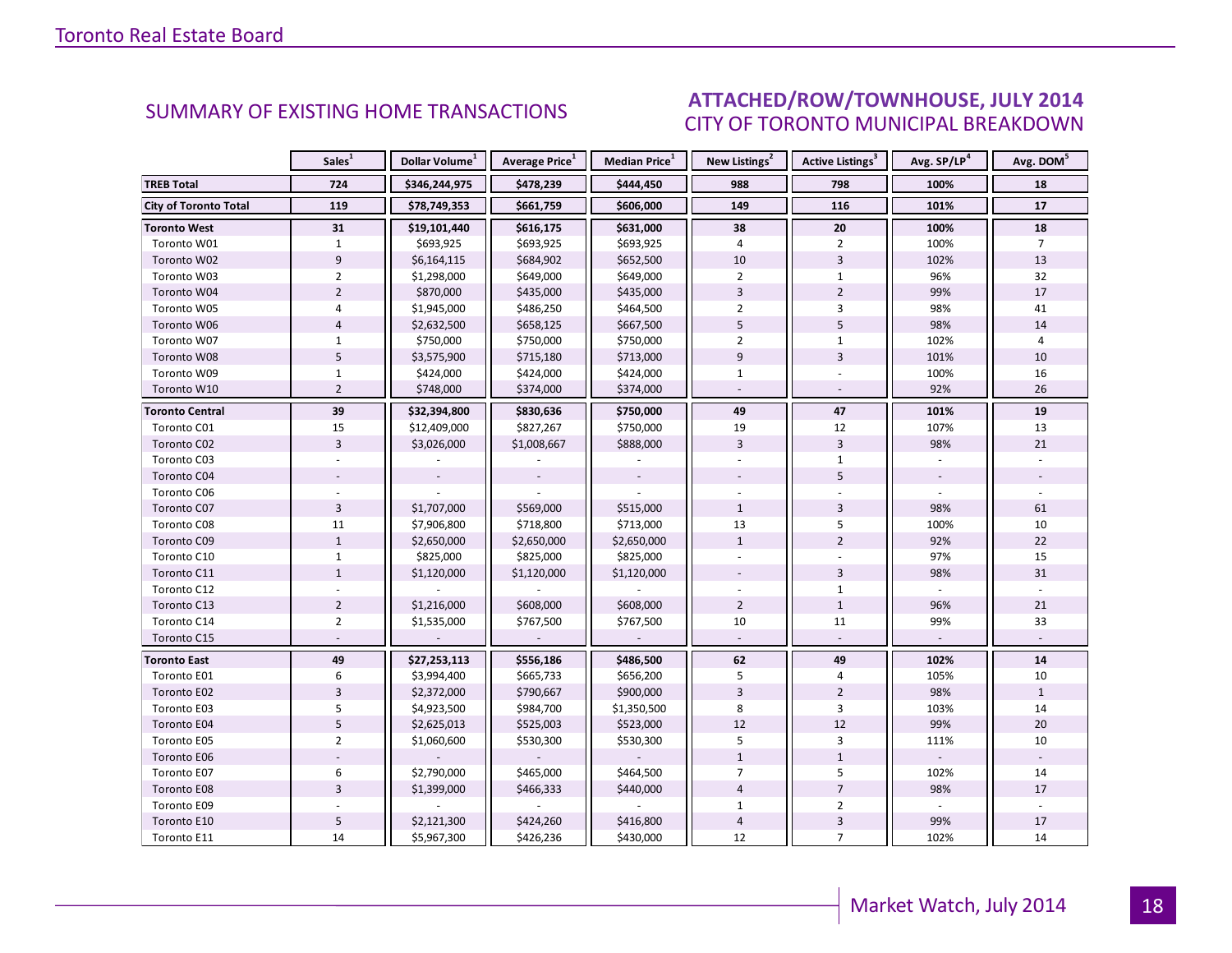#### CO-OP APARTMENT, JULY 2014 ALL TREB AREAS

|                                  | Sales <sup>1</sup>       | Dollar Volume <sup>1</sup> | Average Price <sup>1</sup> | Median Price <sup>1</sup> | New Listings <sup>2</sup> | <b>Active Listings<sup>3</sup></b> | Avg. SP/LP <sup>4</sup>  | Avg. DOM <sup>5</sup> |
|----------------------------------|--------------------------|----------------------------|----------------------------|---------------------------|---------------------------|------------------------------------|--------------------------|-----------------------|
| <b>TREB Total</b>                | 12                       | \$4,083,000                | \$340,250                  | \$307,500                 | 33                        | 45                                 | 99%                      | 30                    |
| <b>Halton Region</b>             | $\overline{\phantom{a}}$ |                            |                            |                           | $\blacksquare$            | $\blacksquare$                     | $\blacksquare$           |                       |
| Burlington                       |                          |                            |                            |                           |                           |                                    |                          |                       |
| <b>Halton Hills</b>              | $\overline{a}$           | $\sim$                     | $\overline{a}$             | $\overline{a}$            | $\sim$                    | $\overline{a}$                     |                          |                       |
| Milton                           | $\overline{\phantom{a}}$ | $\sim$                     | $\sim$                     | $\sim$                    | $\sim$                    | $\sim$                             | $\sim$                   |                       |
| Oakville                         | $\sim$                   | $\sim$                     | $\sim$                     | $\sim$                    | $\sim$                    | $\sim$                             | $\sim$                   |                       |
| <b>Peel Region</b>               | $\blacksquare$           | $\blacksquare$             | $\frac{1}{2}$              | $\blacksquare$            | $\overline{2}$            | $\mathbf{1}$                       | $\blacksquare$           |                       |
| Brampton                         | $\sim$                   | $\sim$                     | $\bar{a}$                  | $\bar{a}$                 | $\sim$                    | $\sim$                             | $\sim$                   |                       |
| Caledon                          |                          |                            |                            |                           |                           |                                    |                          |                       |
| Mississauga                      |                          |                            |                            |                           | $\overline{2}$            | $\mathbf{1}$                       | $\overline{a}$           |                       |
| <b>City of Toronto</b>           | 11                       | \$3,788,000                | \$344,364                  | \$320,000                 | 29                        | 43                                 | 99%                      | 31                    |
| TURN PAGE FOR CITY OF TORONTO    |                          |                            |                            |                           |                           |                                    |                          |                       |
| <b>TABLES OR CLICK HERE:</b>     | ▷                        |                            |                            |                           |                           |                                    |                          |                       |
|                                  |                          |                            |                            |                           |                           |                                    |                          |                       |
| <b>York Region</b>               | $\mathbf{1}$             | \$295,000                  | \$295,000                  | \$295,000                 | $\mathbf{2}$              | $\mathbf{1}$                       | 99%                      | 17                    |
| Aurora                           | $\bar{a}$                |                            |                            |                           | $\sim$                    | $\mathcal{L}$                      | $\sim$                   |                       |
| E. Gwillimbury                   |                          | $\overline{a}$             | $\overline{a}$             | $\overline{a}$            |                           |                                    |                          |                       |
| Georgina                         |                          |                            |                            | $\sim$                    |                           |                                    |                          |                       |
| King                             |                          |                            |                            |                           |                           |                                    |                          |                       |
| Markham                          | $\mathbf{1}$             | \$295,000                  | \$295,000                  | \$295,000                 | $\mathbf{1}$              | $\sim$                             | 99%                      | 17                    |
| Newmarket                        | ÷,                       |                            |                            |                           |                           |                                    |                          |                       |
| Richmond Hill                    | $\sim$                   |                            |                            |                           | $\mathbf{1}$              | $\mathbf{1}$                       |                          |                       |
| Vaughan                          | $\overline{\phantom{a}}$ | $\sim$                     | $\overline{\phantom{a}}$   | $\sim$                    | $\sim$                    | $\overline{\phantom{a}}$           | $\sim$                   |                       |
| Whitchurch-Stouffville           | $\omega$                 | $\sim$                     | ÷.                         | $\sim$                    | $\sim$                    | $\mathcal{L}$                      | $\sim$                   |                       |
| <b>Durham Region</b>             | $\blacksquare$           | $\overline{\phantom{a}}$   | $\blacksquare$             | $\blacksquare$            | $\overline{\phantom{a}}$  | $\blacksquare$                     | $\blacksquare$           |                       |
| Ajax                             | $\bar{a}$                |                            | ÷.                         | ÷,                        | $\sim$                    | ÷,                                 | $\omega$                 |                       |
| <b>Brock</b>                     |                          |                            |                            |                           |                           |                                    |                          |                       |
| Clarington                       | ÷.                       | $\sim$                     | ÷.                         | $\sim$                    | $\sim$                    | ÷.                                 | $\sim$                   |                       |
| Oshawa                           | ٠                        |                            |                            |                           |                           |                                    |                          |                       |
| Pickering                        | $\overline{a}$           |                            |                            | υ.                        |                           | L.                                 |                          |                       |
| Scugog                           | ÷.                       |                            | $\overline{a}$             | $\overline{\phantom{a}}$  | $\sim$                    | ÷,                                 |                          |                       |
| Uxbridge                         | $\overline{\phantom{a}}$ | $\sim$                     | $\sim$                     | ÷,                        | $\overline{\phantom{a}}$  | $\omega$                           | $\sim$                   |                       |
| Whitby                           | $\overline{\phantom{a}}$ | $\sim$                     | $\sim$                     | $\sim$                    | $\overline{\phantom{a}}$  | $\sim$                             | $\sim$                   | $\sim$                |
| <b>Dufferin County</b>           | $\overline{\phantom{a}}$ | $\overline{\phantom{a}}$   | $\overline{\phantom{a}}$   | $\blacksquare$            | $\overline{\phantom{a}}$  | $\overline{\phantom{a}}$           | $\overline{\phantom{a}}$ |                       |
| Orangeville                      | $\omega$                 | $\sim$                     | $\omega$                   | ÷,                        | $\omega$                  | $\omega$                           | $\sim$                   | $\omega$              |
| <b>Simcoe County</b>             | $\overline{a}$           | $\blacksquare$             | $\blacksquare$             | $\blacksquare$            |                           | $\blacksquare$                     | $\overline{a}$           |                       |
| Adjala-Tosorontio                | $\overline{\phantom{a}}$ | $\sim$                     | ä,                         | ÷,                        | $\bar{a}$                 | $\omega$                           | $\sim$                   |                       |
| <b>Bradford West Gwillimbury</b> | $\overline{a}$           |                            |                            |                           |                           |                                    |                          |                       |
| Essa                             |                          |                            |                            |                           |                           |                                    |                          |                       |
| Innisfil                         | $\overline{\phantom{a}}$ |                            | $\overline{\phantom{a}}$   | $\overline{\phantom{a}}$  | $\sim$                    | $\blacksquare$                     |                          |                       |
| New Tecumseth                    | ÷,                       | $\sim$                     | L.                         | ÷,                        | ÷.                        | $\mathcal{L}$                      | $\sim$                   |                       |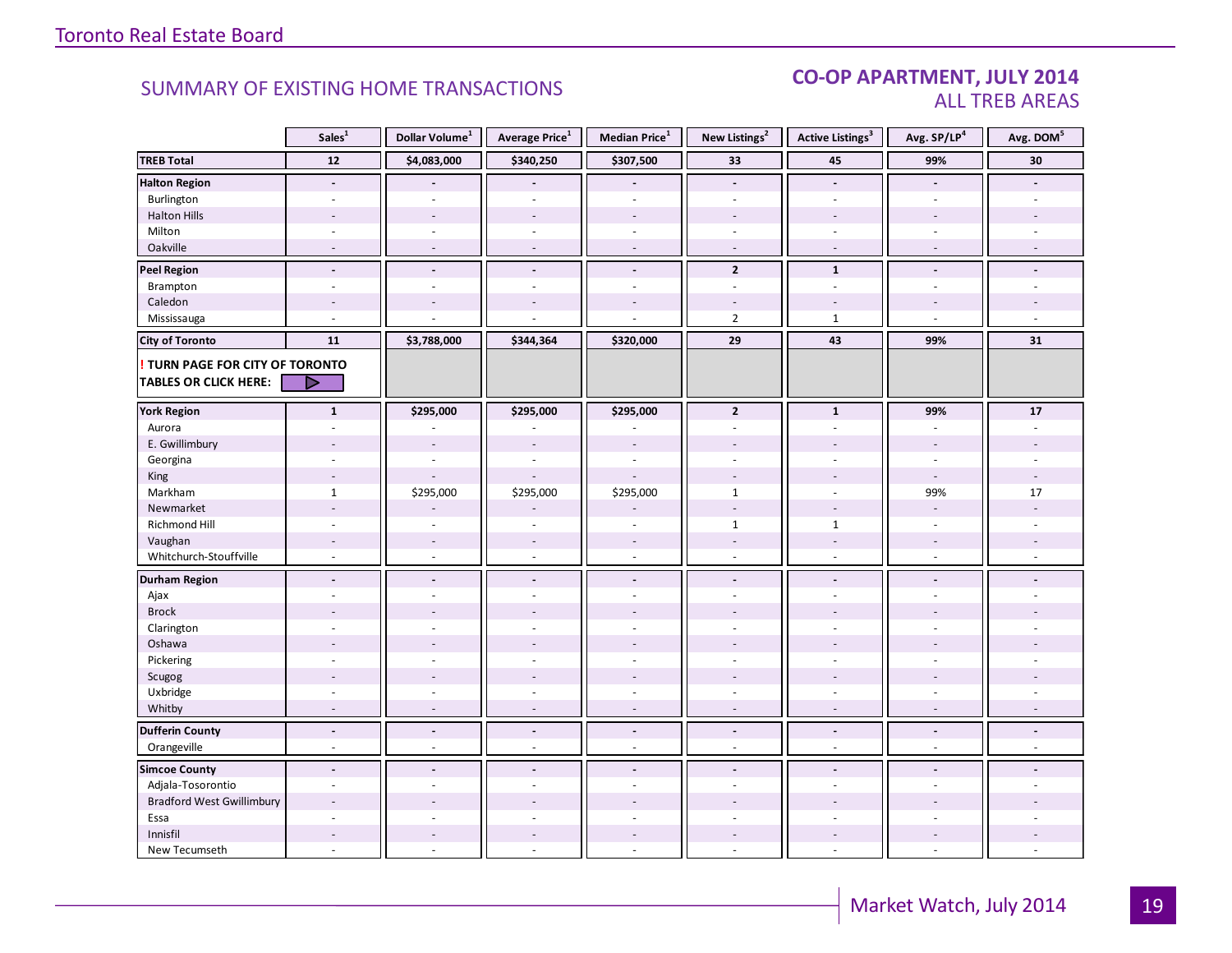### CO-OP APARTMENT, JULY 2014 CITY OF TORONTO MUNICIPAL BREAKDOWN

<span id="page-19-0"></span>

|                              | Sales <sup>1</sup>       | Dollar Volume <sup>1</sup> | Average Price <sup>1</sup> | Median Price <sup>1</sup> | New Listings <sup>2</sup> | Active Listings <sup>3</sup> | Avg. SP/LP <sup>4</sup>     | Avg. DOM <sup>5</sup>    |
|------------------------------|--------------------------|----------------------------|----------------------------|---------------------------|---------------------------|------------------------------|-----------------------------|--------------------------|
| <b>TREB Total</b>            | $12$                     | \$4,083,000                | \$340,250                  | \$307,500                 | 33                        | 45                           | 99%                         | 30                       |
| <b>City of Toronto Total</b> | 11                       | \$3,788,000                | \$344,364                  | \$320,000                 | 29                        | 43                           | 99%                         | 31                       |
| <b>Toronto West</b>          | $\overline{\mathbf{3}}$  | \$515,000                  | \$171,667                  | \$127,000                 | $\mathbf{3}$              | $\overline{7}$               | 90%                         | 39                       |
| Toronto W01                  |                          |                            |                            |                           |                           |                              |                             |                          |
| Toronto W02                  |                          |                            |                            |                           |                           |                              |                             |                          |
| Toronto W03                  | $\bar{a}$                |                            | $\sim$                     | $\overline{a}$            |                           | $\mathbf{r}$                 | $\sim$                      |                          |
| Toronto W04                  |                          |                            |                            |                           |                           |                              |                             |                          |
| Toronto W05                  | $\overline{2}$           | \$195,000                  | \$97,500                   | \$97,500                  |                           | 3                            | 92%                         | 58                       |
| Toronto W06                  | $\mathbf{1}$             | \$320,000                  | \$320,000                  | \$320,000                 | $\overline{2}$            | $\overline{3}$               | 89%                         | $\mathbf{1}$             |
| Toronto W07                  | $\omega$                 | ÷.                         | $\sim$                     | $\sim$                    | ÷.                        | ÷                            | ÷.                          |                          |
| Toronto W08                  |                          |                            | $\overline{\phantom{a}}$   |                           | $\mathbf{1}$              | $\mathbf{1}$                 |                             |                          |
| Toronto W09                  | $\sim$                   |                            |                            | $\sim$                    |                           |                              | $\sim$                      |                          |
| Toronto W10                  | $\sim$                   | $\mathbf{r}$               | $\mathcal{L}$              | $\sim$                    | $\sim$                    | $\sim$                       | $\bar{\phantom{a}}$         |                          |
| <b>Toronto Central</b>       | 8                        | \$3,273,000                | \$409,125                  | \$425,000                 | 23                        | 33                           | 100%                        | 28                       |
| Toronto C01                  |                          |                            |                            |                           | 3                         | 6                            |                             |                          |
| Toronto C02                  | $\sim$                   |                            |                            |                           | $\overline{3}$            | $\overline{3}$               | $\overline{\phantom{a}}$    | $\overline{\phantom{a}}$ |
| Toronto C03                  | $\mathbf{1}$             | \$395,000                  | \$395,000                  | \$395,000                 | 3                         | 3                            | 97%                         | 21                       |
| Toronto C04                  |                          |                            |                            |                           | $\overline{3}$            | $\overline{3}$               |                             |                          |
| Toronto C06                  |                          |                            |                            |                           |                           |                              |                             |                          |
| Toronto C07                  |                          |                            |                            |                           | $\mathbf{1}$              | $\overline{2}$               | $\sim$                      |                          |
| Toronto C08                  |                          |                            |                            |                           |                           | $\mathbf{1}$                 |                             |                          |
| Toronto C09                  | 6                        | \$2,684,000                | \$447,333                  | \$473,500                 | 5                         | $\overline{9}$               | 101%                        | 31                       |
| Toronto C10                  |                          |                            |                            |                           | $\mathbf{1}$              | $\mathbf{1}$                 |                             |                          |
| Toronto C11                  |                          |                            |                            |                           |                           |                              |                             |                          |
| Toronto C12                  |                          |                            |                            |                           |                           |                              |                             |                          |
| Toronto C13                  |                          |                            |                            |                           | $1\,$                     | $\mathbf{1}$                 |                             |                          |
| Toronto C14                  | $\mathbf{1}$             | \$194,000                  | \$194,000                  | \$194,000                 | $\overline{2}$            | $\overline{2}$               | 97%                         | 17                       |
| Toronto C15                  | $\sim$                   | $\bar{a}$                  | $\overline{\phantom{a}}$   | $\sim$                    | $\mathbf 1$               | $\overline{2}$               | $\mathcal{L}_{\mathcal{A}}$ |                          |
| <b>Toronto East</b>          | $\overline{\phantom{a}}$ |                            |                            |                           | $\mathbf{3}$              | $\overline{\mathbf{3}}$      | $\overline{\phantom{a}}$    |                          |
| Toronto E01                  |                          |                            |                            |                           |                           |                              |                             |                          |
| Toronto E02                  |                          |                            |                            |                           |                           |                              |                             |                          |
| Toronto E03                  |                          |                            |                            |                           |                           |                              |                             |                          |
| Toronto E04                  |                          |                            |                            |                           |                           |                              |                             |                          |
| Toronto E05                  |                          |                            |                            |                           |                           |                              |                             |                          |
| Toronto E06                  |                          |                            |                            |                           |                           |                              |                             |                          |
| Toronto E07                  |                          |                            |                            |                           |                           |                              |                             |                          |
| Toronto E08                  |                          |                            |                            |                           |                           |                              |                             |                          |
| Toronto E09                  |                          |                            |                            |                           | $\mathbf{1}$              | $\mathbf{1}$                 |                             |                          |
| Toronto E10                  |                          |                            |                            |                           | $\overline{2}$            | $\overline{2}$               |                             |                          |
| Toronto E11                  |                          |                            |                            |                           |                           |                              |                             |                          |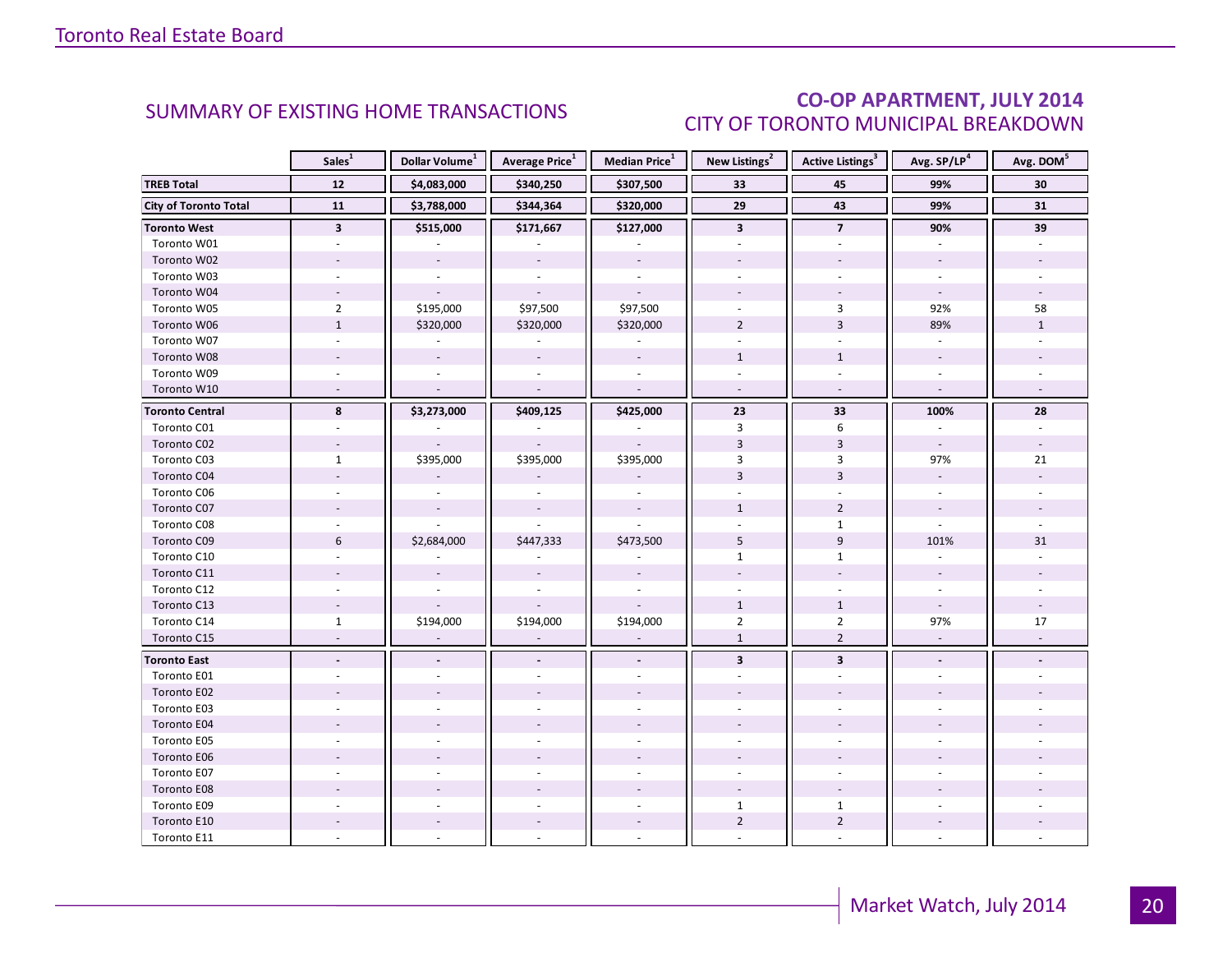#### **Industrial Leasing SUMMARY OF EXISTING HOME TRANSACTIONS DETACHED CONDOMINIUM, JULY 2014** ALL TREB AREAS

|                                  | Sales <sup>1</sup>       | Dollar Volume <sup>1</sup> | Average Price <sup>1</sup> | Median Price <sup>1</sup> | New Listings <sup>2</sup>    | <b>Active Listings<sup>3</sup></b> | Avg. SP/LP <sup>4</sup>  | Avg. DOM <sup>5</sup>       |
|----------------------------------|--------------------------|----------------------------|----------------------------|---------------------------|------------------------------|------------------------------------|--------------------------|-----------------------------|
| <b>TREB Total</b>                | 13                       | \$6,702,400                | \$515,569                  | \$414,000                 | 15                           | 32                                 | 97%                      | 59                          |
| <b>Halton Region</b>             | $\overline{a}$           |                            |                            |                           | $\overline{a}$               | $\overline{\mathbf{3}}$            |                          |                             |
| Burlington                       |                          |                            |                            |                           |                              | $\mathbf{1}$                       |                          |                             |
| <b>Halton Hills</b>              |                          |                            | $\overline{a}$             |                           |                              | $\overline{a}$                     |                          |                             |
| Milton                           | ÷                        |                            | $\overline{a}$             | $\sim$                    | $\overline{a}$               |                                    | ÷.                       |                             |
| Oakville                         | $\overline{\phantom{a}}$ |                            | ÷,                         | ÷.                        | $\sim$                       | $\overline{2}$                     | $\overline{\phantom{a}}$ |                             |
| <b>Peel Region</b>               | $\overline{4}$           | \$3,163,000                | \$790,750                  | \$755,000                 | 5                            | 11                                 | 98%                      | 25                          |
| Brampton                         | ÷,                       |                            |                            |                           | $\mathbf{1}$                 | $\overline{7}$                     | ÷.                       |                             |
| Caledon                          | $\overline{2}$           | \$1,485,000                | \$742,500                  | \$742,500                 |                              | $\mathbf{1}$                       | 98%                      | 34                          |
| Mississauga                      | $\overline{2}$           | \$1,678,000                | \$839,000                  | \$839,000                 | 4                            | 3                                  | 97%                      | 16                          |
| <b>City of Toronto</b>           | $\mathbf{1}$             | \$372,500                  | \$372,500                  | \$372,500                 | $\overline{4}$               | $\overline{\mathbf{3}}$            | 93%                      | 44                          |
| TURN PAGE FOR CITY OF TORONTO    |                          |                            |                            |                           |                              |                                    |                          |                             |
| <b>TABLES OR CLICK HERE:</b>     | ▷                        |                            |                            |                           |                              |                                    |                          |                             |
|                                  |                          |                            |                            |                           |                              |                                    |                          |                             |
| <b>York Region</b>               | $\blacksquare$           | $\overline{\phantom{a}}$   | $\blacksquare$             | $\overline{\phantom{a}}$  | $\qquad \qquad \blacksquare$ | $\blacksquare$                     |                          |                             |
| Aurora                           |                          |                            | ÷,                         | ÷.                        |                              | ÷.                                 |                          |                             |
| E. Gwillimbury                   |                          |                            |                            |                           |                              |                                    |                          |                             |
| Georgina                         |                          |                            |                            |                           |                              |                                    |                          |                             |
| King                             |                          |                            |                            |                           |                              |                                    |                          |                             |
| Markham                          | ÷.                       |                            |                            |                           |                              | $\overline{a}$                     |                          |                             |
| Newmarket                        |                          |                            |                            |                           |                              |                                    |                          |                             |
| Richmond Hill                    | $\overline{\phantom{a}}$ |                            |                            |                           |                              | $\overline{a}$                     |                          |                             |
| Vaughan                          | $\overline{a}$           |                            | $\overline{a}$             |                           | $\overline{\phantom{a}}$     | $\overline{a}$                     |                          |                             |
| Whitchurch-Stouffville           | L.                       |                            | $\bar{a}$                  | ÷.                        | ä,                           | $\bar{a}$                          |                          |                             |
| <b>Durham Region</b>             | $\overline{a}$           | $\blacksquare$             | $\blacksquare$             | $\blacksquare$            | $\blacksquare$               | $\blacksquare$                     | $\overline{a}$           |                             |
| Ajax                             |                          |                            | ÷,                         | ÷.                        | ÷                            |                                    |                          |                             |
| <b>Brock</b>                     |                          |                            |                            |                           |                              |                                    |                          |                             |
| Clarington                       | ä,                       |                            | ä,                         | $\sim$                    |                              | ä,                                 |                          |                             |
| Oshawa                           |                          |                            |                            |                           |                              |                                    |                          |                             |
| Pickering                        |                          |                            |                            |                           |                              |                                    |                          |                             |
| Scugog                           |                          |                            |                            |                           |                              |                                    |                          |                             |
| Uxbridge                         | ÷,                       |                            | ÷.                         | $\sim$                    | ÷                            | ÷.                                 | ÷                        |                             |
| Whitby                           | $\overline{a}$           | $\sim$                     | $\overline{\phantom{a}}$   | ÷.                        | $\overline{\phantom{a}}$     | $\overline{\phantom{a}}$           | $\overline{\phantom{a}}$ |                             |
| <b>Dufferin County</b>           | $\blacksquare$           | $\blacksquare$             | $\blacksquare$             | $\blacksquare$            | $\blacksquare$               | $\blacksquare$                     | $\blacksquare$           | $\frac{1}{2}$               |
| Orangeville                      | $\omega$                 |                            | $\overline{a}$             | $\sim$                    | $\omega$                     | $\omega$                           | $\omega$                 | $\mathcal{L}^{\mathcal{L}}$ |
| <b>Simcoe County</b>             | 8                        | \$3,166,900                | \$395,863                  | \$347,450                 | 6                            | 15                                 | 97%                      | 77                          |
| Adjala-Tosorontio                | L.                       |                            |                            |                           |                              | ÷,                                 |                          |                             |
| <b>Bradford West Gwillimbury</b> |                          |                            |                            |                           |                              |                                    |                          |                             |
| Essa                             |                          |                            |                            |                           |                              |                                    |                          |                             |
| Innisfil                         |                          |                            |                            |                           |                              |                                    |                          |                             |
| New Tecumseth                    | 8                        | \$3,166,900                | \$395,863                  | \$347,450                 | 6                            | 15                                 | 97%                      | 77                          |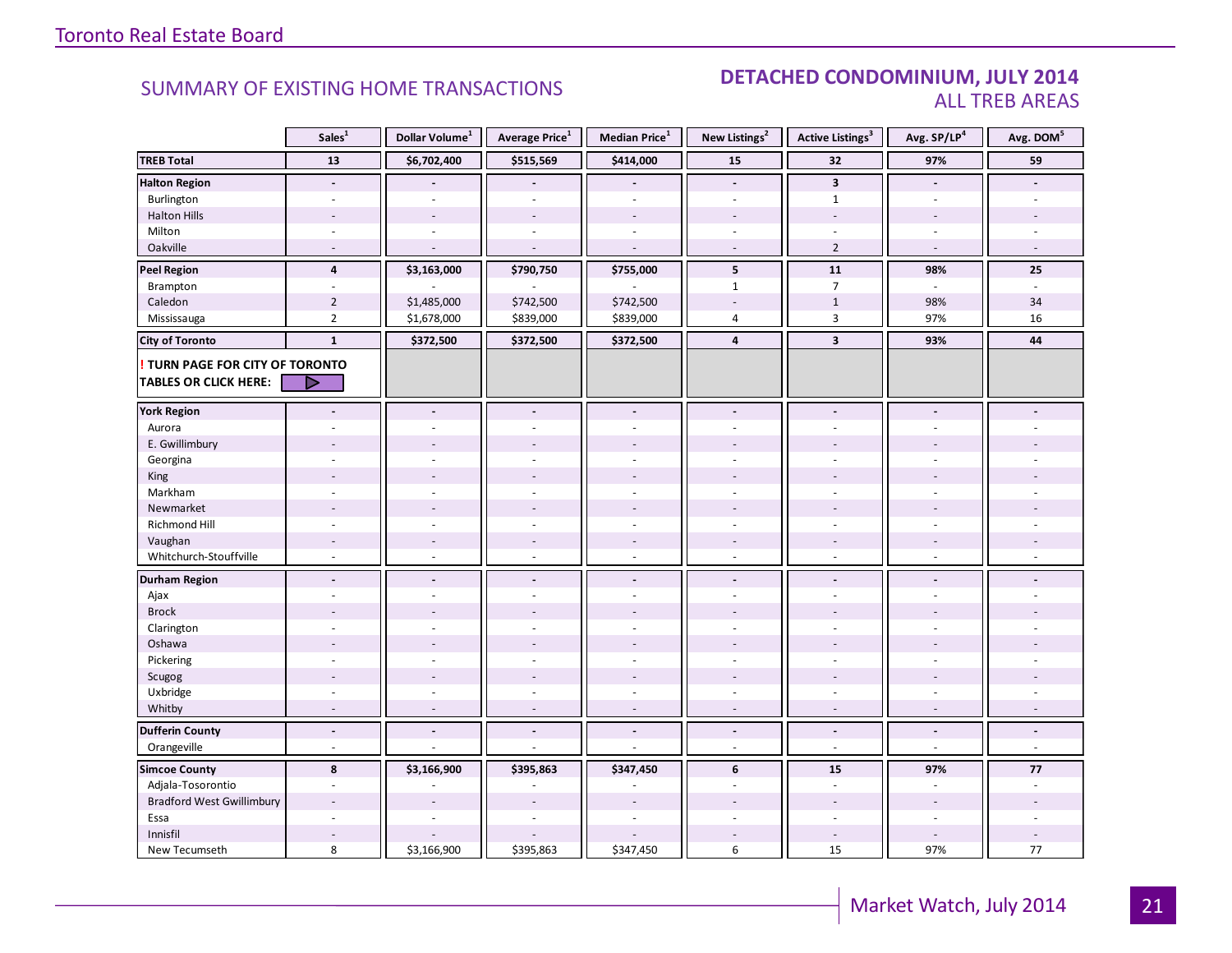### DETACHED CONDOMINIUM, JULY 2014 CITY OF TORONTO MUNICIPAL BREAKDOWN

<span id="page-21-0"></span>

|                              | Sales <sup>1</sup>       | Dollar Volume <sup>1</sup> | <b>Average Price</b> <sup>1</sup> | Median Price <sup>1</sup> | New Listings <sup>2</sup> | Active Listings <sup>3</sup> | Avg. SP/LP <sup>4</sup>  | Avg. DOM <sup>5</sup> |
|------------------------------|--------------------------|----------------------------|-----------------------------------|---------------------------|---------------------------|------------------------------|--------------------------|-----------------------|
| <b>TREB Total</b>            | 13                       | \$6,702,400                | \$515,569                         | \$414,000                 | 32<br>15                  |                              | 97%                      | 59                    |
| <b>City of Toronto Total</b> | $\mathbf{1}$             | \$372,500                  | \$372,500                         | \$372,500                 | $\overline{4}$            | $\overline{\mathbf{3}}$      | 93%                      | 44                    |
| <b>Toronto West</b>          | $\overline{\phantom{a}}$ |                            | $\blacksquare$                    | $\overline{\phantom{a}}$  | $\mathbf{1}$              | $\mathbf{1}$                 | $\overline{\phantom{a}}$ |                       |
| Toronto W01                  |                          |                            |                                   |                           |                           |                              |                          |                       |
| Toronto W02                  |                          |                            |                                   |                           |                           |                              |                          |                       |
| Toronto W03                  | $\bar{a}$                |                            | $\overline{a}$                    | $\sim$                    |                           | $\overline{a}$               |                          |                       |
| Toronto W04                  |                          |                            |                                   |                           |                           |                              |                          |                       |
| Toronto W05                  |                          |                            |                                   |                           |                           |                              |                          |                       |
| Toronto W06                  |                          |                            |                                   |                           |                           |                              |                          |                       |
| Toronto W07                  |                          |                            |                                   | $\overline{a}$            |                           |                              |                          |                       |
| Toronto W08                  |                          |                            |                                   |                           |                           |                              |                          |                       |
| Toronto W09                  | $\sim$                   |                            |                                   | $\sim$                    |                           |                              |                          |                       |
| Toronto W10                  |                          |                            |                                   |                           | $\mathbf{1}$              | $\mathbf{1}$                 |                          |                       |
| <b>Toronto Central</b>       | $\overline{a}$           |                            | $\overline{\phantom{a}}$          | $\blacksquare$            | $\mathbf{2}$              | $\overline{2}$               |                          |                       |
| Toronto C01                  |                          |                            |                                   |                           |                           |                              |                          |                       |
| Toronto C02                  |                          |                            |                                   |                           |                           |                              |                          |                       |
| Toronto C03                  |                          |                            |                                   |                           |                           |                              |                          |                       |
| Toronto C04                  |                          |                            |                                   |                           |                           |                              |                          |                       |
| Toronto C06                  |                          |                            |                                   |                           |                           |                              |                          |                       |
| Toronto C07                  |                          |                            |                                   |                           |                           |                              |                          |                       |
| Toronto C08                  |                          |                            |                                   |                           |                           |                              |                          |                       |
| Toronto C09                  |                          |                            |                                   |                           |                           |                              |                          |                       |
| Toronto C10                  |                          |                            |                                   |                           |                           |                              |                          |                       |
| Toronto C11                  |                          |                            |                                   |                           |                           |                              |                          |                       |
| Toronto C12                  |                          |                            |                                   |                           | $\overline{2}$            | $\overline{2}$               |                          |                       |
| Toronto C13                  |                          |                            |                                   |                           |                           |                              |                          |                       |
| Toronto C14                  |                          |                            |                                   |                           |                           |                              |                          |                       |
| Toronto C15                  | $\overline{\phantom{a}}$ |                            |                                   |                           |                           |                              |                          |                       |
| <b>Toronto East</b>          | $\mathbf{1}$             | \$372,500                  | \$372,500                         | \$372,500                 | $\mathbf{1}$              |                              | 93%                      | 44                    |
| Toronto E01                  |                          |                            |                                   |                           |                           |                              |                          |                       |
| Toronto E02                  |                          |                            |                                   |                           |                           |                              |                          |                       |
| Toronto E03                  |                          |                            |                                   |                           |                           |                              |                          |                       |
| Toronto E04                  | $\mathbf{1}$             | \$372,500                  | \$372,500                         | \$372,500                 |                           |                              | 93%                      | 44                    |
| Toronto E05                  | $\sim$                   |                            |                                   |                           |                           |                              |                          |                       |
| Toronto E06                  |                          |                            |                                   |                           |                           |                              |                          |                       |
| Toronto E07                  |                          |                            |                                   |                           |                           |                              |                          |                       |
| Toronto E08                  |                          |                            |                                   |                           |                           |                              |                          |                       |
| Toronto E09                  |                          |                            |                                   |                           |                           |                              |                          |                       |
| Toronto E10                  |                          |                            |                                   |                           |                           |                              |                          |                       |
| Toronto E11                  |                          |                            |                                   |                           | $\mathbf{1}$              |                              |                          |                       |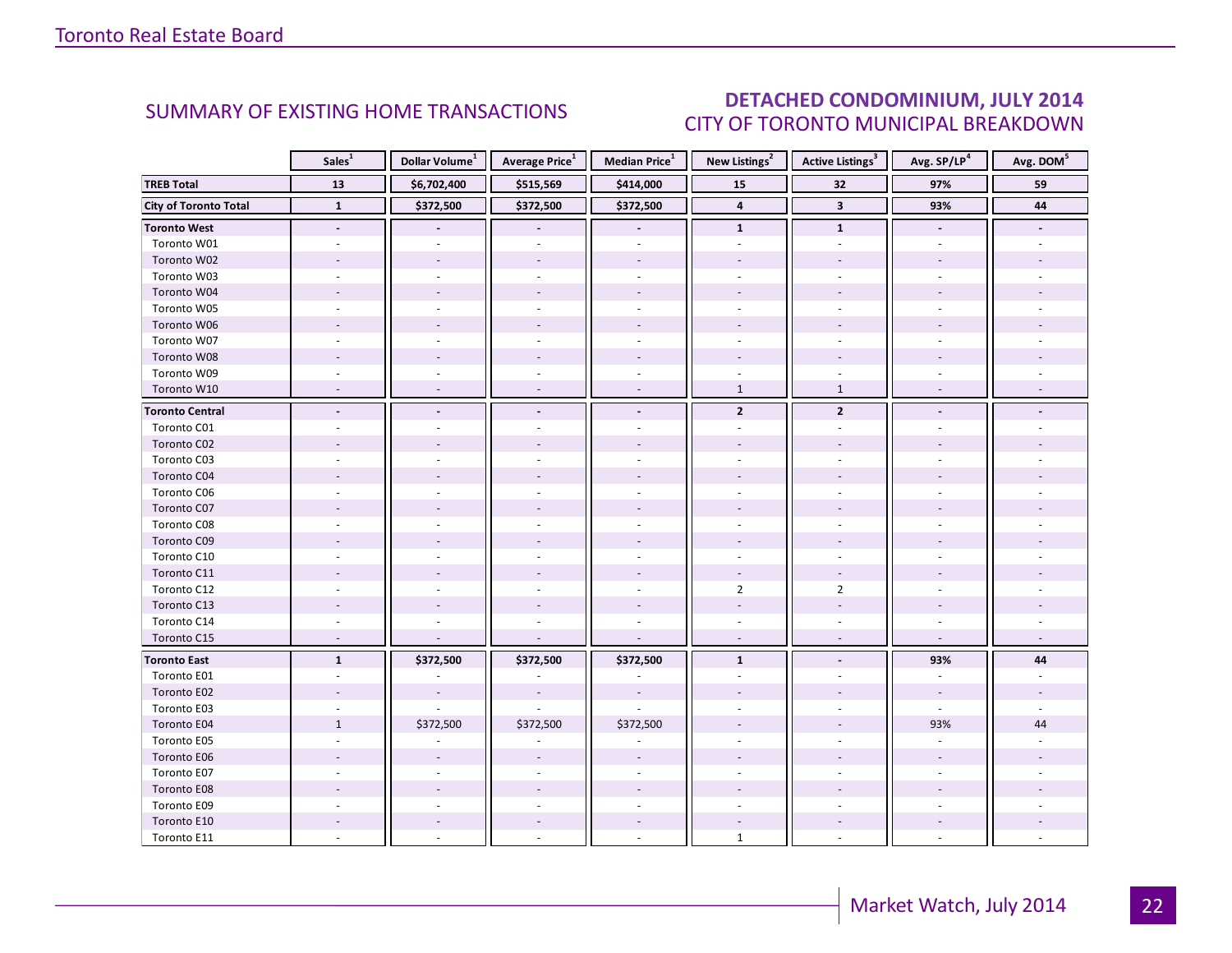#### **Industrial Leasing SUMMARY OF EXISTING HOME TRANSACTIONS CO-OWNERSHIP APARTMENT, JULY 2014** ALL TREB AREAS

|                                        | Sales <sup>1</sup>       | Dollar Volume <sup>1</sup> | Average Price <sup>1</sup>                     | Median Price <sup>1</sup> | New Listings <sup>2</sup> | <b>Active Listings<sup>3</sup></b> | Avg. SP/LP <sup>4</sup>  | Avg. DOM <sup>5</sup>    |
|----------------------------------------|--------------------------|----------------------------|------------------------------------------------|---------------------------|---------------------------|------------------------------------|--------------------------|--------------------------|
| <b>TREB Total</b>                      | $\overline{\mathbf{4}}$  | \$1,173,500                | \$293,375                                      | \$308,000                 | 11                        | 27                                 | 100%                     | ${\bf 24}$               |
| <b>Halton Region</b>                   | $\blacksquare$           |                            |                                                |                           | $\overline{a}$            | $\blacksquare$                     | $\blacksquare$           |                          |
| Burlington                             | $\overline{a}$           |                            |                                                | $\overline{a}$            | $\sim$                    | ä,                                 | ÷.                       |                          |
| <b>Halton Hills</b>                    | $\overline{a}$           | $\sim$                     | $\overline{a}$                                 | $\overline{a}$            | $\sim$                    | $\overline{a}$                     | $\overline{a}$           |                          |
| Milton                                 | $\overline{\phantom{a}}$ | $\sim$                     | $\sim$                                         | $\omega$                  | $\overline{\phantom{a}}$  | $\overline{\phantom{a}}$           | $\sim$                   |                          |
| Oakville                               | $\sim$                   | $\overline{a}$             | $\sim$                                         | $\sim$                    | $\sim$                    | $\sim$                             | $\sim$                   | $\sim$                   |
| <b>Peel Region</b>                     | $\overline{\phantom{a}}$ | $\blacksquare$             | $\qquad \qquad \blacksquare$                   | $\overline{\phantom{a}}$  | $\mathbf{1}$              | $\mathbf{1}$                       | $\blacksquare$           |                          |
| Brampton                               | $\sim$                   | $\sim$                     | ÷.                                             | ä,                        | ÷.                        | ÷.                                 | $\sim$                   |                          |
| Caledon                                |                          |                            |                                                |                           |                           |                                    |                          |                          |
| Mississauga                            | ÷.                       |                            |                                                | ÷,                        | $\mathbf{1}$              | $\mathbf{1}$                       | $\sim$                   |                          |
| <b>City of Toronto</b>                 | $\overline{4}$           | \$1,173,500                | \$293,375                                      | \$308,000                 | 10                        | 26                                 | 100%                     | 24                       |
| <b>! TURN PAGE FOR CITY OF TORONTO</b> |                          |                            |                                                |                           |                           |                                    |                          |                          |
| <b>TABLES OR CLICK HERE:</b>           |                          |                            |                                                |                           |                           |                                    |                          |                          |
|                                        |                          |                            |                                                |                           |                           |                                    |                          |                          |
| <b>York Region</b>                     | $\blacksquare$           | $\blacksquare$             | $\overline{a}$                                 | $\overline{\phantom{a}}$  | $\blacksquare$            | $\blacksquare$                     | $\overline{a}$           |                          |
| Aurora                                 |                          |                            |                                                | $\sim$                    |                           |                                    |                          |                          |
| E. Gwillimbury                         |                          |                            |                                                |                           |                           |                                    |                          |                          |
| Georgina                               |                          |                            |                                                |                           |                           |                                    |                          |                          |
| King                                   | $\overline{a}$           |                            | $\overline{a}$                                 | $\overline{a}$            |                           |                                    |                          |                          |
| Markham                                | $\sim$                   | $\sim$                     | ÷.                                             | ÷,                        | $\sim$                    | $\sim$                             | $\sim$                   |                          |
| Newmarket                              | ÷.                       |                            |                                                | ÷.                        |                           |                                    |                          |                          |
| Richmond Hill                          |                          |                            |                                                |                           |                           |                                    |                          |                          |
| Vaughan                                | $\overline{\phantom{a}}$ | $\overline{a}$             | $\qquad \qquad \blacksquare$<br>$\overline{a}$ | $\overline{\phantom{a}}$  | $\overline{\phantom{a}}$  | $\overline{\phantom{a}}$           |                          |                          |
| Whitchurch-Stouffville                 | $\omega$                 |                            |                                                | $\sim$                    | $\sim$                    | $\omega$                           | $\sim$                   |                          |
| <b>Durham Region</b>                   | $\blacksquare$           | $\overline{\phantom{a}}$   | $\overline{\phantom{a}}$                       | $\overline{\phantom{a}}$  | $\overline{\phantom{a}}$  | $\overline{\phantom{a}}$           | $\blacksquare$           |                          |
| Ajax                                   | $\sim$                   |                            | $\overline{a}$                                 | ÷,                        | $\omega$                  | $\sim$                             | $\sim$                   |                          |
| <b>Brock</b>                           |                          |                            |                                                |                           |                           |                                    |                          |                          |
| Clarington                             | ÷.                       | $\sim$                     | ÷                                              | ÷.                        | $\sim$                    | $\sim$                             |                          |                          |
| Oshawa                                 | $\blacksquare$           |                            |                                                |                           |                           |                                    |                          |                          |
| Pickering                              | ÷.                       |                            | ÷.                                             | ÷,                        |                           | L.                                 |                          |                          |
| Scugog                                 |                          |                            | L.                                             | $\overline{a}$            |                           | $\overline{a}$                     |                          |                          |
| Uxbridge                               | $\sim$                   | $\sim$                     | ä,                                             | $\sim$                    | $\bar{a}$                 | $\omega$                           | $\sim$                   |                          |
| Whitby                                 | $\overline{\phantom{a}}$ | $\sim$                     | $\overline{\phantom{a}}$                       | $\sim$                    | $\overline{\phantom{a}}$  | $\overline{\phantom{a}}$           | $\overline{\phantom{a}}$ | $\overline{\phantom{a}}$ |
| <b>Dufferin County</b>                 | $\blacksquare$           | $\overline{\phantom{a}}$   | $\blacksquare$                                 | $\blacksquare$            | $\overline{\phantom{a}}$  | $\overline{\phantom{a}}$           | $\overline{\phantom{a}}$ | $\blacksquare$           |
| Orangeville                            | $\blacksquare$           | $\omega$                   | $\overline{\phantom{a}}$                       | $\overline{\phantom{a}}$  | $\overline{\phantom{a}}$  | $\overline{\phantom{a}}$           | $\omega$                 | $\omega$                 |
| <b>Simcoe County</b>                   | $\blacksquare$           | $\blacksquare$             | $\blacksquare$                                 | $\blacksquare$            | $\blacksquare$            | $\blacksquare$                     |                          |                          |
| Adjala-Tosorontio                      | $\overline{\phantom{a}}$ | ÷.                         | $\sim$                                         | $\sim$                    | $\sim$                    | $\sim$                             | ÷.                       |                          |
| <b>Bradford West Gwillimbury</b>       | $\sim$                   |                            |                                                |                           |                           |                                    |                          |                          |
| Essa                                   | $\overline{a}$           |                            |                                                | υ.                        |                           |                                    |                          |                          |
| Innisfil                               | $\sim$                   | $\sim$                     | $\sim$                                         | $\overline{\phantom{a}}$  | $\sim$                    | $\sim$                             | $\overline{a}$           |                          |
| New Tecumseth                          | $\bar{a}$                |                            | ä,                                             | ÷,                        | $\sim$                    | $\sim$                             | ÷.                       |                          |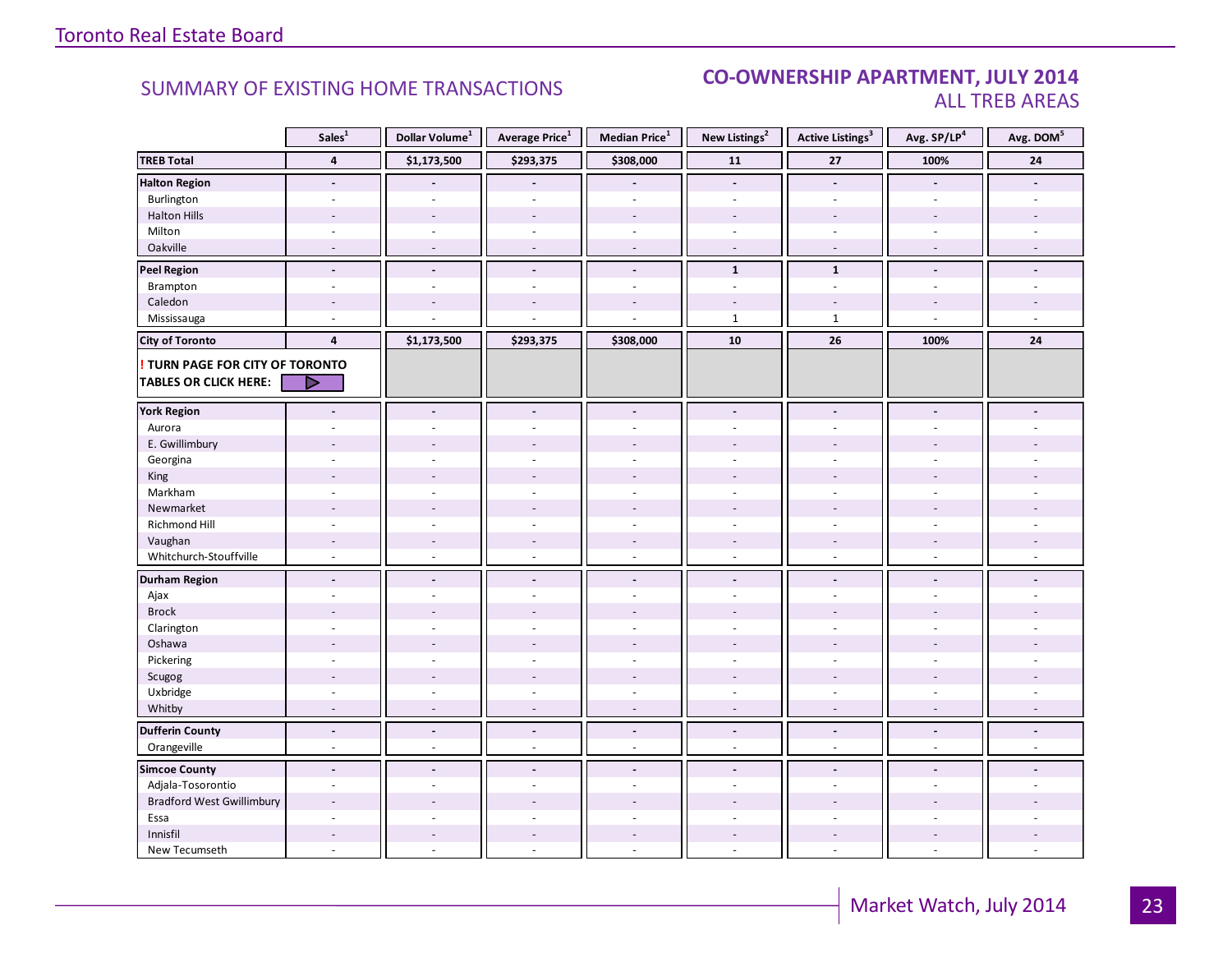### CO-OWNERSHIP APARTMENT, JULY 2014 CITY OF TORONTO MUNICIPAL BREAKDOWN

<span id="page-23-0"></span>

|                              | Sales <sup>1</sup>       | Dollar Volume <sup>1</sup> | Average Price <sup>1</sup> | Median Price <sup>1</sup> | New Listings <sup>2</sup> | Active Listings <sup>3</sup> | Avg. SP/LP <sup>4</sup>  | Avg. DOM <sup>5</sup> |
|------------------------------|--------------------------|----------------------------|----------------------------|---------------------------|---------------------------|------------------------------|--------------------------|-----------------------|
| <b>TREB Total</b>            | $\overline{4}$           | \$1,173,500                | \$293,375                  | \$308,000                 | 11                        | 27                           | 100%                     | ${\bf 24}$            |
| <b>City of Toronto Total</b> | $\overline{\mathbf{4}}$  | \$1,173,500                | \$293,375                  | \$308,000                 | 10                        | 26                           | 100%                     | 24                    |
| <b>Toronto West</b>          | $\mathbf{1}$             | \$335,000                  | \$335,000                  | \$335,000                 | $\mathbf{2}$              | $\overline{\mathbf{z}}$      | 99%                      | 16                    |
| Toronto W01                  |                          |                            |                            |                           |                           |                              |                          |                       |
| Toronto W02                  | $\mathbf{1}$             | \$335,000                  | \$335,000                  | \$335,000                 |                           |                              | 99%                      | 16                    |
| Toronto W03                  | ÷.                       |                            |                            |                           |                           |                              | ÷.                       |                       |
| Toronto W04                  |                          |                            |                            |                           |                           | $\bar{a}$                    |                          |                       |
| Toronto W05                  |                          |                            |                            |                           | $\mathbf{1}$              | 6                            |                          |                       |
| Toronto W06                  |                          |                            |                            | $\overline{a}$            | $\mathbf{1}$              | $\mathbf{1}$                 |                          |                       |
| Toronto W07                  | $\sim$                   | $\sim$                     | ÷.                         | ÷.                        | ÷.                        | ÷.                           | $\sim$                   |                       |
| Toronto W08                  |                          |                            |                            |                           |                           |                              |                          |                       |
| Toronto W09                  |                          |                            |                            |                           |                           |                              |                          |                       |
| Toronto W10                  | $\overline{\phantom{a}}$ |                            |                            | $\sim$                    |                           | $\omega$                     | $\overline{\phantom{a}}$ |                       |
| <b>Toronto Central</b>       | $\overline{2}$           | \$479,500                  | \$239,750                  | \$239,750                 | 8                         | 19                           | 100%                     | 22                    |
| Toronto C01                  |                          |                            |                            |                           |                           | $\mathbf{1}$                 |                          |                       |
| Toronto C02                  |                          | $\overline{\phantom{a}}$   | $\frac{1}{2}$              | $\sim$                    | $\overline{2}$            | $\overline{4}$               | $\overline{\phantom{a}}$ |                       |
| Toronto C03                  | ÷.                       |                            |                            |                           | $\mathbf{1}$              | $\overline{2}$               | $\sim$                   |                       |
| Toronto C04                  | $\mathbf{1}$             | \$198,500                  | \$198,500                  | \$198,500                 | $1\,$                     | $\overline{7}$               | 99%                      | 36                    |
| Toronto C06                  |                          |                            |                            |                           |                           |                              |                          |                       |
| Toronto C07                  |                          |                            |                            |                           | $\sim$                    |                              |                          |                       |
| Toronto C08                  |                          |                            |                            | $\sim$                    | $\mathbf{1}$              | $\mathbf{1}$                 |                          |                       |
| Toronto C09                  |                          |                            |                            |                           |                           |                              |                          |                       |
| Toronto C10                  |                          |                            |                            |                           | $\overline{2}$            | $\overline{2}$               |                          |                       |
| Toronto C11                  |                          |                            |                            |                           |                           |                              |                          |                       |
| Toronto C12                  |                          |                            |                            | $\sim$                    |                           |                              |                          |                       |
| Toronto C13                  |                          |                            |                            |                           |                           |                              |                          |                       |
| Toronto C14                  |                          |                            |                            |                           |                           | $\mathbf{1}$                 | $\overline{a}$           |                       |
| Toronto C15                  | $\mathbf{1}$             | \$281,000                  | \$281,000                  | \$281,000                 | $\mathbf{1}$              | $\mathbf{1}$                 | 100%                     | 8                     |
| <b>Toronto East</b>          | $\mathbf{1}$             | \$359,000                  | \$359,000                  | \$359,000                 | $\overline{\phantom{a}}$  | $\overline{\phantom{a}}$     | 100%                     | 37                    |
| Toronto E01                  |                          |                            |                            |                           |                           |                              | $\sim$                   |                       |
| Toronto E02                  | $\mathbf{1}$             | \$359,000                  | \$359,000                  | \$359,000                 |                           |                              | 100%                     | 37                    |
| Toronto E03                  |                          |                            |                            |                           |                           |                              |                          |                       |
| Toronto E04                  |                          |                            |                            |                           |                           |                              |                          |                       |
| Toronto E05                  |                          |                            |                            | $\overline{a}$            |                           |                              |                          |                       |
| Toronto E06                  |                          |                            |                            |                           |                           |                              |                          |                       |
| Toronto E07                  |                          |                            |                            | $\overline{a}$            |                           |                              |                          |                       |
| Toronto E08                  |                          |                            |                            |                           |                           |                              |                          |                       |
| Toronto E09                  |                          |                            |                            |                           |                           |                              |                          |                       |
| Toronto E10                  |                          |                            |                            | $\overline{\phantom{a}}$  |                           |                              |                          |                       |
| Toronto E11                  |                          |                            |                            |                           |                           |                              |                          |                       |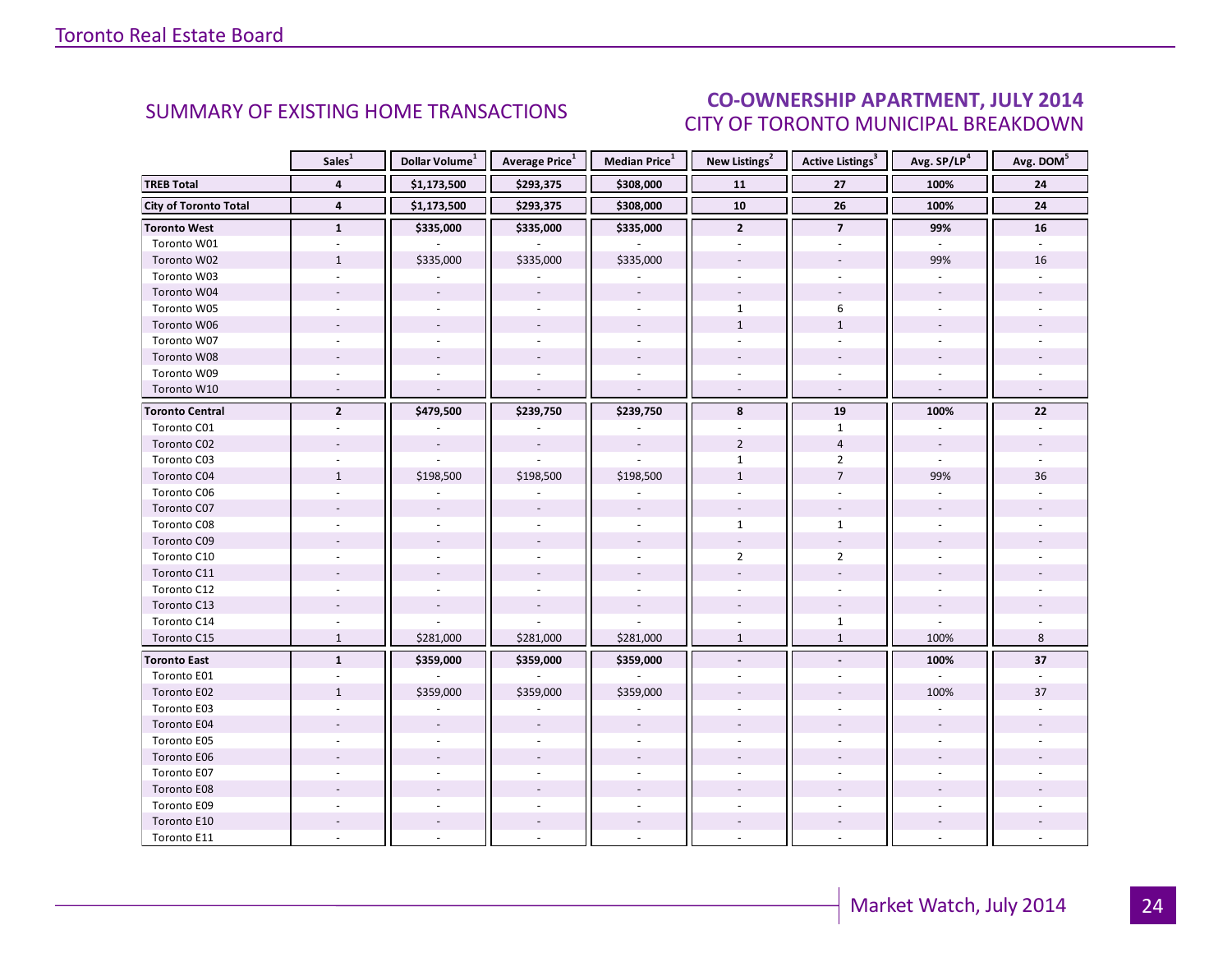[CLICK HERE FOR MORE BACKGROUND INFORMATION ON THE MLS® HPI](http://www.torontorealestateboard.com/market_news/home_price_index/index.htm)

#### FOCUS ON THE MLS® HOME PRICE INDEX **INDEX AND BENCHMARK PRICE, JULY 2014**<br>Elick here for more background information on the mls® hpi ALL TREB AREAS

|                                                               |       | Composite        |               |       | <b>Single-Family Detached</b> |                |        | <b>Single-Family Attached</b> |                |                          | Townhouse        |                |                          | Apartment                |                |
|---------------------------------------------------------------|-------|------------------|---------------|-------|-------------------------------|----------------|--------|-------------------------------|----------------|--------------------------|------------------|----------------|--------------------------|--------------------------|----------------|
|                                                               | Index | <b>Benchmark</b> | Yr./Yr. % Chg | Index | <b>Benchmark</b>              | Yr./Yr. % Chg. | Index  | <b>Benchmark</b>              | Yr./Yr. % Chg. | Index                    | <b>Benchmark</b> | Yr./Yr. % Chg  | Index                    | <b>Benchmark</b>         | Yr./Yr. % Chg. |
| <b>TREB Total</b>                                             | 168.3 | \$513,400        | 7.88%         | 169.8 | \$631,400                     | 8.64%          | 175.0  | \$494,400                     | 8.49%          | 163.7                    | \$358,500        | 7.27%          | 156.4                    | \$314,100                | 4.48%          |
| <b>Halton Region</b>                                          | 177.7 | \$582,900        | 8.09%         | 174.9 | \$648,600                     | 8.16%          | 177.6  | \$460,900                     | 7.57%          | 171.5                    | \$339,500        | 8.96%          | $\blacksquare$           |                          |                |
| Burlington                                                    | 183.8 | \$529,700        | 7.93%         | 180.5 | \$616,900                     | 6.99%          | 180.1  | \$429,300                     | 8.36%          | 182.4                    | \$366,300        | 9.29%          | $\sim$                   | ×.                       |                |
| <b>Halton Hills</b>                                           | 162.1 | \$472,000        | 6.43%         | 161.5 | \$516,700                     | 6.53%          | 171.6  | \$422,600                     | 6.65%          | 158.6                    | \$285,900        | 4.55%          | $\sim$                   |                          |                |
| Milton                                                        | 168.2 | \$471,800        | 7.54%         | 157.3 | \$548,000                     | 8.11%          | 170.8  | \$426,400                     | 7.29%          | $\sim$                   |                  |                |                          |                          |                |
| Oakville                                                      | 186.7 | \$688,800        | 8.17%         | 185.7 | \$769,600                     | 8.09%          | 188.0  | \$508,900                     | 7.55%          | 172.1                    | \$380,200        | 9.83%          | $\sim$                   |                          |                |
| <b>Peel Region</b>                                            | 160.5 | \$439,000        | 6.36%         | 162.1 | \$548,700                     | 7.14%          | 164.2  | \$419,000                     | 7.46%          | 164.9                    | \$341,200        | 6.18%          | 142.5                    | \$245,200                | 1.64%          |
| Brampton                                                      | 154.1 | \$393,100        | 7.24%         | 154.2 | \$450,700                     | 6.64%          | 155.9  | \$367,200                     | 7.00%          | 149.5                    | \$277,700        | 7.71%          | 132.2                    | \$206,900                | 7.74%          |
| Caledon                                                       | 148.0 | \$527,300        | 2.64%         | 148.6 | \$545,400                     | 2.55%          | 162.9  | \$402,800                     | 5.51%          | $\sim$                   |                  |                | $\sim$                   |                          |                |
| Mississauga                                                   | 166.6 | \$465,700        | 6.18%         | 173.9 | \$647,900                     | 8.35%          | 173.9  | \$475,300                     | 8.21%          | 169.8                    | \$364,700        | 5.93%          | 144.4                    | \$252,800                | 0.77%          |
| <b>City of Toronto</b>                                        | 171.8 | \$563,000        | 7.71%         | 178.7 | \$774,700                     | 9.83%          | 185.1  | \$613,900                     | 8.75%          | 168.2                    | \$406,800        | 7.61%          | 159.4                    | \$329,100                | 4.66%          |
| TURN PAGE FOR CITY OF TORONTO<br><b>TABLES OR CLICK HERE:</b> | Þ     |                  |               |       |                               |                |        |                               |                |                          |                  |                |                          |                          |                |
| <b>York Region</b>                                            | 180.1 | \$618,000        | 9.82%         | 180.5 | \$709,100                     | 9.26%          | 184.0  | \$533,000                     | 9.85%          | 165.2                    | \$421,100        | 7.34%          | 157.3                    | \$341,700                | 6.07%          |
| Aurora                                                        | 172.5 | \$555,400        | 9.73%         | 172.3 | \$640,100                     | 10.45%         | 175.9  | \$455,300                     | 9.66%          | 148.4                    | \$375,900        | 3.63%          | 153.7                    | \$319,400                | 4.56%          |
| E. Gwillimbury                                                | 157.3 | \$508,500        | 7.67%         | 158.5 | \$520,600                     | 8.19%          | 165.1  | \$349,600                     | 7.00%          | $\sim$                   |                  |                | $\sim$                   |                          |                |
| Georgina                                                      | 156.3 | \$324,400        | $-0.06%$      | 162.1 | \$333,900                     | 1.50%          | 168.6  | \$332,300                     | 6.84%          | $\sim$                   |                  |                | $\sim$                   | $\overline{\phantom{a}}$ |                |
| <b>King</b>                                                   | 169.6 | \$719,000        | 11.43%        | 171.6 | \$724,100                     | 11.86%         | $\sim$ |                               |                | $\overline{\phantom{a}}$ |                  |                | $\overline{\phantom{a}}$ |                          |                |
| Markham                                                       | 187.1 | \$644,500        | 11.37%        | 191.1 | \$785,900                     | 11.30%         | 192.4  | \$573,000                     | 12.71%         | 170.4                    | \$423,300        | 7.92%          | 159.2                    | \$368,200                | 5.15%          |
| Newmarket                                                     | 163.6 | \$482,500        | 9.50%         | 161.0 | \$542,000                     | 9.82%          | 168.6  | \$397,300                     | 8.63%          | 166.1                    | \$335,400        | 3.55%          | 154.4                    | \$260,000                | 3.00%          |
| <b>Richmond Hill</b>                                          | 188.6 | \$682,900        | 10.10%        | 199.1 | \$843,500                     | 10.73%         | 192.5  | \$583,100                     | 8.82%          | 156.7                    | \$443,100        | 9.05%          | 151.3                    | \$315,100                | 2.72%          |
| Vaughan                                                       | 177.5 | \$641,600        | 8.76%         | 169.7 | \$706,200                     | 5.93%          | 180.7  | \$550,100                     | 7.88%          | 171.5                    | \$468,600        | 8.54%          | 161.0                    | \$357,300                | 10.50%         |
| Whitchurch-Stouffville                                        | 178.9 | \$674,500        | 10.30%        | 178.6 | \$685,400                     | 10.04%         | 160.6  | \$441,100                     | 9.92%          | $\sim$                   |                  | $\sim$         | $\sim$                   | ×.                       | $\sim$         |
| <b>Durham Region</b>                                          | 149.7 | \$352,200        | 8.64%         | 148.5 | \$387,200                     | 7.92%          | 154.8  | \$310,000                     | 8.40%          | 141.3                    | \$232,200        | 10.39%         | 145.5                    | \$260,300                | 12.44%         |
| Ajax                                                          | 155.0 | \$383,000        | 8.24%         | 151.7 | \$406,300                     | 4.91%          | 161.8  | \$348,000                     | 7.79%          | 144.3                    | \$263,700        | 12.21%         | 140.8                    | \$239,100                | 11.75%         |
| <b>Brock</b>                                                  | 135.4 | \$256,700        | 6.61%         | 136.2 | \$258,800                     | 6.91%          | 141.3  | \$225,200                     | 5.21%          | $\sim$                   |                  |                | $\sim$                   |                          |                |
| Clarington                                                    | 145.2 | \$307,200        | 7.16%         | 142.1 | \$341,500                     | 7.00%          | 148.7  | \$283,900                     | 7.44%          | 161.5                    | \$289,100        | 8.32%          | 143.9                    | \$203,700                | 12.77%         |
| Oshawa                                                        | 143.7 | \$275,000        | 7.56%         | 142.6 | \$303,600                     | 7.62%          | 148.5  | \$248,700                     | 7.22%          | 127.1                    | \$170,100        | 10.23%         | 145.9                    | \$174,600                | 9.21%          |
| Pickering                                                     | 157.3 | \$425,500        | 9.62%         | 158.7 | \$496,400                     | 9.60%          | 162.3  | \$378,300                     | 8.85%          | 150.1                    | \$270,800        | 11.35%         | 150.5                    | \$294,700                | 14.71%         |
| Scugog                                                        | 147.5 | \$382,800        | 6.88%         | 151.7 | \$390,600                     | 6.98%          | 143.3  | \$299,900                     | 14.27%         | $\sim$                   |                  |                | $\sim$                   |                          |                |
| Uxbridge                                                      | 147.9 | \$452,200        | 8.19%         | 148.2 | \$459,000                     | 7.47%          | 144.5  | \$354,600                     | 8.97%          |                          |                  |                |                          |                          |                |
| Whitby                                                        | 151.6 | \$395,600        | 10.98%        | 152.3 | \$437,500                     | 10.84%         | 154.8  | \$341,500                     | 10.65%         | 142.7                    | \$261,600        | 6.81%          | 142.5                    | \$278,000                | 9.95%          |
| <b>Dufferin County</b>                                        | 156.3 | \$358,200        | 6.98%         | 162.2 | \$369,600                     | 8.28%          | 153.8  | \$288,300                     | 4.91%          | $\blacksquare$           |                  | $\overline{a}$ | $\blacksquare$           | $\blacksquare$           |                |
| Orangeville                                                   | 156.3 | \$358,200        | 6.98%         | 162.2 | \$369,600                     | 8.28%          | 153.8  | \$288,300                     | 4.91%          | $\overline{\phantom{a}}$ | $\sim$           | ÷.             | $\sim$                   | ×.                       | $\sim$         |
| <b>Simcoe County</b>                                          | 149.4 | \$317,500        | 4.26%         | 145.1 | \$320,000                     | 3.27%          | 155.2  | \$298,000                     | 5.94%          | $\omega$                 |                  |                | $\blacksquare$           | $\overline{a}$           |                |
| Adjala-Tosorontio                                             | 136.8 | \$430,800        | 7.97%         | 136.8 | \$431,400                     | 7.97%          | $\sim$ |                               | ×.             | $\sim$                   |                  | ÷.             | $\sim$                   | ×.                       |                |
| <b>Bradford West Gwillimbury</b>                              | 163.8 | \$407,100        | 6.16%         | 148.3 | \$454,300                     | 5.93%          | 167.3  | \$347,800                     | 4.89%          | $\overline{\phantom{a}}$ |                  |                |                          |                          |                |
| Essa                                                          | 146.7 | \$332,700        | 4.34%         | 144.3 | \$356,900                     | 5.02%          | 148.2  | \$252,500                     | 3.78%          | $\sim$                   |                  |                | $\overline{\phantom{a}}$ | ÷.                       |                |
| Innisfil                                                      | 148.1 | \$274,400        | 1.72%         | 148.3 | \$275,300                     | 1.09%          | 161.7  | \$251,500                     | 9.11%          | $\sim$                   |                  |                | $\sim$                   |                          |                |
| New Tecumseth                                                 | 137.0 | \$316,400        | 5.55%         | 133.9 | \$344,900                     | 5.27%          | 143.0  | \$273,500                     | 6.32%          |                          |                  |                |                          |                          |                |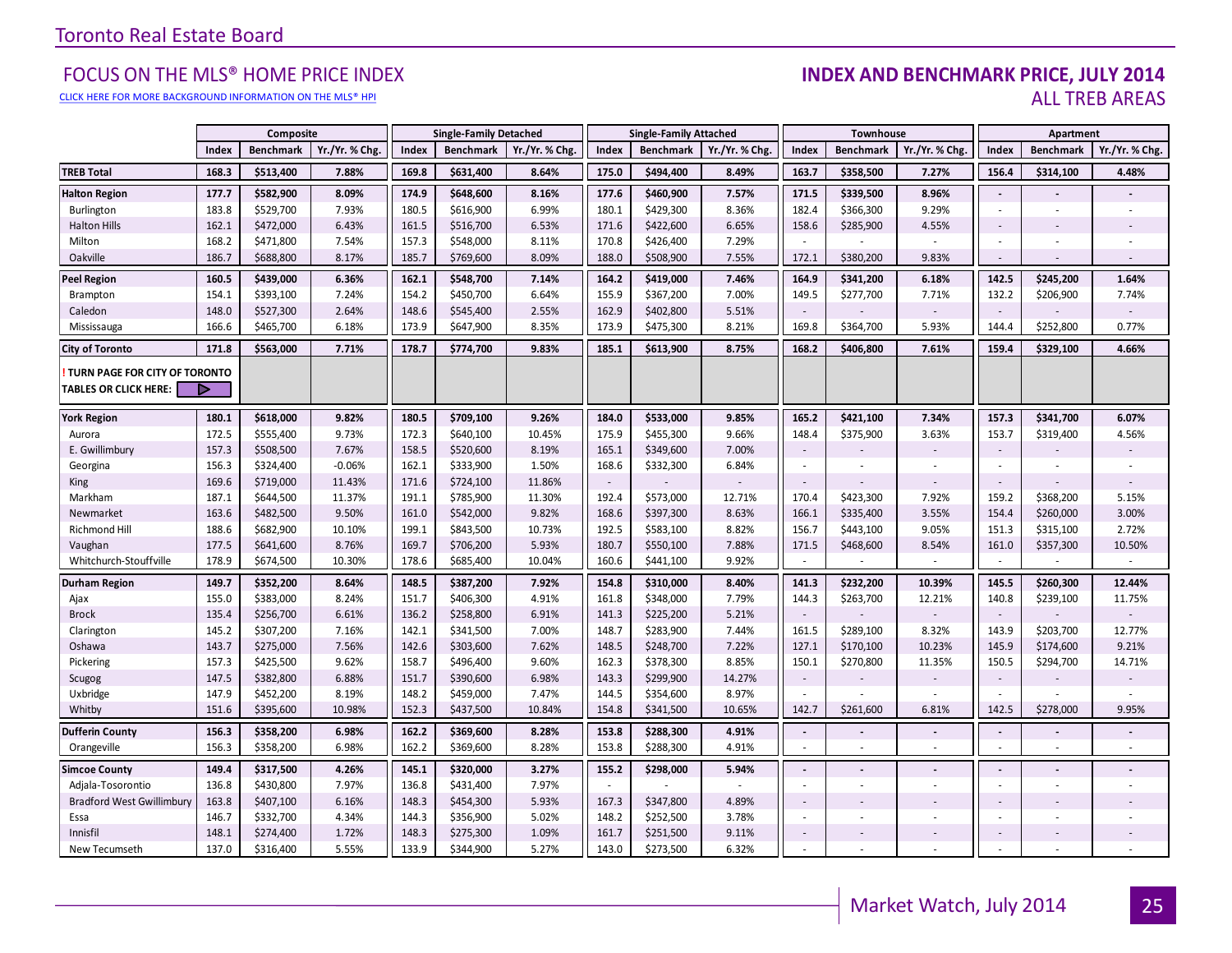[CLICK HERE FOR MORE BACKGROUND INFORMATION ON THE MLS® HPI](http://www.torontorealestateboard.com/market_news/home_price_index/index.htm)

# FOCUS ON THE MLS® HOME PRICE INDEX<br>**INDEX AND BENCHMARK PRICE, JULY 2014** CITY OF TORONTO

|                        |       | Composite        |                | <b>Single-Family Attached</b><br><b>Single-Family Detached</b> |                  | Townhouse      |       |                  | <b>Apartment</b> |        |                  |                |       |                  |                |
|------------------------|-------|------------------|----------------|----------------------------------------------------------------|------------------|----------------|-------|------------------|------------------|--------|------------------|----------------|-------|------------------|----------------|
|                        | Index | <b>Benchmark</b> | Yr./Yr. % Chg. | Index                                                          | <b>Benchmark</b> | Yr./Yr. % Chg. | Index | <b>Benchmark</b> | Yr./Yr. % Chg.   | Index  | <b>Benchmark</b> | Yr./Yr. % Chg. | Index | <b>Benchmark</b> | Yr./Yr. % Chg. |
| <b>TREB Total</b>      | 168.3 | \$513,400        | 7.88%          | 169.8                                                          | \$631,400        | 8.64%          | 175.0 | \$494,400        | 8.49%            | 163.7  | \$358,500        | 7.27%          | 156.4 | \$314,100        | 4.48%          |
| <b>City of Toronto</b> | 171.8 | \$563,000        | 7.71%          | 178.7                                                          | \$774,700        | 9.83%          | 185.1 | \$613,900        | 8.75%            | 168.2  | \$406,800        | 7.61%          | 159.4 | \$329,100        | 4.66%          |
| Toronto W01            | 167.3 | \$682,700        | 0.66%          | 171.0                                                          | \$881,400        | 3.07%          | 183.4 | \$707,600        | 2.98%            | 211.3  | \$435,100        | $-2.72%$       | 141.2 | \$329,500        | $-0.98%$       |
| Toronto W02            | 191.6 | \$691,100        | 4.59%          | 193.7                                                          | \$795,100        | 6.14%          | 218.4 | \$669,000        | 6.28%            | 155.3  | \$428,200        | 9.99%          | 134.8 | \$560,300        | 7.07%          |
| Toronto W03            | 182.3 | \$470,900        | 11.50%         | 186.5                                                          | \$507,200        | 12.62%         | 187.7 | \$480,900        | 11.07%           | $\sim$ |                  |                | 136.4 | \$253,000        | 4.44%          |
| Toronto W04            | 158.0 | \$413,700        | 9.95%          | 166.1                                                          | \$524,200        | 10.37%         | 162.7 | \$473,800        | 12.13%           | 139.5  | \$339,400        | $-4.39%$       | 140.3 | \$206,700        | 9.87%          |
| Toronto W05            | 146.6 | \$349,000        | 4.42%          | 161.0                                                          | \$536,700        | 8.71%          | 149.3 | \$436,700        | 7.41%            | 135.0  | \$222,200        | 0.45%          | 126.2 | \$165,700        | $-5.82%$       |
| Toronto W06            | 155.6 | \$451,700        | 4.36%          | 187.0                                                          | \$593,500        | 8.72%          | 155.6 | \$471,800        | 0.91%            | 164.2  | \$483,800        | 5.19%          | 129.0 | \$319,100        | 0.86%          |
| Toronto W07            | 168.5 | \$718,100        | 9.13%          | 175.6                                                          | \$758,900        | 8.33%          | 162.8 | \$667,500        | 4.76%            | 137.8  | \$506,500        | 12.67%         | 109.3 | \$443,200        | 6.22%          |
| Toronto W08            | 149.5 | \$608,200        | 6.41%          | 163.1                                                          | \$853,100        | 7.80%          | 167.4 | \$628,800        | 4.82%            | 150.1  | \$366,900        | 10.86%         | 133.7 | \$269,200        | 5.19%          |
| Toronto W09            | 156.2 | \$401,400        | 9.00%          | 172.0                                                          | \$643,500        | 10.40%         | 160.0 | \$452,900        | 13.15%           | 142.9  | \$362,500        | $-2.39%$       | 130.0 | \$166,700        | 4.84%          |
| Toronto W10            | 148.8 | \$345,400        | 7.20%          | 161.6                                                          | \$475,500        | 8.09%          | 159.0 | \$432,000        | 7.94%            | 133.4  | \$240,300        | 9.43%          | 129.2 | \$197,300        | 2.78%          |
| Toronto C01            | 188.0 | \$466,300        | 3.87%          | 199.5                                                          | \$704,200        | 1.79%          | 207.4 | \$719,600        | 3.18%            | 181.7  | \$545,400        | 7.01%          | 184.3 | \$383,600        | 3.54%          |
| Toronto C02            | 189.1 | \$897,900        | 11.50%         | 174.6                                                          | \$1,383,900      | 10.02%         | 196.1 | \$1,031,800      | 7.63%            | 189.6  | \$886,600        | 12.79%         | 187.9 | \$524,000        | 14.99%         |
| Toronto C03            | 192.1 | \$988,700        | 10.59%         | 188.8                                                          | \$1,137,800      | 11.78%         | 195.3 | \$723,000        | 8.32%            | $\sim$ |                  |                | 194.8 | \$514,600        | 8.16%          |
| Toronto C04            | 171.0 | \$1,059,500      | 7.82%          | 175.5                                                          | \$1,226,800      | 7.34%          | 169.5 | \$810,300        | 3.99%            | 154.6  | \$577,600        | 2.11%          | 151.5 | \$360,200        | 10.83%         |
| Toronto C06            | 178.3 | \$705,600        | 7.28%          | 181.0                                                          | \$774,700        | 6.35%          | 155.2 | \$570,800        | 2.51%            | 149.6  | \$408,200        | 6.78%          | 178.4 | \$394,500        | 9.92%          |
| Toronto C07            | 168.0 | \$577,000        | 6.94%          | 192.0                                                          | \$878,900        | 9.97%          | 165.7 | \$588,900        | 6.63%            | 142.4  | \$418,000        | 7.31%          | 151.0 | \$355,700        | 2.79%          |
| Toronto C08            | 177.0 | \$455,700        | 8.52%          | 158.1                                                          | \$491,400        | 0.19%          | 184.7 | \$764,500        | 15.37%           | 190.2  | \$576,800        | 3.43%          | 176.5 | \$389,300        | 8.22%          |
| Toronto C09            | 137.7 | \$1,022,600      | 6.83%          | 128.3                                                          | \$1,611,700      | 7.36%          | 148.8 | \$1,210,900      | 7.83%            | 184.1  | \$950,300        | 21.12%         | 141.8 | \$469,800        | 4.50%          |
| Toronto C10            | 192.7 | \$751,700        | 7.23%          | 184.3                                                          | \$1,131,000      | 13.49%         | 184.9 | \$913,200        | 10.06%           | 244.1  | \$559,800        | 13.38%         | 195.1 | \$467,500        | 5.18%          |
| Toronto C11            | 167.3 | \$599,500        | 15.22%         | 172.9                                                          | \$1,157,600      | 15.11%         | 198.1 | \$869,200        | 17.29%           | 114.9  | \$183,300        | 2.96%          | 161.7 | \$230,100        | 16.08%         |
| Toronto C12            | 161.8 | \$1,386,600      | 7.22%          | 153.5                                                          | \$1,649,700      | 6.01%          | 176.2 | \$761,300        | 4.69%            | 176.7  | \$598,600        | 22.71%         | 180.9 | \$569,000        | 4.21%          |
| Toronto C13            | 163.3 | \$602,500        | 9.01%          | 180.8                                                          | \$968,700        | 13.43%         | 165.6 | \$531,300        | 11.67%           | 171.9  | \$489,500        | 24.21%         | 143.1 | \$283,100        | 1.56%          |
| Toronto C14            | 176.6 | \$600,100        | 6.58%          | 204.8                                                          | \$1,111,100      | 12.28%         | 192.0 | \$936,700        | 8.54%            | 213.9  | \$722,800        | 4.90%          | 162.9 | \$409,700        | 3.96%          |
| Toronto C15            | 169.5 | \$566,700        | 9.00%          | 194.8                                                          | \$913,100        | 12.02%         | 180.7 | \$589,700        | 11.34%           | 180.0  | \$443,500        | 10.09%         | 139.3 | \$325,600        | 3.72%          |
| Toronto E01            | 205.6 | \$638,500        | 11.62%         | 202.0                                                          | \$680,500        | 13.80%         | 213.8 | \$670,800        | 13.42%           | 220.9  | \$446,700        | 1.66%          | 187.4 | \$444,500        | 5.10%          |
| Toronto E02            | 189.3 | \$704,200        | 11.29%         | 175.0                                                          | \$770,700        | 9.03%          | 197.8 | \$659,700        | 11.19%           | 173.0  | \$578,300        | 0.76%          | 181.3 | \$479,800        | 9.02%          |
| Toronto E03            | 170.3 | \$524,600        | 8.61%          | 172.9                                                          | \$580,900        | 9.64%          | 170.6 | \$555,500        | 6.36%            | $\sim$ |                  |                | 138.2 | \$206,700        | 5.50%          |
| Toronto E04            | 174.0 | \$436,800        | 10.83%         | 181.0                                                          | \$534,400        | 11.04%         | 175.3 | \$425,300        | 10.32%           | 169.3  | \$365,900        | 5.02%          | 168.5 | \$255,200        | 9.63%          |
| Toronto E05            | 168.7 | \$451,100        | 12.02%         | 191.0                                                          | \$674,400        | 14.44%         | 188.5 | \$519,600        | 15.08%           | 169.7  | \$368,900        | 10.55%         | 141.5 | \$278,000        | 7.85%          |
| Toronto E06            | 182.9 | \$516,800        | 6.40%          | 184.4                                                          | \$527,000        | 7.08%          | 188.9 | \$446,800        | 3.62%            | $\sim$ |                  |                | 163.0 | \$359,400        | 6.96%          |
| Toronto E07            | 181.2 | \$446,700        | 12.48%         | 201.6                                                          | \$659,800        | 18.10%         | 192.0 | \$501,800        | 17.00%           | 178.5  | \$386,000        | 9.98%          | 158.5 | \$271,400        | 6.59%          |
| Toronto E08            | 162.6 | \$398,500        | 7.40%          | 176.5                                                          | \$551,000        | 7.95%          | 161.9 | \$414,400        | 3.45%            | 166.1  | \$336,200        | 6.41%          | 133.1 | \$212,500        | 7.60%          |
| Toronto E09            | 160.4 | \$387,300        | 8.45%          | 176.6                                                          | \$502,600        | 10.86%         | 164.3 | \$403,200        | 9.24%            | 156.9  | \$289,100        | 11.99%         | 141.7 | \$265,800        | 4.19%          |
| Toronto E10            | 170.9 | \$483,800        | 9.48%          | 173.4                                                          | \$555,100        | 9.82%          | 169.4 | \$440,600        | 6.88%            | 173.2  | \$303,300        | 11.24%         | 123.3 | \$198,700        | 4.67%          |
| Toronto E11            | 160.1 | \$353,000        | 10.49%         | 179.3                                                          | \$497,900        | 11.16%         | 172.5 | \$391,400        | 11.29%           | 128.2  | \$251,900        | 11.67%         | 130.6 | \$194,900        | 7.31%          |